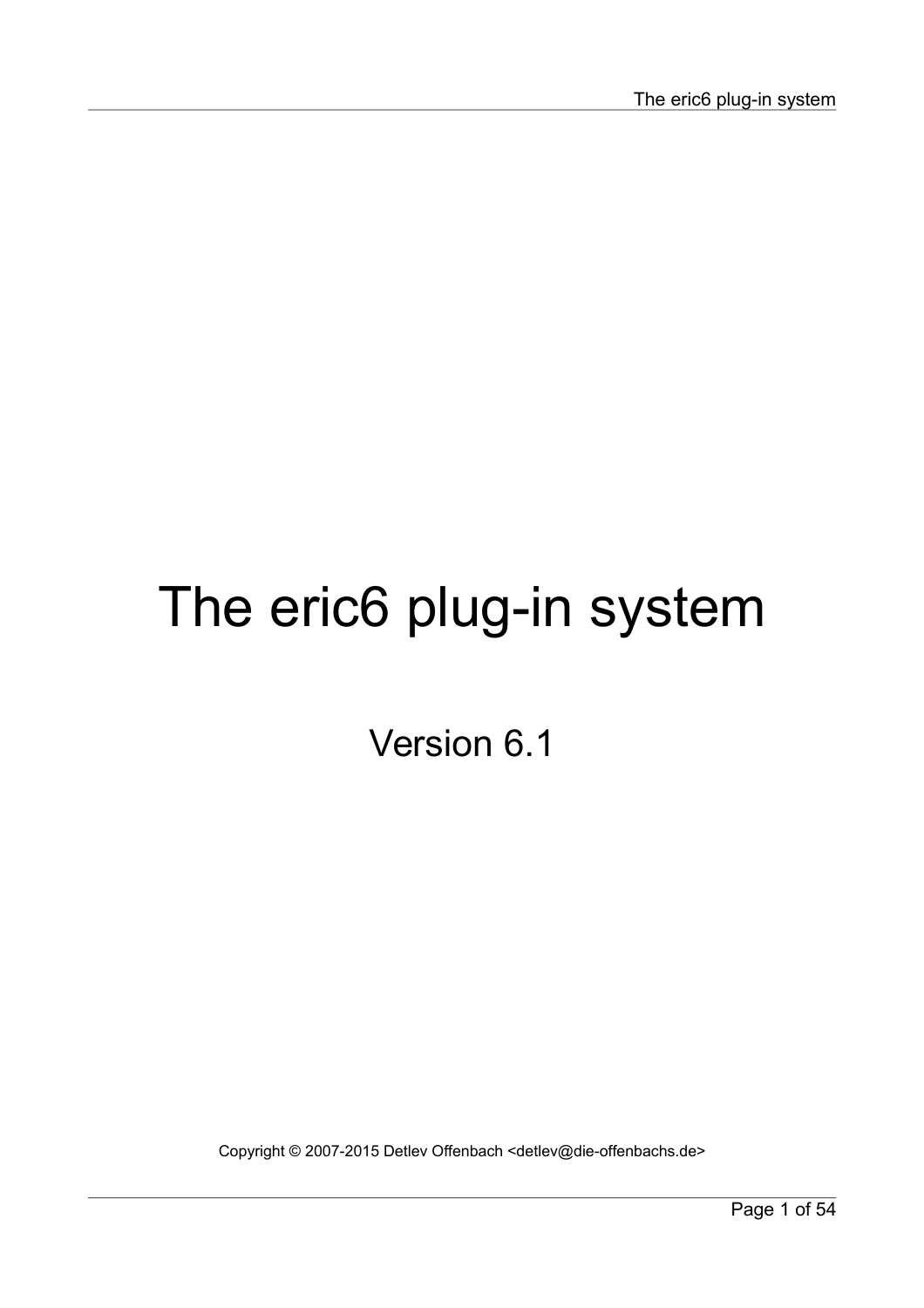# **Table of contents**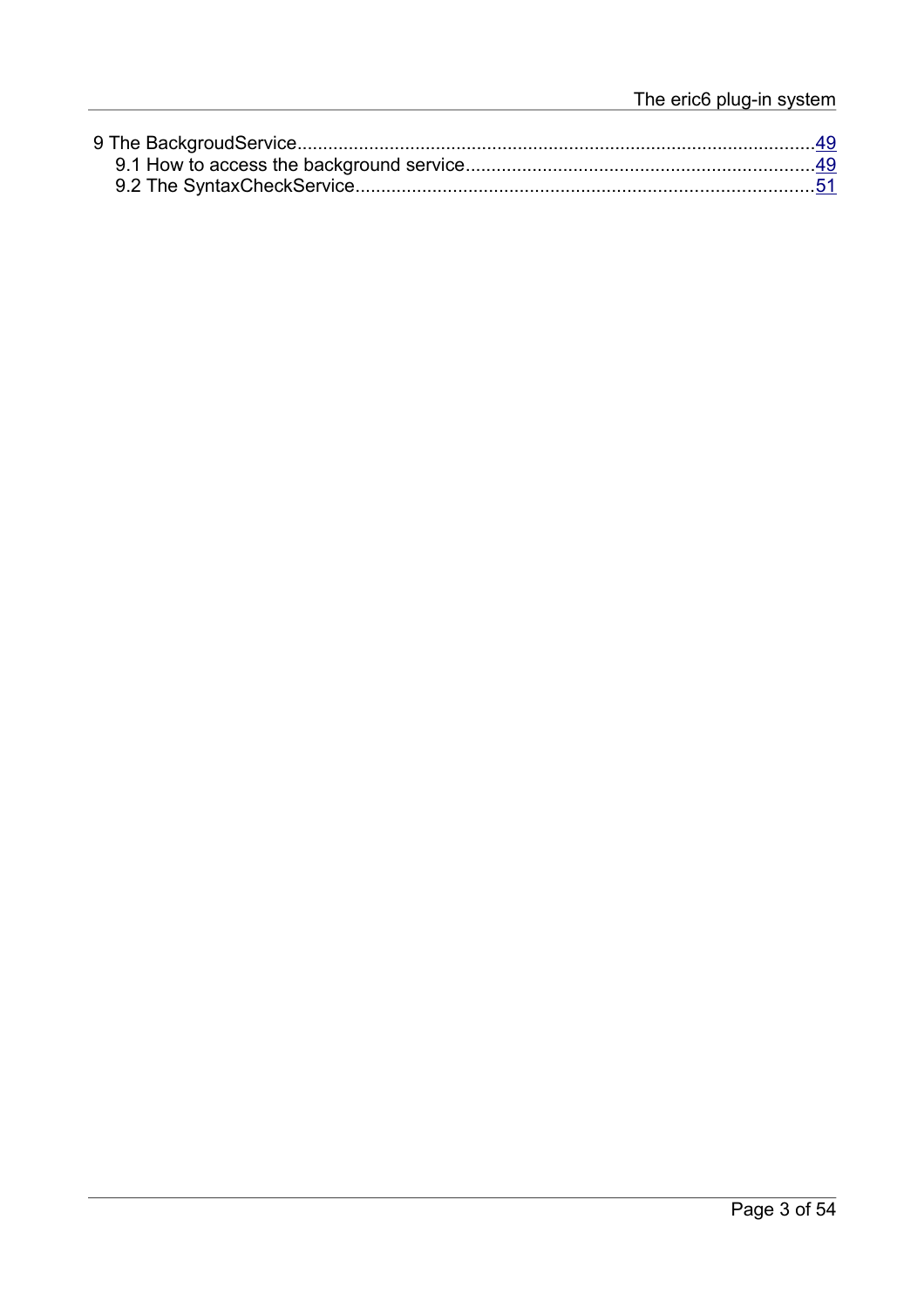# **List of figures**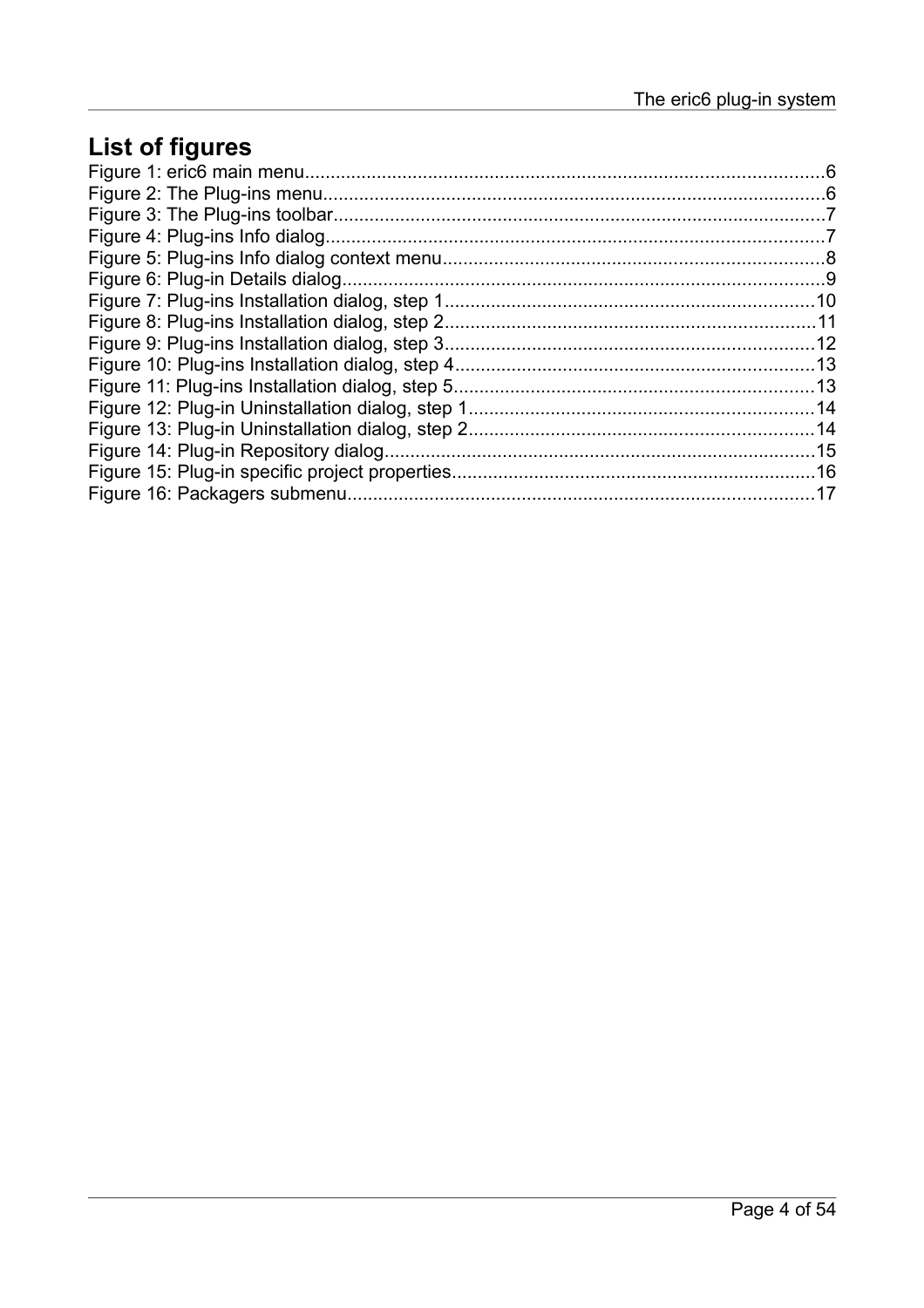# **List of listings**

|                                                                                               | 17  |
|-----------------------------------------------------------------------------------------------|-----|
| Listing 2: Plug-in header                                                                     | 18  |
|                                                                                               |     |
|                                                                                               |     |
|                                                                                               |     |
|                                                                                               |     |
| Listing 7: Example for the previewPix() function                                              | 22  |
| Listing 8: Example for the exeDisplayData() function returning a dictionary of type 124       |     |
| Listing 9: Example for the exeDisplayData() function returning a dictionary of type 225       |     |
| Listing 10: Example for the exeDisplayDataList() function returning a list of dictionaries of |     |
| type 1                                                                                        | .26 |
|                                                                                               | .27 |
|                                                                                               |     |
|                                                                                               |     |
|                                                                                               |     |
|                                                                                               |     |
| Listing 16: Example for the initToolbar(self, ui, toolbarManager) method31                    |     |
|                                                                                               |     |
|                                                                                               |     |
|                                                                                               |     |
| Listing 20: Example of a service Connect                                                      |     |
|                                                                                               |     |
|                                                                                               |     |
| Listing 23: Example of registering a language.                                                | .52 |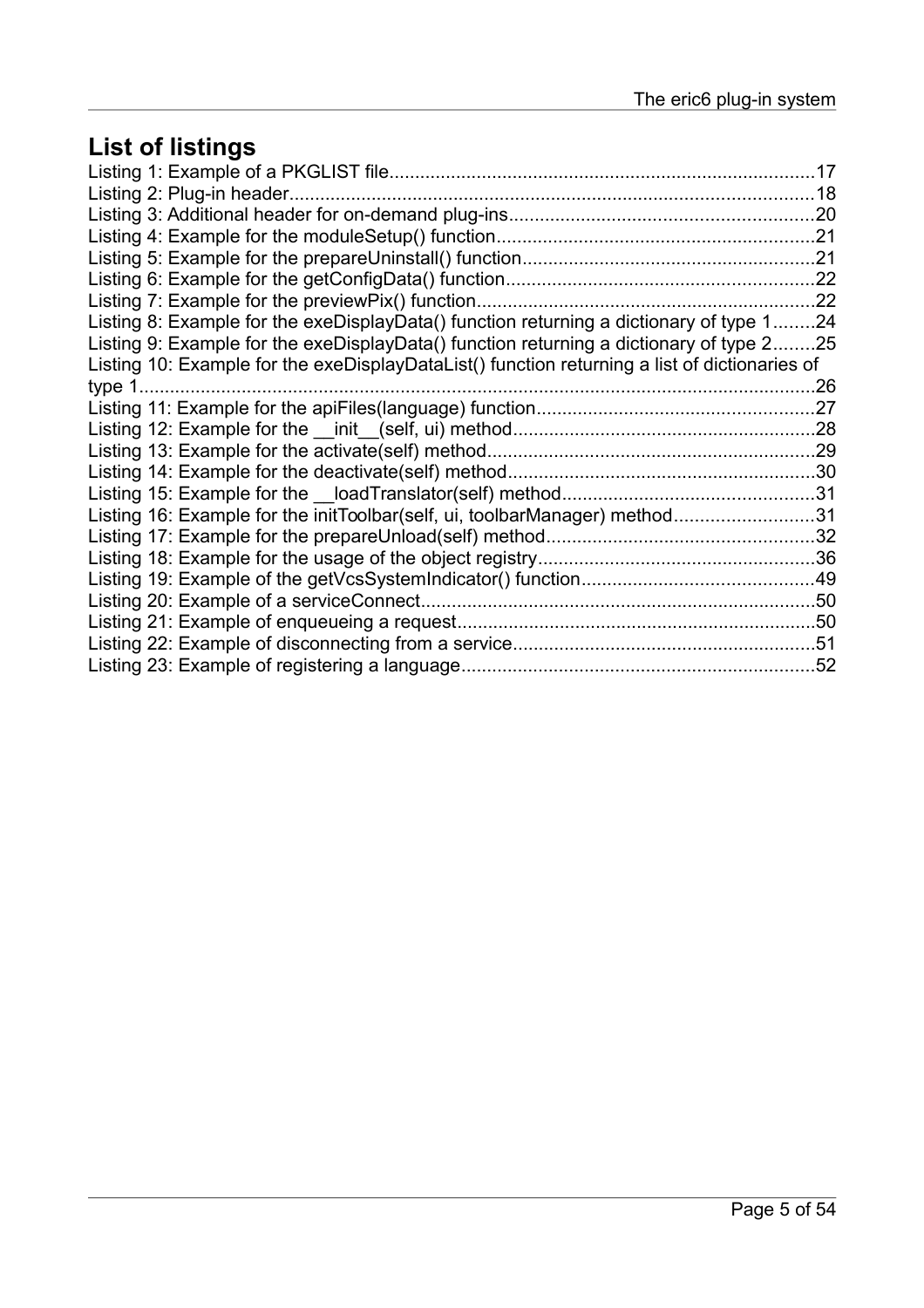# <span id="page-5-3"></span> **1 Introduction**

eric 4.1 introduced a plug-in system, which allows easy extension of the IDE. Every user can customize the application by installing plug-ins available via the Internet. This document describes this plug-in system from a user perspective and from a plug-in developers perspective as well.

# <span id="page-5-2"></span> **2 Description of the plug-in system**

The eric6 plug-in system is the extensible part of the eric6 IDE. There are two kinds of plug-ins. The first kind of plug-ins are automatically activated at startup, the other kind are activated on demand. The activation of the on-demand plug-ins is controlled by configuration options. Internally, all plug-ins are managed by the PluginManager object. Deactivated autoactivate plug-ins are remembered and will not be activated automatically on the next start of eric6.

Eric6 comes with quite a number of core plug-ins. These are part of the eric6 installation. In addition to this, there are additional plug-ins available via the internet. Those plug-ins may be installed and uninstalled using the provided menu or toolbar entries. Installable plug-ins live in one of two areas. One is the global plug-in area, the other is the user plugin area. The later one overrides the global area.

# <span id="page-5-1"></span> **3 The plug-in system from a user perspective**

The eric6 plug-in system provides the user with a Plug-ins menu in the main menu bar and a corresponding toolbar. Through both of them the user is presented with actions to show information about loaded plug-ins and to install or uninstall plug-ins.

## <span id="page-5-0"></span> *3.1 The Plug-ins menu and toolbar*

The plug-ins menu is located under the "Plugins" label in the main menu bar of the eric6 main window. It contains all available user actions and is accompanied by a toolbar containing the same actions. They are shown in the following figures.

| File | Edit View |  |                   |                             | Start Debug Unittest Project Extras Settings Window Bookmarks Plugins Help |
|------|-----------|--|-------------------|-----------------------------|----------------------------------------------------------------------------|
|      |           |  |                   | Figure 1: eric6 main menu   |                                                                            |
|      |           |  |                   |                             |                                                                            |
|      |           |  | Plugin Infos      |                             |                                                                            |
|      |           |  | Install Plugins   |                             |                                                                            |
|      |           |  | Uninstall Plugin  |                             |                                                                            |
|      |           |  | Plugin Repository |                             |                                                                            |
|      |           |  | Configure         |                             |                                                                            |
|      |           |  |                   | Figure 2: The Plug-ins menu |                                                                            |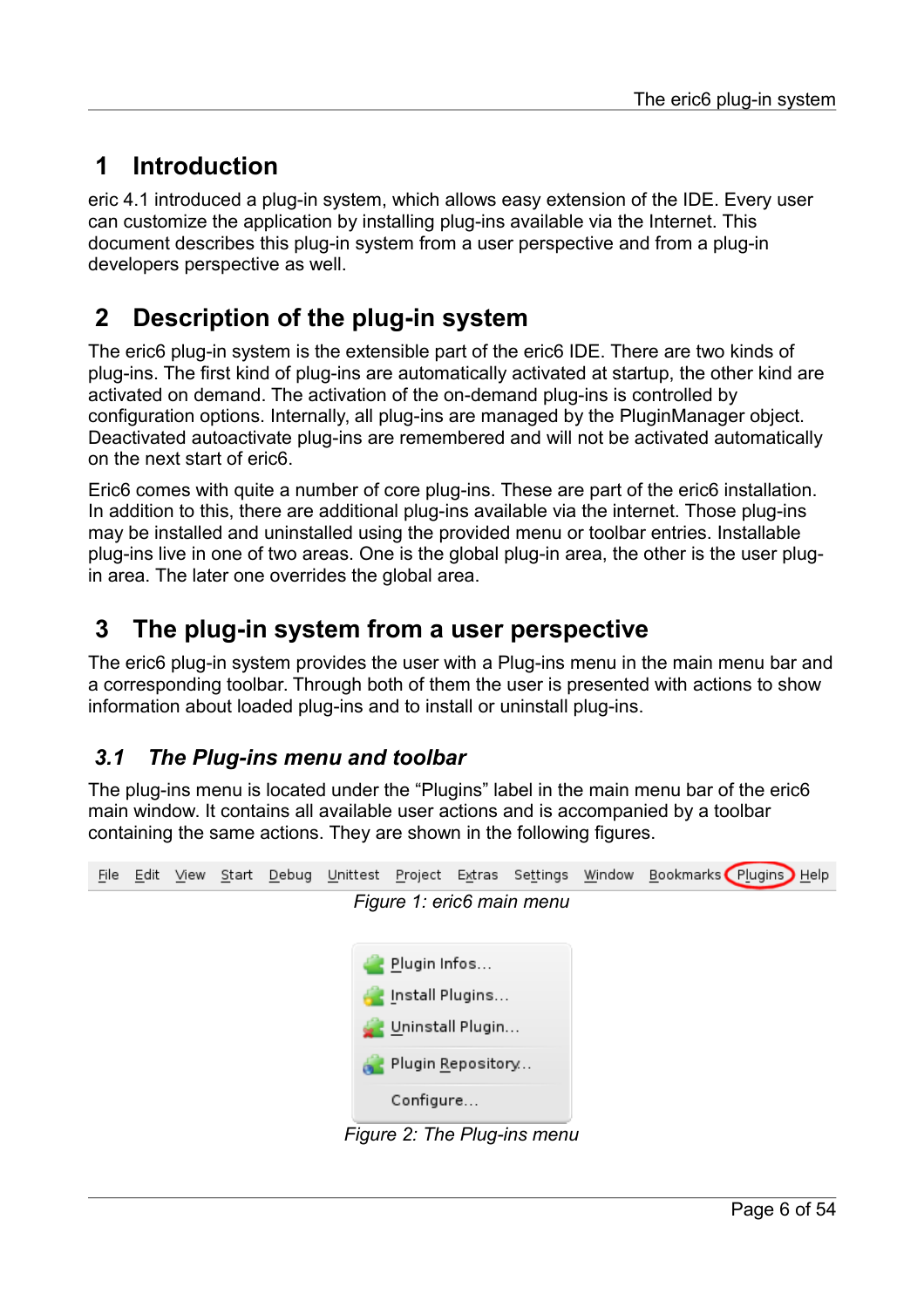

*Figure 3: The Plug-ins toolbar*

The "Plugin Infos..." action is used to show a dialog, that lists all the loaded plug-ins and there status. The entry labeled "Install Plugins..." opens a wizard like dialog to install new plug-ins from plug-in archives. The entry, "Uninstall Plugin...", presents a dialog to uninstall a plug-in. If a plug-in to be uninstalled is loaded, it is unloaded first. The entry called "Plugin Repository..." shows a dialog, that displays the official plug-ins available in the eric6 plug-in repository. The "Configure..." entry opens the eric6 configuration dialog displaying the Plugin Manager configuration page.

#### <span id="page-6-0"></span> *3.2 The Plug-in Infos dialog*

The "Plugin Infos" dialog shows information about all loaded plug-ins. Plug-ins, which had a problem when loaded or activated are highlighted. More details are presented, by double clicking an entry or selecting the "Show details" context menu entry. An example of the dialog is show in the following figure.

| <b>Exp</b> Loaded Plugins |                                                                                      |                         |              |        | 2 H H H<br>×                        |
|---------------------------|--------------------------------------------------------------------------------------|-------------------------|--------------|--------|-------------------------------------|
|                           | Double-Click an entry to show detailed info. Plugins with an error are shown in red. |                         |              |        |                                     |
| Module                    | Name                                                                                 | Version                 | Autoactivate | Active | Description                         |
| PluginAbout               | About Plugin                                                                         | 4.2.0                   | <b>Yes</b>   | Yes    | Show the About dialogs.             |
| PluginAssistantEric       | Assistant Eric Plugin                                                                | 1.0.0-snapshot-20080716 | Yes          | Yes    | Alternative autocompletion and cal  |
| PluginCharTables          | CharTables Plugin                                                                    | 4.1.3                   | Yes          | Yes    | Dialog showing various character f  |
| PluginCxFreeze            | CxFreeze Plugin                                                                      | 4.1.3                   | Yes          | Yes    | Show the CxFreeze dialogs.          |
| PluginEricapi             | Ericapi Plugin                                                                       | 4.2.0                   | Yes          | Yes    | Show the Ericapi dialogs.           |
| PluginEricdoc             | Ericdoc Plugin                                                                       | 4.2.0                   | Yes          | Yes    | Show the Ericdoc dialogs.           |
| PluginProjectDjango       | Django Project Plugin                                                                | 1.0.1                   | Yes          | Yes    | Project support for Django projects |
| PluginProjectTurboGears   | TurboGears Project Plugin                                                            | 1.0.1                   | Yes          | Yes    | Project support for TurboGears pro  |
| PluginProjectWxPython     | wxPython Project Plugin                                                              | 1.0.1                   | Yes          | Yes    | Project support for wxPython projec |
| PluginPyLint              | PyLint Plugin                                                                        | 4.1.2                   | Yes          | Yes    | Show the PyLint dialogs.            |
| PluginRefactoringBRM      | Refactoring BRM Plugin                                                               | 4.1.2                   | Yes          | No     | Refactoring with Bicycle Repair Ma  |
| PluginRefactoringRope     | Refactoring Rope Plugin                                                              | 1.1.0-snapshot-20080712 | Yes          | Yes    | Refactoring using the Rope library. |
| PluginSyntaxChecker       | Syntax Checker Plugin                                                                | 4.2.0                   | Yes          | Yes    | Show the Syntax Checker dialog.     |
| PluginTabnanny            | Tabnanny Plugin                                                                      | 4.2.0                   | Yes          | Yes    | Show the Tabnanny dialog.           |
| PluginVcsCVS              | CVS Plugin                                                                           | 4.1.5                   | No           | No     | Implements the CVS version control  |
| PluginVcsPySvn            | PySvn Plugin                                                                         | 4.2.0                   | No           | Yes    | Implements the PySyn version con    |
| PluginVcsSubversion       | Subversion Plugin                                                                    | 4.2.0                   | No           | No     | Implements the Subversion versio    |
| PluginVmListspace         | Listspace Plugin                                                                     | 4.2.0                   | No           | No     | Implements the Listspace view ma    |
| PluginVmMdiArea           | Workspace Plugin                                                                     | 1.0.0                   | No           | No     | Implements the MDI Area view mar    |
| PluginVmTabview           | Tabview Plugin                                                                       | 4.2.0                   | No           | Yes    | Implements the Tabview view man     |
| PluginVmWorkspace         | Workspace Plugin                                                                     | 4.2.0                   | No           | No     | Implements the Workspace view n     |
| PluginWizardPyRegExp      | Python re Wizard Plugin                                                              | 4.2.0                   | Yes          | Yes    | Show the Python re wizard.          |
| PluginWizardQColorDialog  | QColorDialog Wizard Plugin                                                           | 4.2.0                   | Yes          | Yes    | Show the QColorDialog wizard.       |
| PluginWizardQFileDialog   | QFileDialog Wizard Plugin                                                            | 4.2.0                   | Yes          | Yes    | Show the QFileDialog wizard.        |
| PluginWizardQFontDialog   | QFontDialog Wizard Plugin                                                            | 4.2.0                   | Yes          | Yes    | Show the QFontDialog wizard.        |
| PluginWizardQInputDialog  | QInputDialog Wizard Plugin                                                           | 4.2.0                   | Yes          | Yes    | Show the QinputDialog wizard.       |
|                           | PluginWizardQMessageBox QMessageBox Wizard Plugin 4.2.0                              |                         | Yes          | Yes    | Show the QMessageBox wizard.        |
| PluginWizardQRegExp       | QRegExp Wizard Plugin                                                                | 4.2.0                   | Yes          | Yes    | Show the QRegExp wizard.            |
|                           |                                                                                      |                         |              |        |                                     |
|                           |                                                                                      |                         |              |        |                                     |
| $\overline{\phantom{a}}$  |                                                                                      | 11111                   |              |        | ⊣⊪                                  |
|                           |                                                                                      |                         |              |        | Close                               |
|                           |                                                                                      |                         |              |        |                                     |

*Figure 4: Plug-ins Info dialog*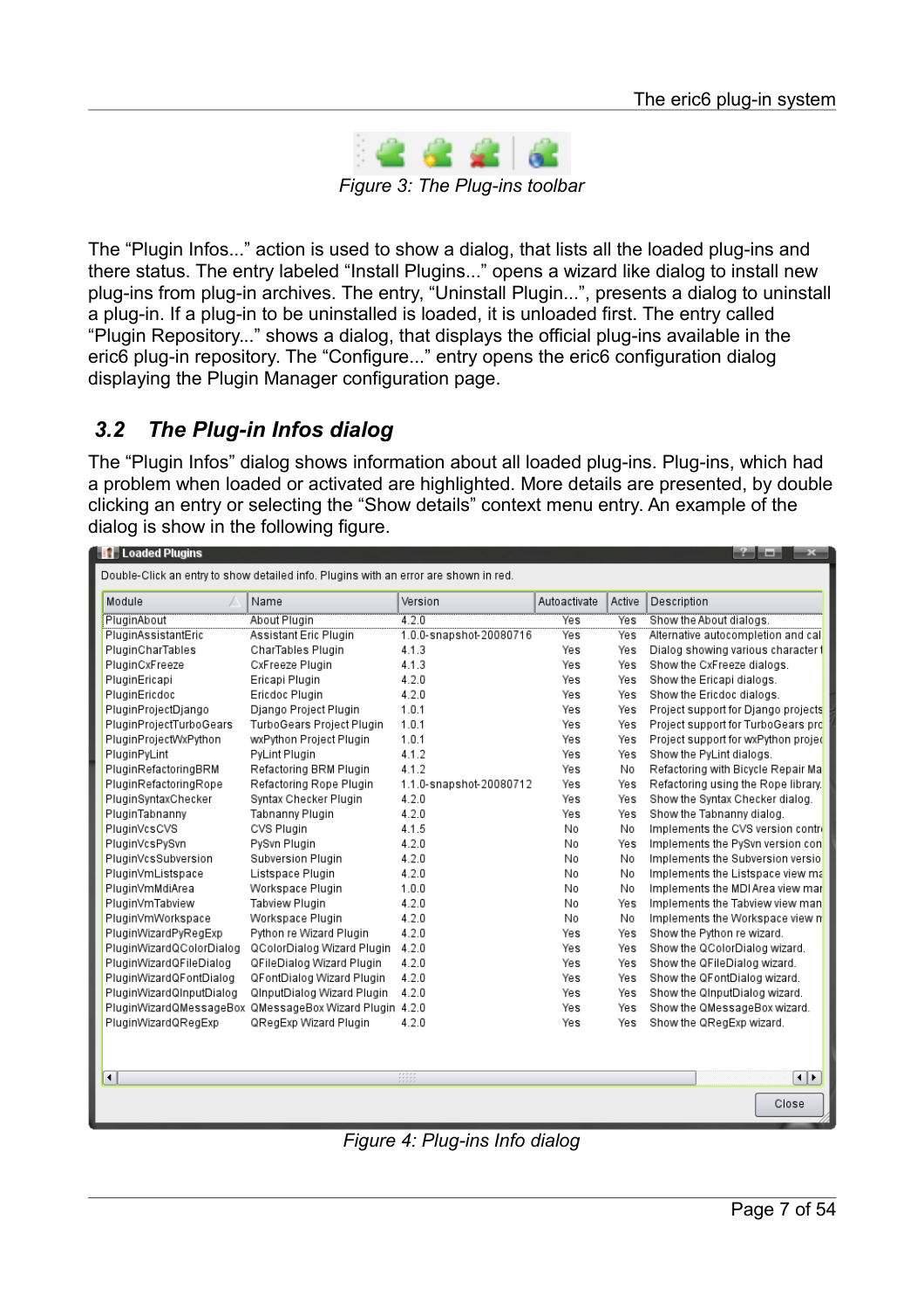The columns show information as follows.

- Module This shows the Python module name of the plug-in. It is usually the name of the plug-in file without the file extension. The module name must be unique.
- Name This is the name of the plug-in as given by the plug-in author.
- Version

This shows the version of the plug-in.

● Autoactivate

This indicates, if the plug-in should be activated at startup of the eric6 IDE. The actual activation of a plug-in is controlled by the state it had at the last shutdown of eric6.

● Active

This gives an indication, if the plug-in is active.

● Description

This column show a descriptive text as given by the plug-in author.

This dialog has a context menu, which has entries to show more details about a selected plug-in and to activate or deactivate an autoactivate plug-in. It is shown below.

| Show details | Show details |
|--------------|--------------|
| Activate     | Activate     |
| Deactivate   | Deactivate   |

#### *Figure 5: Plug-ins Info dialog context menu*

Deactivated plug-ins are remembered and will not be activated automatically at the next startup of eric6. In order to reactivate them, the "Activate" entry of the context menu must be selected.

Selecting the "Show details" entry opens another dialog with more information about the selected plug-in. An example is shown in the following figure.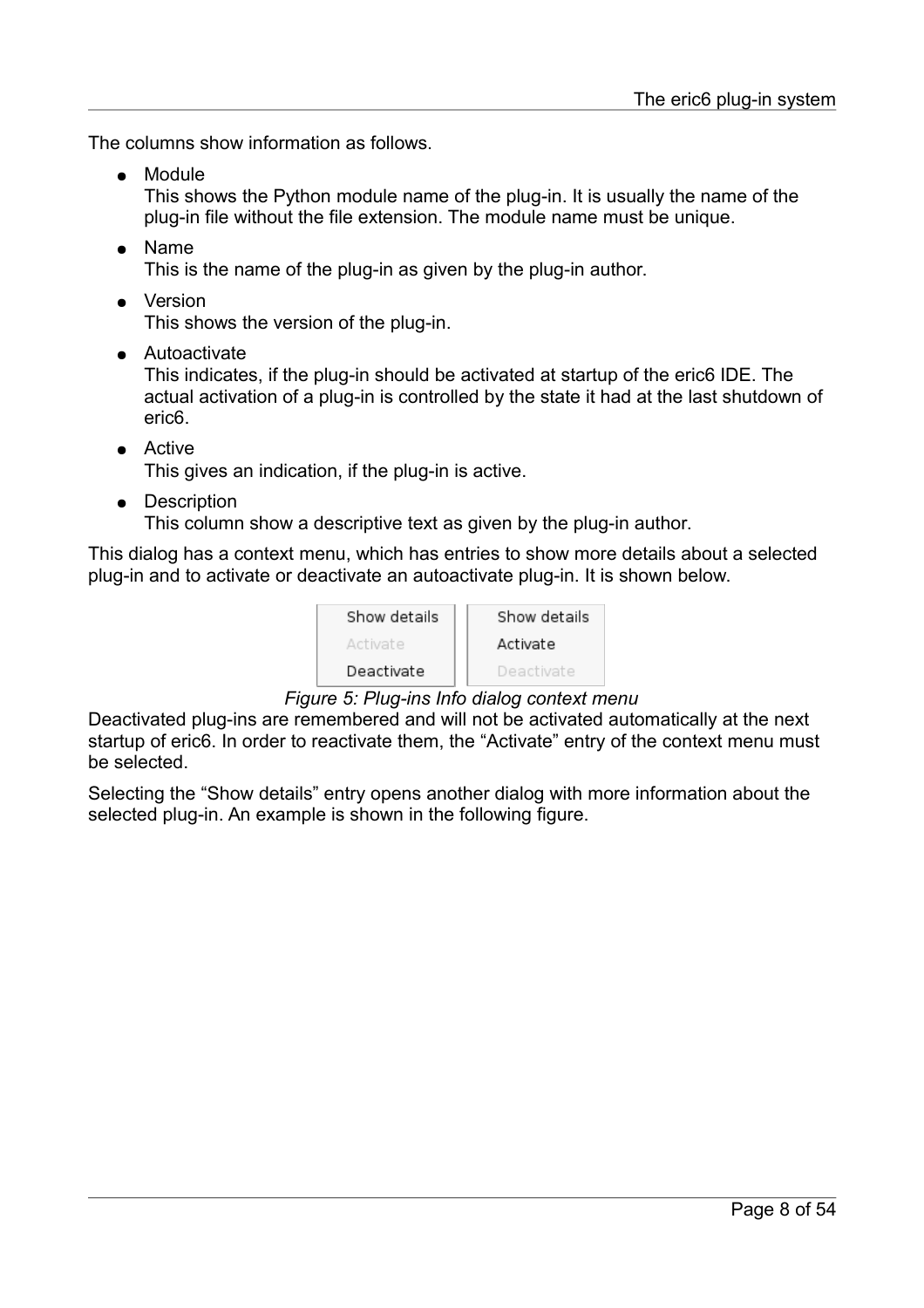| Plugin Details   |                                                                                           |
|------------------|-------------------------------------------------------------------------------------------|
| Module name:     | PluginRefactoringBRM                                                                      |
| Module filename: | /home/detlev/.eric4/eric4plugins/PluginRefactoringBRM.py                                  |
| X Autoactivate   | Active                                                                                    |
| Plugin name:     | Refactoring BRM Plugin                                                                    |
| Version:         | 4.1.0                                                                                     |
| Author:          | Detlev Offenbach <detlev@die-offenbachs.de></detlev@die-offenbachs.de>                    |
| Description:     | This plugin implements refactoring functionality using the Bicycle<br>Repair Man package. |
| Error:           | Close                                                                                     |

*Figure 6: Plug-in Details dialog*

The entries of the dialog are as follows.

● Module name:

This shows the Python module name of the plug-in. It is usually the name of the plug-in file without the file extension. The module name must be unique.

- Module filename: This shows the complete path to the installed plug-in Python file.
- Autoactivate

This indicates, if the plug-in should be activated at startup of the eric6 IDE. The actual activation of a plug-in is controlled by the state it had at the last shutdown of eric6.

- Active This gives an indication, if the plug-in is active.
- Plugin name: This is the name of the plug-in as given by the plug-in author.
- Version: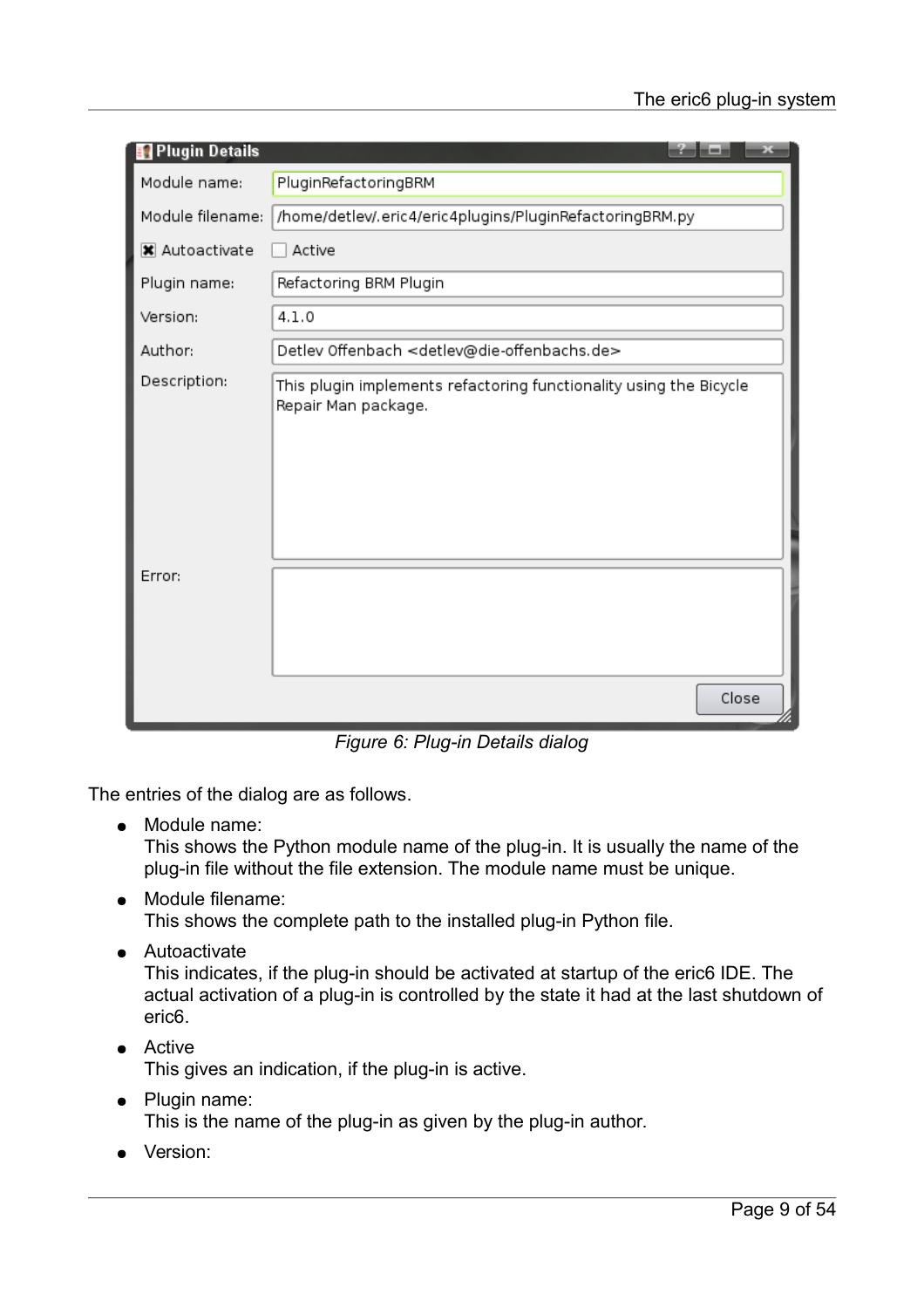This shows the version number of the installed plug-in. This number should be passed to the plug-in author when reporting a problem.

● Author:

This field gives the author information as provided by the plug-in author. It should contain the authors name and email.

● Description:

This shows some explanatory text as provided by the plug-in author. Usually this is more detailed than the short description displayed in the plug-in infos dialog.

● Error:

In case a plug-in hit an error condition upon loading or activation, an error text is stored by the plug-in and show in this field. It should give a clear indication about the problem.

#### <span id="page-9-0"></span> *3.3 Installing Plug-ins*

New plug-ins are installed from within eric6 using the Plug-in Installation dialog. It is show, when the "Install Plugin..." menu entry is selected. Please note, that this is also available as a standalone tool using the eric6 plugininstall.py script or via the eric6 tray menu. The user is guided through the installation process by a wizard like dialog. On the first page, the plug-in archives are selected. eric6 plug-ins are distributed as ZIP-archives, which contain all installable files. The "Add ..."-button opens a standard file selection dialog. Selected archives may be removed from the list with the "Remove"-Button. Pressing the "Next >" button continues to the second screen.

| <b>Plugin Installation</b><br>Enter the plugin archives to install                                       |                  |
|----------------------------------------------------------------------------------------------------------|------------------|
| /home/detlev/.eric4/Downloads/PluginCharTables.zip                                                       | Add              |
| /home/detlev/.eric4/Downloads/PluginCxFreeze.zip                                                         |                  |
| /home/detlev/.eric4/Downloads/PluginPyLint.zip                                                           | Remove           |
| /home/detlev/.eric4/Downloads/PluginRefactoringBRM.zip<br>/home/detlev/.eric4/Downloads/PluginVcsCVS.zip |                  |
|                                                                                                          |                  |
|                                                                                                          |                  |
|                                                                                                          |                  |
|                                                                                                          |                  |
|                                                                                                          |                  |
|                                                                                                          |                  |
|                                                                                                          |                  |
|                                                                                                          |                  |
|                                                                                                          |                  |
|                                                                                                          |                  |
| $<$ Back<br>Next >                                                                                       | Cancel<br>Finish |

*Figure 7: Plug-ins Installation dialog, step 1*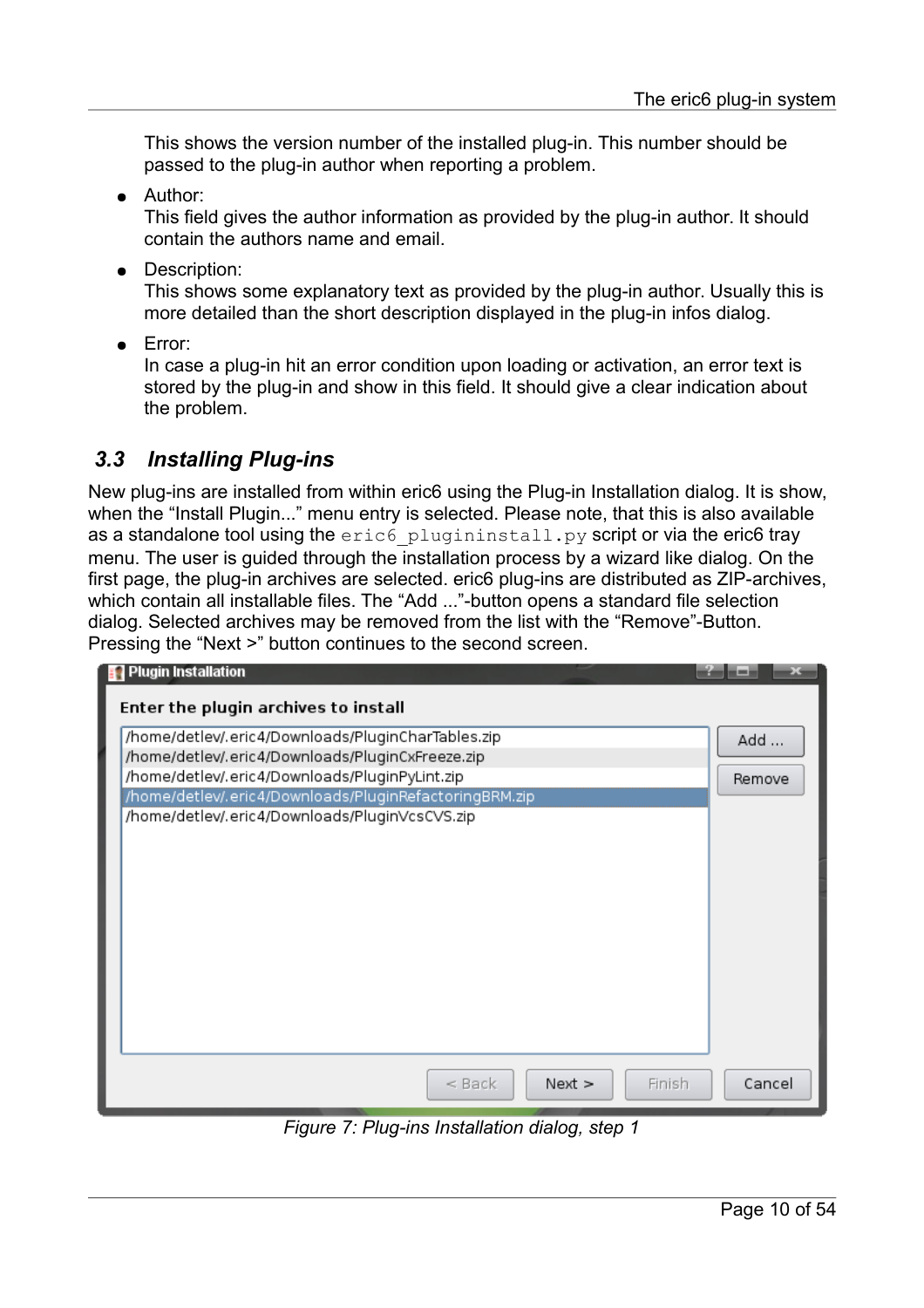The second display of the dialog is used to select the directory, the plug-in should be installed into. If the user has write access to the global eric6 plug-ins directory, both the global and the user plug-ins directory are presented. Otherwise just the user plug-ins directory is given as a choice. With the "< Back" button, the user may go back one screen. Pressing "Next >" moves to the final display.

| Plugin Installation                                               |                    |                          |
|-------------------------------------------------------------------|--------------------|--------------------------|
| Select the destination plugin directory<br>User plugins directory |                    | $\overline{\phantom{a}}$ |
|                                                                   |                    |                          |
|                                                                   |                    |                          |
|                                                                   |                    |                          |
|                                                                   |                    |                          |
|                                                                   |                    |                          |
|                                                                   |                    |                          |
|                                                                   |                    |                          |
|                                                                   | $<$ Back<br>Next > | Finish<br>Cancel         |

*Figure 8: Plug-ins Installation dialog, step 2*

The final display of the plug-in installation dialog shows a summary of the installation data entered previously. Again, the "< Back" button lets the user go back one screen. The "Finish" button is used to acknowledge the data and starts the installation process.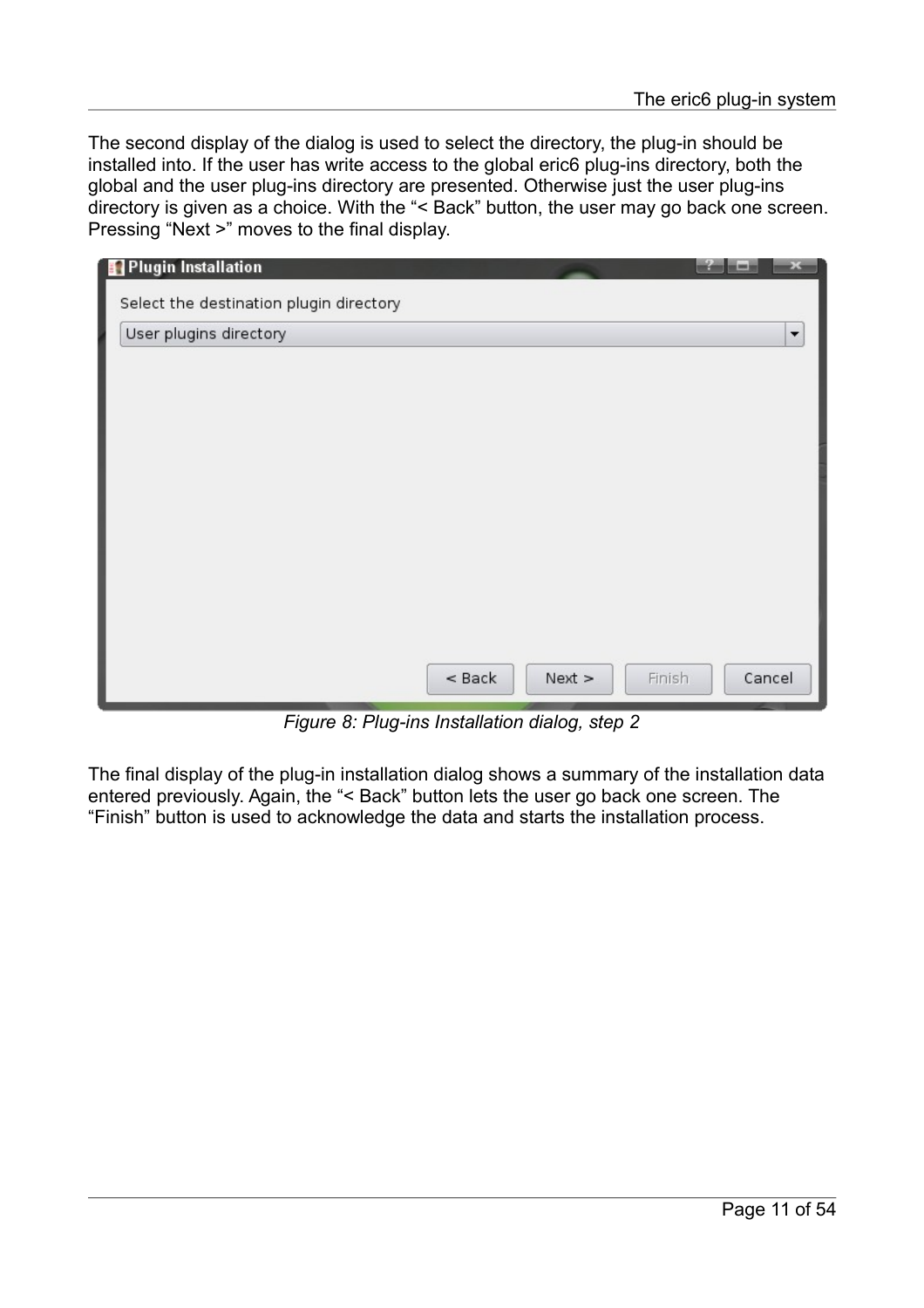| <b>Plugin Installation</b>                                                                         |        |            |
|----------------------------------------------------------------------------------------------------|--------|------------|
| Installation Summary                                                                               |        |            |
| Plugin ZIP-Archives:                                                                               |        |            |
| /home/detlev/.eric4/Downloads/PluginCharTables.zip                                                 |        |            |
| /home/detlev/.eric4/Downloads/PluginCxFreeze.zip<br>/home/detlev/.eric4/Downloads/PluginPyLint.zip |        |            |
| /home/detlev/.eric4/Downloads/PluginRefactoringBRM.zip                                             |        |            |
| /home/detlev/.eric4/Downloads/PluginVcsCVS.zip                                                     |        |            |
|                                                                                                    |        |            |
| Destination:                                                                                       |        |            |
| User plugins directory (/home/detlev/.eric4/eric4plugins)                                          |        |            |
|                                                                                                    |        |            |
|                                                                                                    |        |            |
|                                                                                                    |        |            |
|                                                                                                    |        |            |
| 0%                                                                                                 |        |            |
| $8$ Back<br>Next >                                                                                 | Finish | Cancel<br> |

*Figure 9: Plug-ins Installation dialog, step 3*

The installation progress is show on the very same page. During installation the plug-in archives is checked for various conditions. If the installer recognizes a problem, a message is shown and the installation for this plug-in archive is aborted. If there is a problem in the last step, which is the extraction of the archive, the installation process is rolled back. The installation progress of each plug-in archive is shown by the progress bar.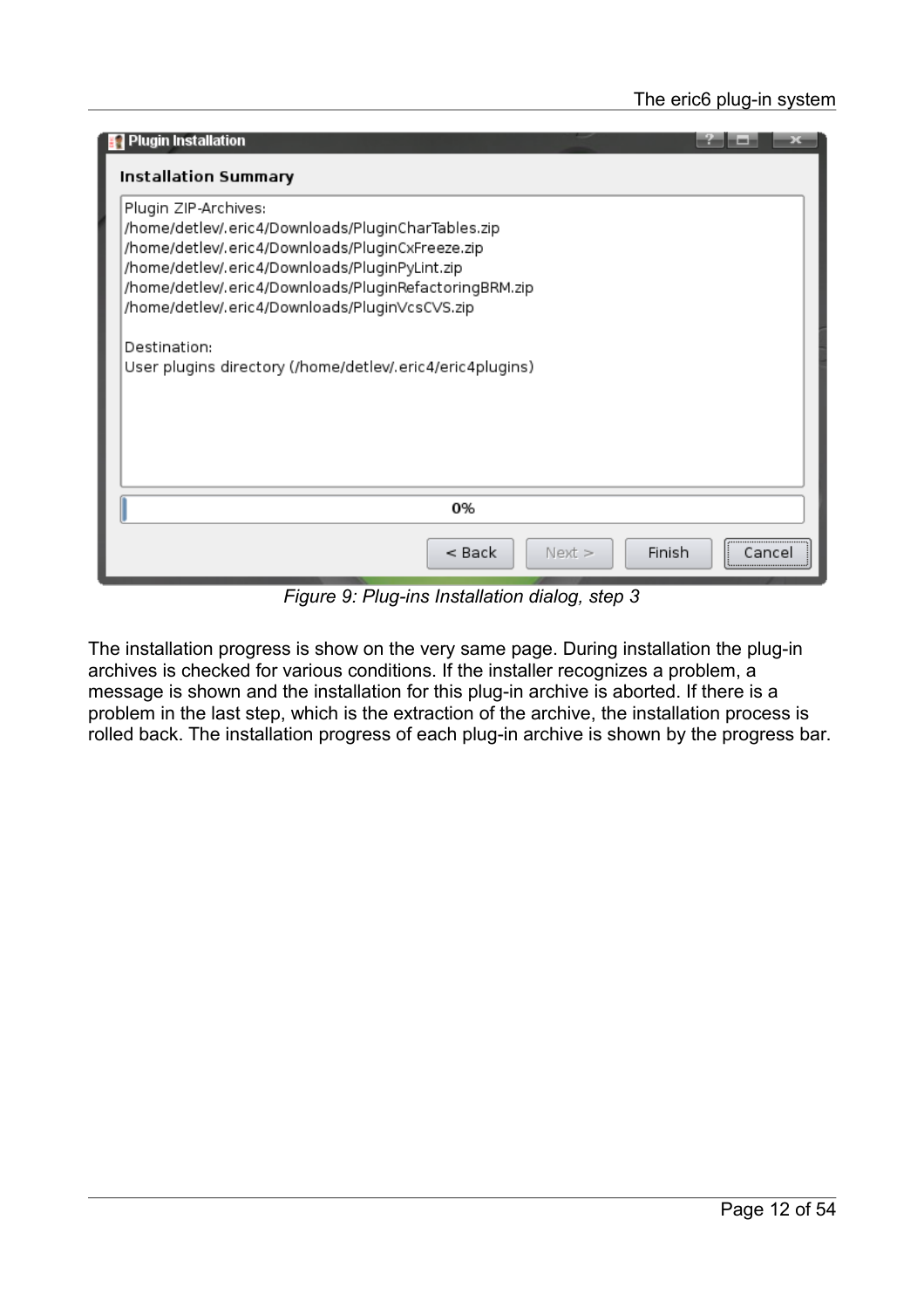| <b>Plugin Installation</b>                                              |
|-------------------------------------------------------------------------|
| Installation Summary                                                    |
| Installing /home/detlev/.eric4/Downloads/PluginCharTables.zip<br>οk     |
| Installing /home/detlev/.eric4/Downloads/PluginCxFreeze.zip<br>ok       |
| Installing /home/detlev/.eric4/Downloads/PluginPyLint.zip<br>оk         |
| Installing /home/detlev/.eric4/Downloads/PluginRefactoringBRM.zip<br>οk |
| Installing /home/detlev/.eric4/Downloads/PluginVcsCVS.zip<br>οk         |
|                                                                         |
|                                                                         |
| 100%                                                                    |
| Finish<br>$<$ Back<br>Cancel<br>Next >                                  |

*Figure 10: Plug-ins Installation dialog, step 4*

Once the installation succeeds, a success message is shown.



*Figure 11: Plug-ins Installation dialog, step 5*

If plug-ins are installed from within eric6 and are of type "autoactivate", they are loaded and activated immediately. Otherwise they are loaded in order to add new on-demand functionality.

#### <span id="page-12-0"></span> *3.4 Uninstalling Plug-ins*

Plug-ins may be uninstalled from within eric6 using the "Uninstall Plugin..." menu, via the eric6 pluginuninstall.py script or via the eric6 tray menu. This displays the "Plugin Uninstallation" dialog, which contains two selection list. The top list is used to select the plug-in directory. If the user has write access in the global plug-ins directory, the global and user plug-ins directory are presented. If not, only the user plug-ins directory may be selected. The second list shows the plug-ins installed in the selected plug-ins directory. Pressing the "OK" button starts the uninstallation process.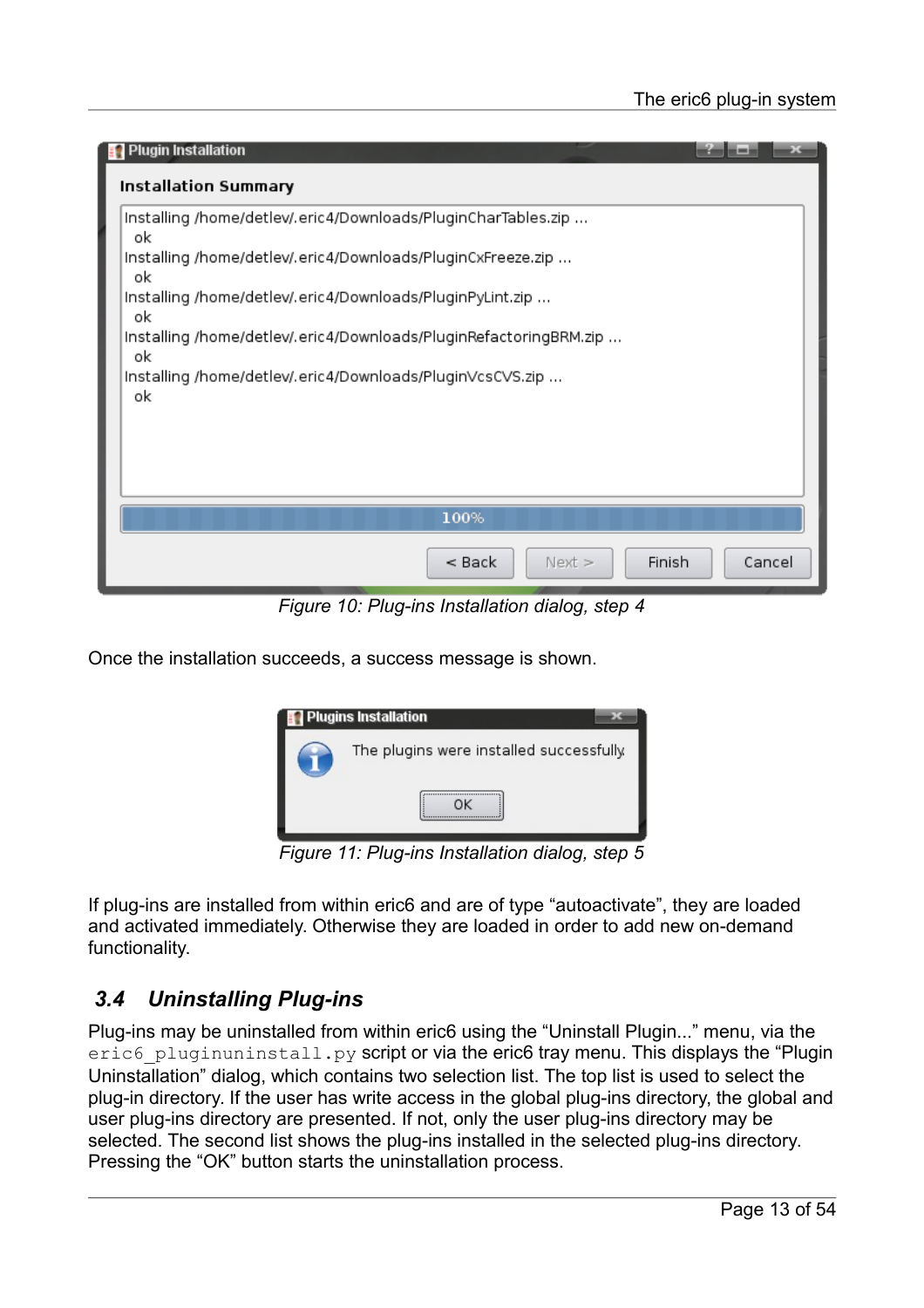| Plugin Uninstallation  |              |
|------------------------|--------------|
| Plugin directory:      |              |
| User plugins directory |              |
| Plugin:                |              |
| PluginRefactoringBRM   | ▼            |
|                        |              |
|                        |              |
|                        |              |
|                        |              |
|                        |              |
|                        |              |
|                        | Cancel<br>OK |
|                        |              |

*Figure 12: Plug-in Uninstallation dialog, step 1*

| Plugin Uninstallation <2>                                                                              |
|--------------------------------------------------------------------------------------------------------|
| The plugin PluginRefactoringBRM was uninstalled successfully<br>from /home/detlev/.eric4/eric4plugins. |
|                                                                                                        |

*Figure 13: Plug-in Uninstallation dialog, step 2*

The uninstallation process deactivates and unloads the plug-in and finally removes all files belonging to the selected plug-in from disk. This process ends with a message confirming successful uninstallation of the plug-in.

#### <span id="page-13-0"></span> *3.5 The Plug-ins repository*

eric6 has a repository, that contains all official plug-ins. The plug-in repository dialog may be used to show this list and download selected plug-ins.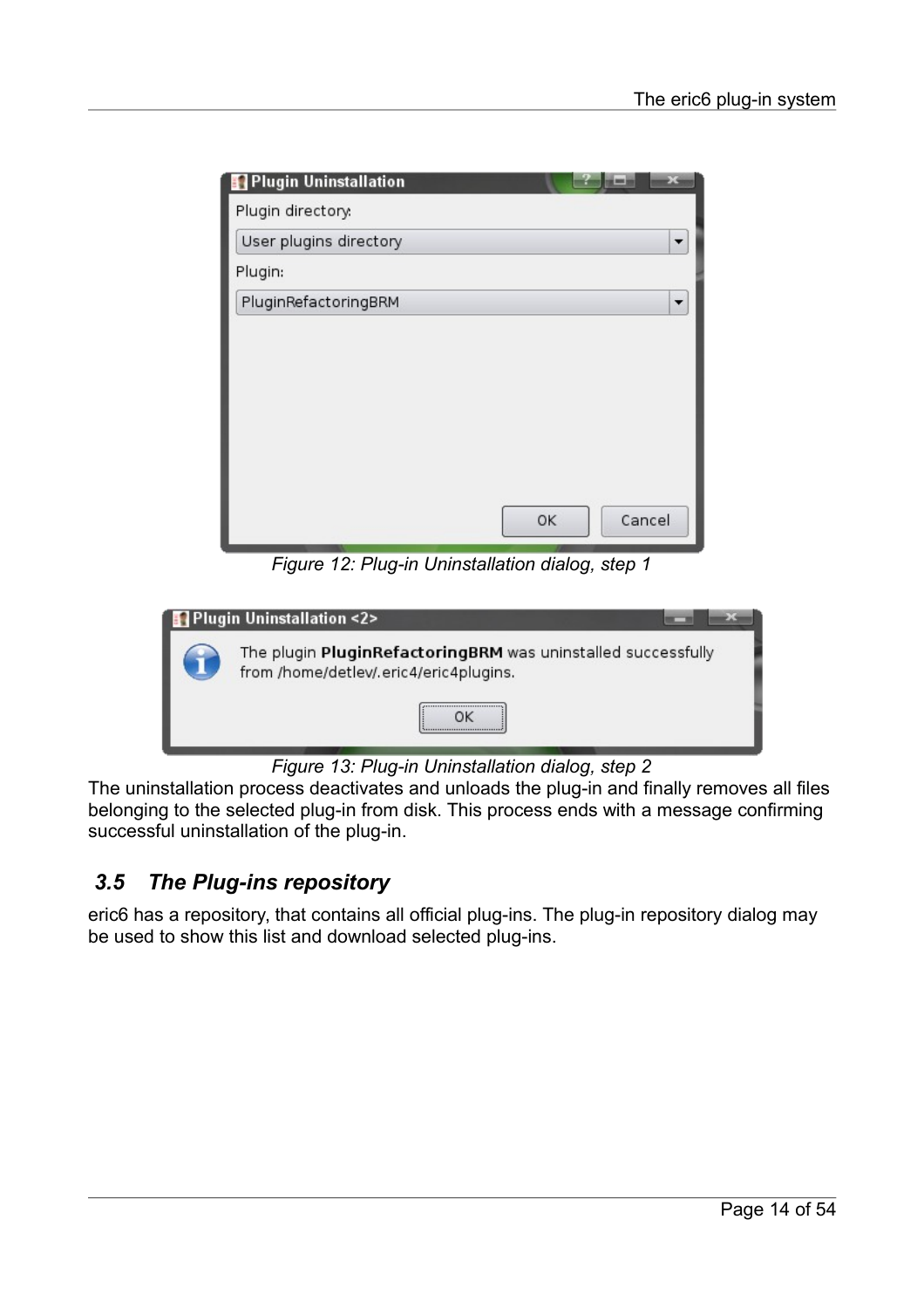| $\bullet$                                                                   |                | eric5.py                                                                                       | $(2)$ $(2)$ $(3)$ $(3)$ |
|-----------------------------------------------------------------------------|----------------|------------------------------------------------------------------------------------------------|-------------------------|
| Name                                                                        | Version        | <b>Short Description</b>                                                                       |                         |
| Stable                                                                      |                |                                                                                                |                         |
| <b>API Files</b>                                                            | 1.1.1          | API files for Auto-Completion and Calltips.                                                    |                         |
| Assistant, Eric5                                                            | 2.6.2          | Alternative autocompletion provider.                                                           |                         |
| Checkers, PyLint                                                            | 5.3.1          | Interface to the pylint checker program.                                                       |                         |
| <b>Issue Tracker</b>                                                        | 141            | Simple issue tracker.                                                                          |                         |
| Packagers, CxFreeze                                                         | 5.2.1          | Interface to the cxfreeze packaging program.                                                   |                         |
| Project, Django                                                             | 3.2.1          | Basic support for Django projects.                                                             |                         |
| Project, Kivy                                                               | 1.1.1          | Basic support for Kivy projects.                                                               |                         |
| Project, Pyramid                                                            | 1.3.1          | Basic support for Pylons projects.                                                             |                         |
| Refactoring, Rope                                                           | 2.3.2          | Refactoring using the Rope refactoring library.                                                |                         |
| Time Tracker                                                                | 1.2.1          | Time Tracker to keep track of the project time.                                                |                         |
| Unstable                                                                    |                |                                                                                                |                         |
| Camel Case Handling Tool<br>Invert Hex Color Tool                           | 0.2.0<br>0.1.0 | Tool to split, merge or convert camel case text.                                               |                         |
| Print Remover Tool                                                          | 0.2.0          | Tool to invert the selected hex color string.<br>Tool to remove print() like debug statements. |                         |
| PySide to PyQt4 Converter Tool                                              | 0.2.0          | Tool to convert PySide files to PyQt4 and vice versa.                                          |                         |
| setup.py Wizard                                                             | 0.4.0          | Wizard for the creation of a setup.py file.                                                    |                         |
|                                                                             |                |                                                                                                |                         |
|                                                                             |                |                                                                                                |                         |
|                                                                             |                |                                                                                                |                         |
| Author:                                                                     |                |                                                                                                |                         |
| URL:                                                                        |                |                                                                                                |                         |
|                                                                             |                |                                                                                                |                         |
|                                                                             |                | 0%                                                                                             |                         |
|                                                                             |                |                                                                                                |                         |
| Repository URL: http://eric-ide.python-projects.org/plugins5/repository.xml |                |                                                                                                | <b>Edit URL</b>         |
| Update                                                                      | Download       | Download & Install<br>Close & Install<br>Cancel                                                | <b>O</b> Close          |

*Figure 14: Plug-in Repository dialog*

The upper part of the dialog shows a list of available plug-ins. This info is read from a file stored in the eric6 user space. Using the Update button, this file can be updated via the Internet. The plug-ins are grouped by their development status. An icon next to the version entry indicates, whether this plug-in needs an update. More detailed data is shown in the bottom part, when an entry is selected. The data shown is the URL of the plug-in, some detailed description and the author of the plug-in. Pressing the Download button gets the selected plug-ins from the presented URL and stores them in the user's plug-in download area, which may be configured on the Plug-ins configuration page of the configuration dialog. The Cancel button will interrupt the current download. The download progress is shown by the progress bar. Pressing the Close & Install button will close this dialog and open the plug-in installation dialog (s. chapter [3.3\)](#page-9-0) The  $Download & Institut$ button download the selected plug-ins, closes the dialog and opens the plug-in installation dialog. The Repository URL entry shows the location the repository data is downloaded from. By pressing the Edit URL button, this location might be changed by the user in case the location changes and the changed location could not be updated remotely.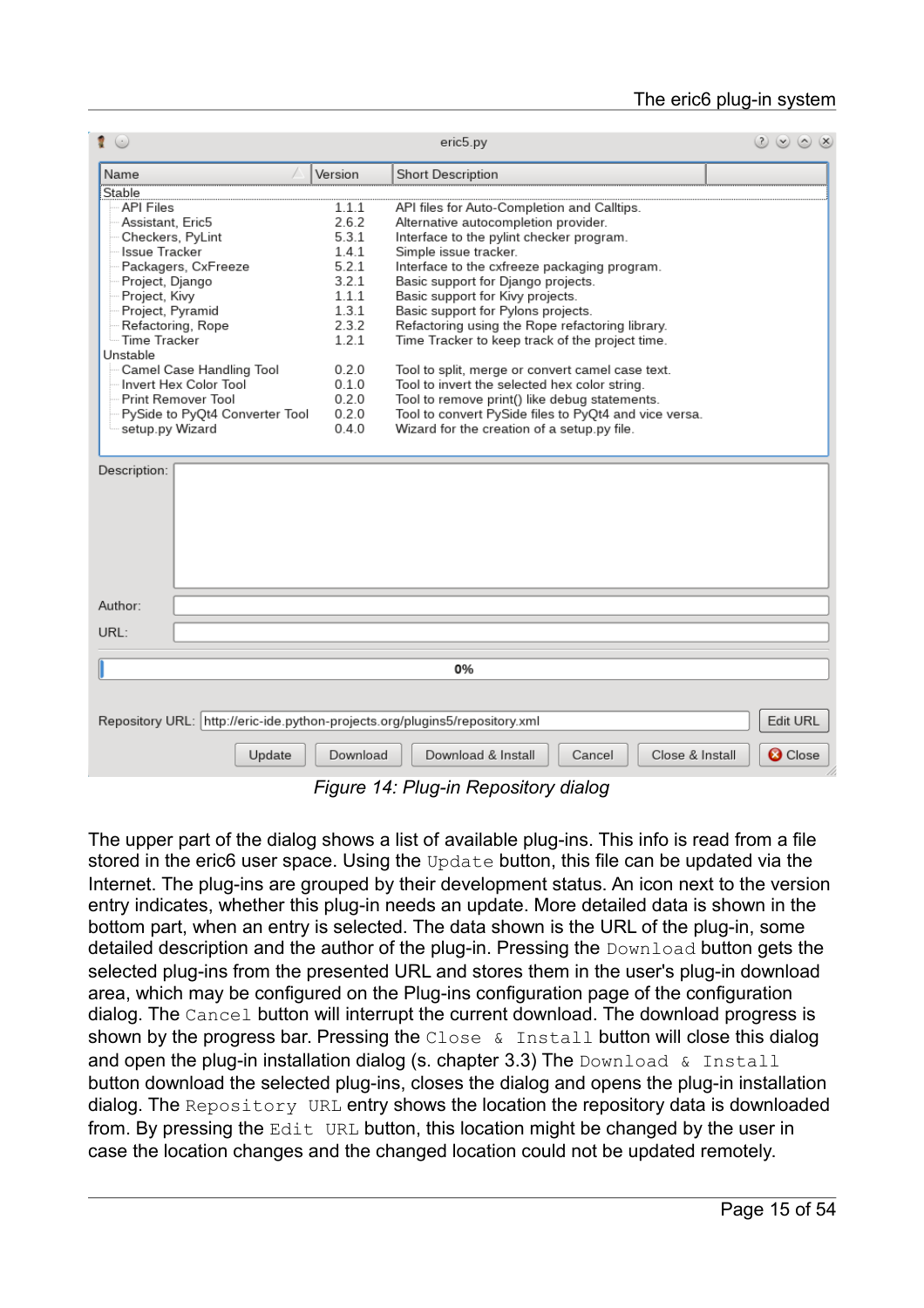## <span id="page-15-0"></span> **4 Eric6 for plug-in developers**

This chapter contains a description of functions, that support plug-in development with eric6. Eric6 plug-in projects must have the project type "Eric6 Plugin". The project's main script must be the plug-in main module. These project entries activate the built-in plug-in development support. These are functions for the creation of plug-in archives and special debugging support. An example of the project properties is shown in the following figure.

| $\blacksquare$         | Project Properties                                                            | $(2)$ $(2)$ $(3)$ $(3)$ |
|------------------------|-------------------------------------------------------------------------------|-------------------------|
| Project Name:          | PluginEricAssistant                                                           |                         |
|                        | Spell Checking Properties                                                     |                         |
| Progr. Language:       | Python3                                                                       |                         |
|                        | Mixed programming languages                                                   |                         |
| Project Type:          | Eric6 Plugin                                                                  |                         |
| Project Directory:     | detlev/Development/Python/Eric5/eric6_plugins/Plugin_Assistant_Eric           |                         |
| Version No.:           | 3.x                                                                           |                         |
| Main Script:           | PluginAssistantEric.py                                                        |                         |
|                        | Translations Properties                                                       |                         |
| End of Line Character: | Unix                                                                          |                         |
| Author:                | Detlev Offenbach                                                              |                         |
| Email:                 | detlev@die-offenbachs.de                                                      |                         |
| Description:           | Plugin implementing an alternative autocompletion and calltips<br>provider.   |                         |
|                        | The project is version controlled by Mercurial.<br>Show Repository Info<br>OK | Cancel                  |

*Figure 15: Plug-in specific project properties*

To support the creation of plug-in package archives, the Packagers submenu of the Project menu contains entries to ease the creation of a package list and to create the plug-in archive.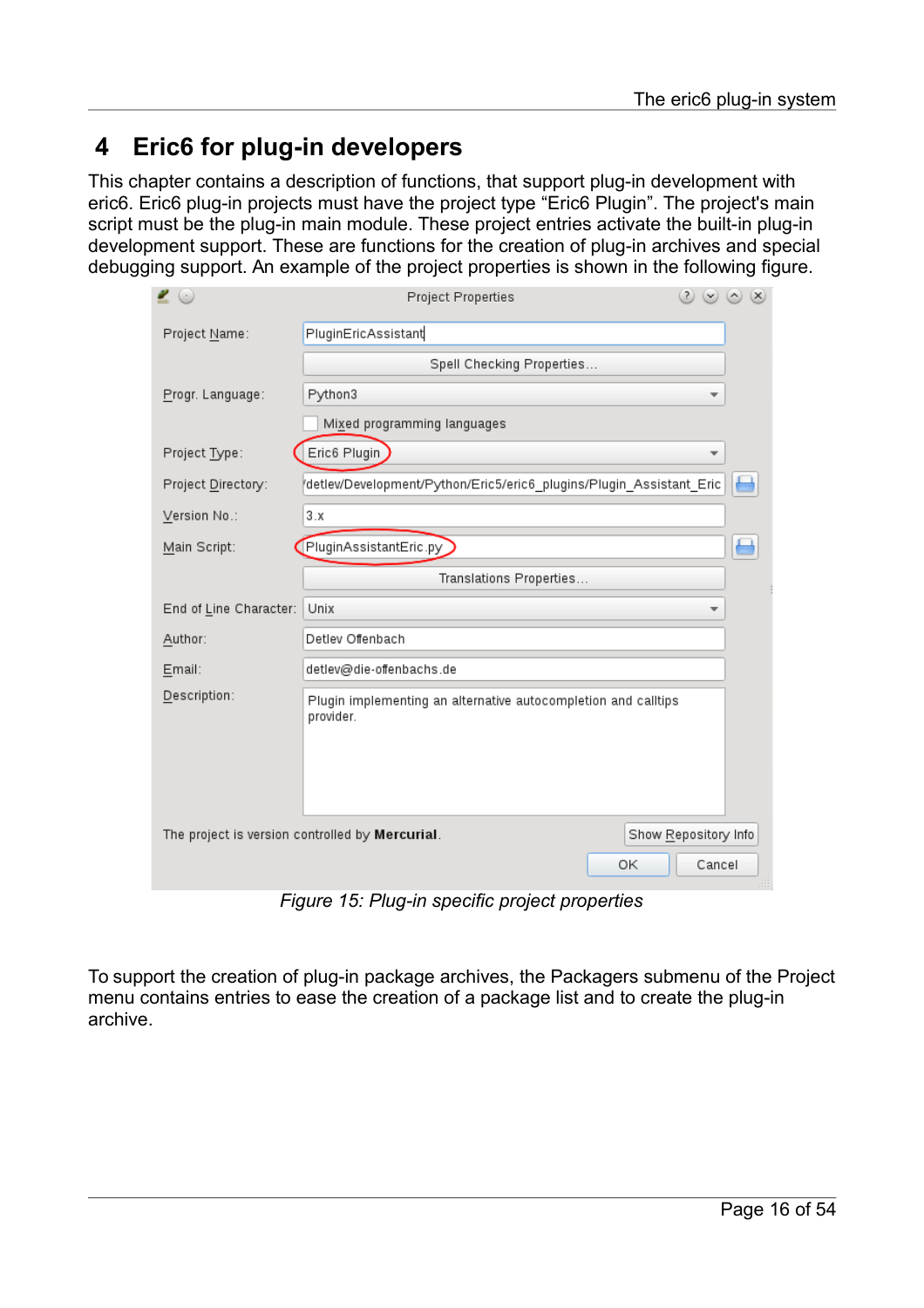

*Figure 16: Packagers submenu*

The "Create package list" entry creates a file called PKGLIST, which is used by the archive creator to get the list of files to be included in the plug-in archive. After the PKGLIST file has been created, it is automatically loaded into a new editor. The plug-in author should modify this list and shorten it to just include the files required by the plug-in at runtime. The following listing gives an example.

```
AssistantEric/APIsManager.py
AssistantEric/Assistant.py
AssistantEric/ConfigurationPages/AutoCompletionEricPage.py
AssistantEric/ConfigurationPages/AutoCompletionEricPage.ui
AssistantEric/ConfigurationPages/CallTipsEricPage.py
AssistantEric/ConfigurationPages/CallTipsEricPage.ui
AssistantEric/ConfigurationPages/ init .py
AssistantEric/ConfigurationPages/eric.png
AssistantEric/Documentation/LICENSE.GPL3
AssistantEric/__init__.py
AssistantEric/\overline{118n/a}ssistant cs.qm
AssistantEric/i18n/assistant_de.qm
AssistantEric/i18n/assistant_en.qm
AssistantEric/i18n/assistant_es.qm
AssistantEric/i18n/assistant_fr.qm
AssistantEric/i18n/assistant_it.qm
AssistantEric/i18n/assistant_ru.qm
AssistantEric/i18n/assistant_zh_CN.GB2312.qm
PluginAssistantEric.py
             Listing 1: Example of a PKGLIST file
```
The PKGLIST file must be stored in the top level directory of the project alongside the project file.

The archive creator invoked via the "Create Plugin Archive" menu entry reads this package list file and creates a plug-in archive. This archive has the same name as the plug-in module and is stored at the same place. The menu entry "Create Plugin Archive (Snapshot)" is used to create a snapshot release of the plug-in. This command modifies the version entry of the plug-in module (see below) by appending a snapshot indicator consisting of "-snapshot-" followed by the date like "20141224".

In order to debug a plug-in under development, eric6 has the command line switch "--plugin=<plugin module filename>". That switch is used internally, if the project is of type "Eric6 Plugin".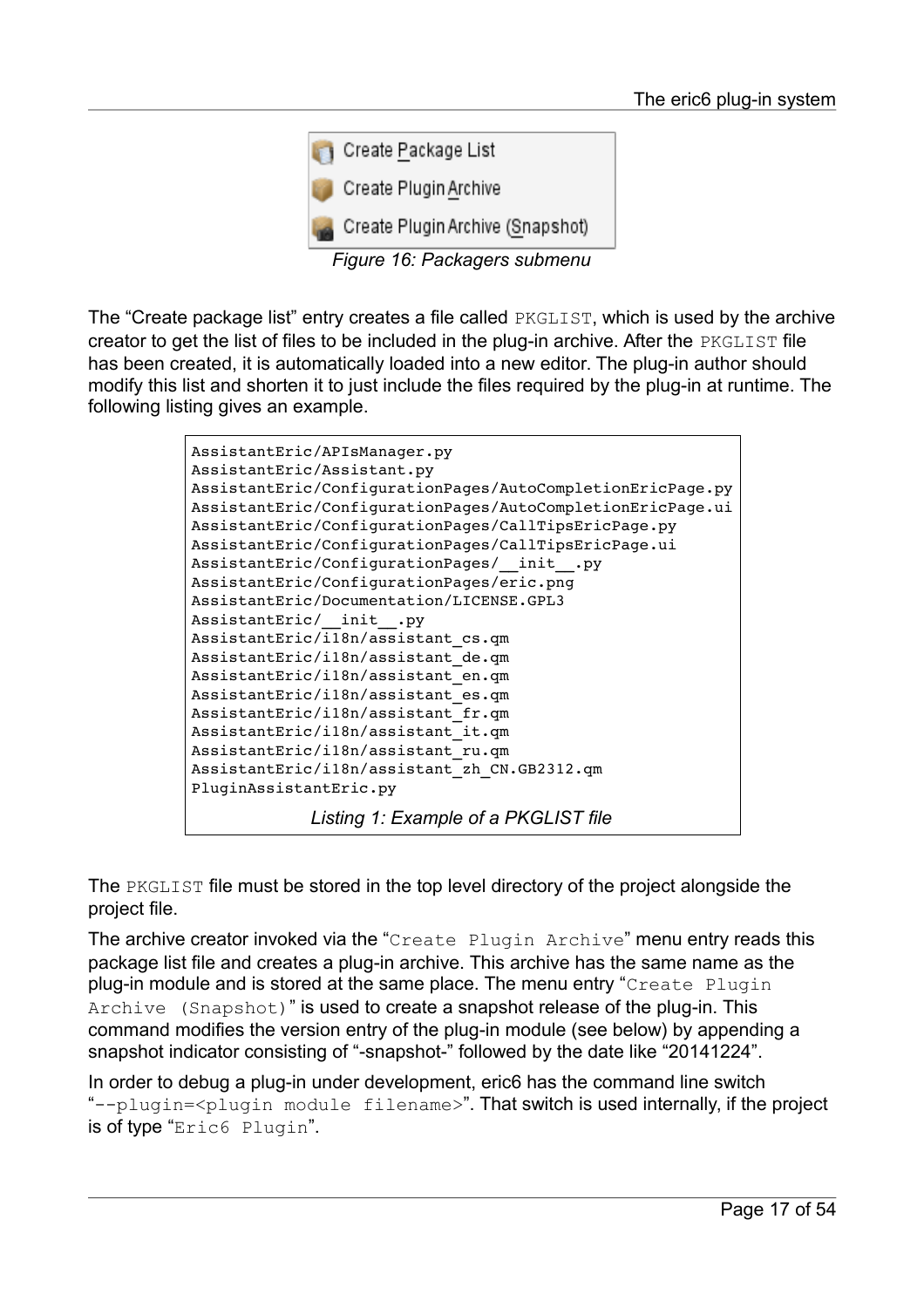## <span id="page-17-2"></span> **5 Anatomy of a plug-in**

This chapter describes the anatomy of a plug-in in order to be compatible with eric6.

#### <span id="page-17-1"></span> *5.1 Plug-in structure*

An eric6 plug-in consists of the plug-in module file and optionally of one plug-in package directory. The plug-in module file must have a filename, that starts with Plugin and ends with .py, e.g. PluginRefactoringBRM.py. The plug-in package directory may have an arbitrary name, but must be unique upon installation. Therefore it is recommended to give it the name of the module without the Plugin prefix. This package directory name must be assigned to the packageName module attribute (see the chapter describing the plug-in module header).

#### <span id="page-17-0"></span> *5.2 Plug-in header*

The plug-in module must contain a plug-in header, which defines various module attributes. An example is given in the listing below.

```
# Start-Of-Header
name = "Assistant Eric Plugin"
author = "Detlev Offenbach <detlev@die-offenbachs.de>"
autoactivate = True
deactivateable = True
version = "1.2.3"className = "AssistantEricPlugin"
packageName = "AssistantEric"
shortDescription = "Alternative autocompletion and calltips provider."
longDescription = """This plugin implements an alternative autocompletion"""
        """ and calltips provider."""
needsRestart = True
pyqtApi = 2
python2Compatible = True
# End-Of-Header
error = ""
                             Listing 2: Plug-in header
```
The various attributes to be defined in the header are as follows.

name This attribute should contain a short descriptive name of the plug-in. Type: string

● author

This attribute should be given the name and the email address of the plug-in author. Type: string

● autoactivate This attribute determines, whether the plug-in may be activated automatically upon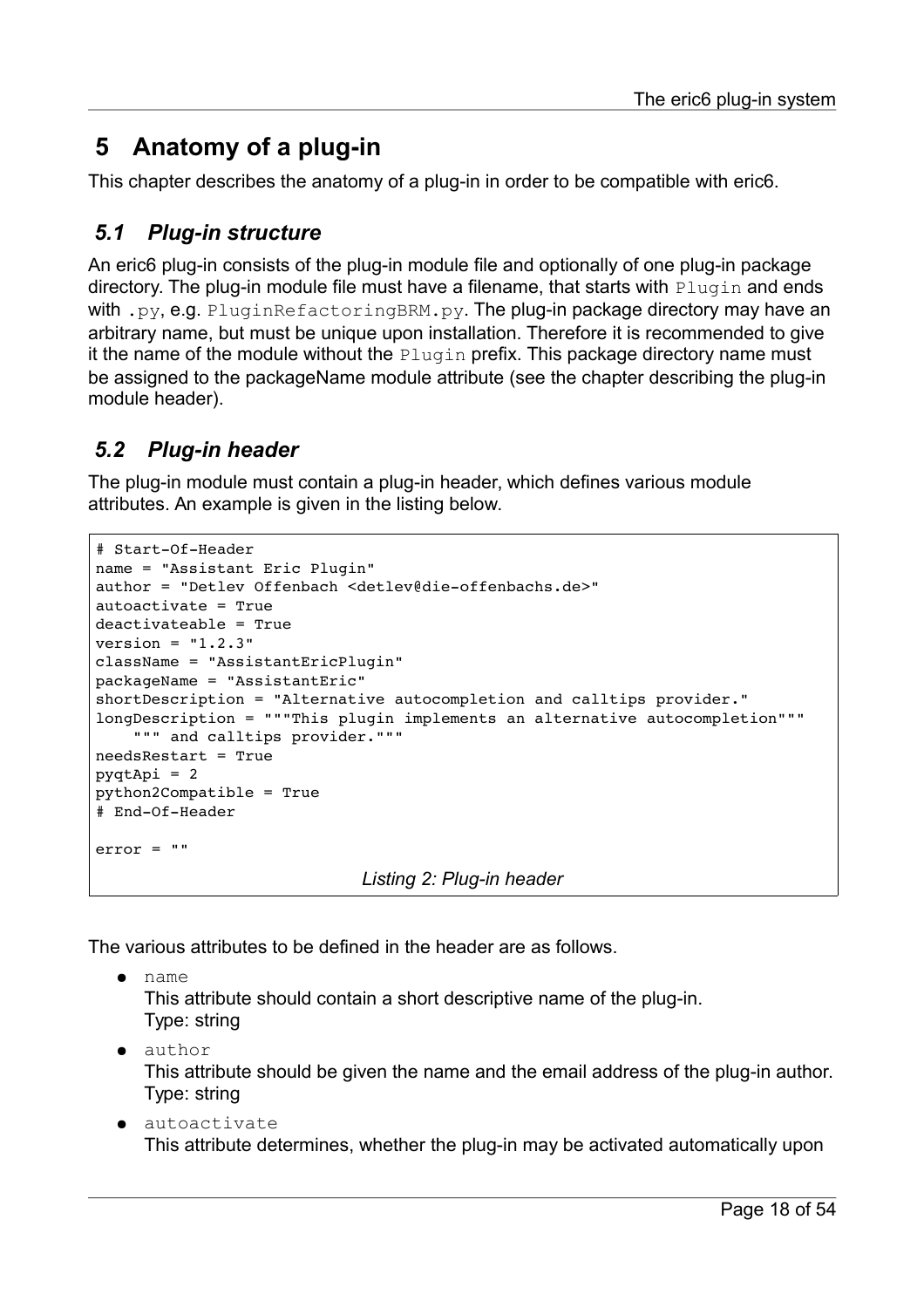startup of eric6. If this attribute is False, the plug-in is activated depending on some configuration settings. Type: bool

- 
- deactivateable

This attribute determines, whether the plug-in may be deactivated by the user. Type: bool

● version

This attribute should contain the version number. Type: string

● className

This attribute must contain the name of the class implementing the plug-in. This class must be contained in the plug-in module file. Type: string

● packageName

This names the package directory, that contains the rest of the plug-in files. If the plug-in is of the simple type (i.e. all logic is contained in the plug-in module), the packageName attribute must be assigned the value "None" (the string None). Type: string

● shortDescription

This attribute should contain a short description of the plug-in and is used in the plug-in info dialog.

Type: string

- longDescription This attribute should contain a more verbose description of the plug-in. It is shown in the plug-in details dialog. Type: string
- needsRestart

This attribute should make a statement, if eric6 needs to be restarted after plug-in installation or update. Type: boolean

● pyqtApi

This attribute should indicate the PyQt QString and QVariant API version the plug-in is coded for. Eric6 plug-ins must support at least version 2. Type: integer

● python2Compatible

This attribute is introduced in eric 5.5. Each plug-in has to signalize if it supports the execution when eric is started in a Python 2 interpreter. Type: boolean

● error

This attribute should hold an error message, if there was a problem, or an empty string, if everything works fine. Type: string

 $\bullet$  The '# Start-Of-Header' and '# End-Of-Header' comments mark the start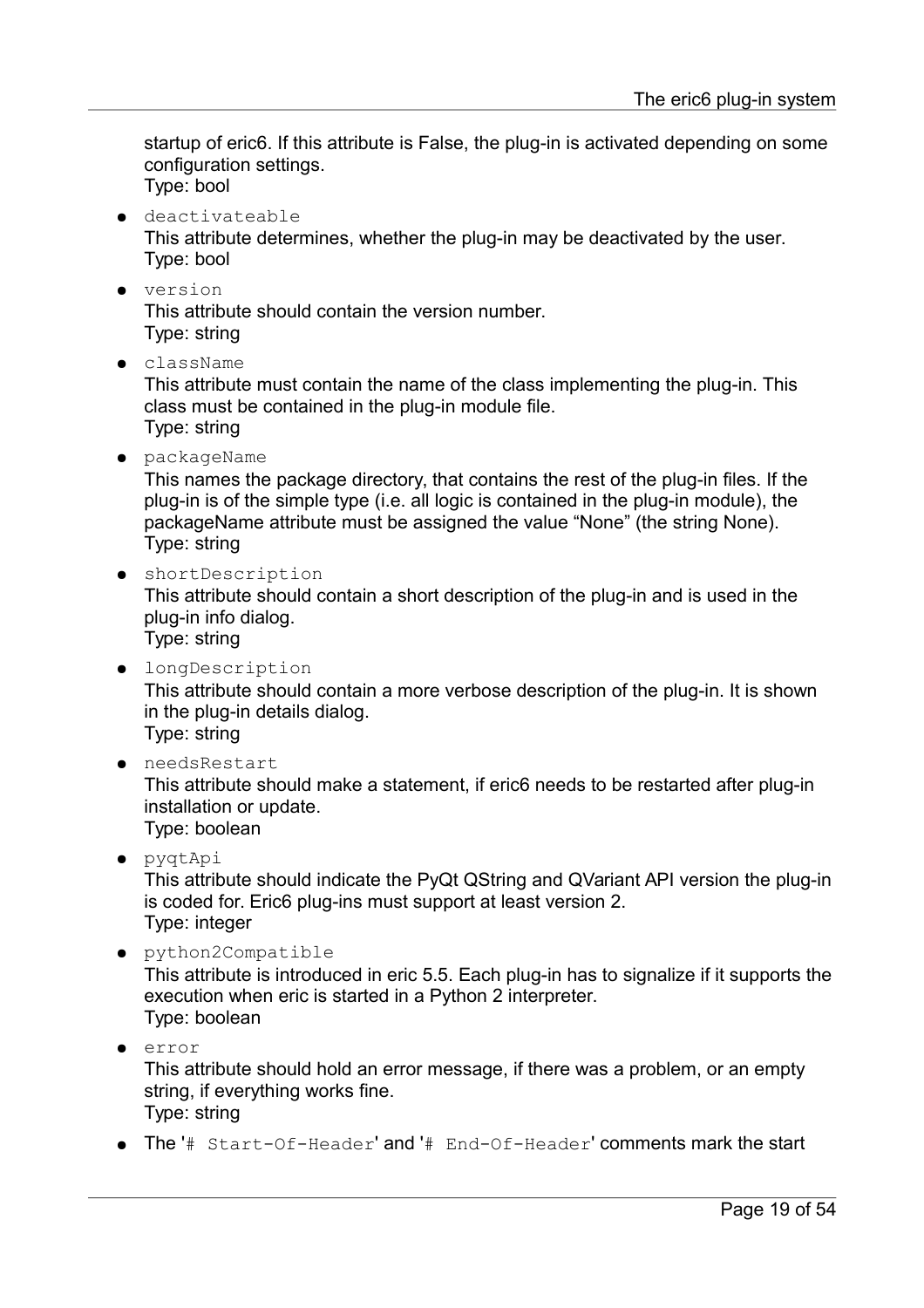and the end of the plug-in header.

If the autoactivate attribute is False, the header must contain two additional attributes.

```
pluginType = "viewmanager"
pluginTypename = "tabview"
```
*Listing 3: Additional header for on-demand plug-ins*

● pluginType

This attribute must contain the plug-in type. Currently eric6 recognizes the values "viewmanager" and "version\_control". Type: string

● pluginTypename

This attribute must containe the plug-in type name. This is used to differentiate the plug-in within the group of plug-ins of the same plug-in type. Type: string

Plug-in modules may define additional optional attributes. Optional attributes recognized by eric6 are as follows.

● displayString

This attribute should contain the user visible string for this plug-in. It should be a translated string, e.g. displayString = QApplication.translate('VcsCVSPlugin', 'CVS'). This attribute may only be defined for on-demand plug-ins. Type: string

If either the version or the className attribute is missing, the plug-in will not be loaded. If the autoactivate attribute is missing or this attribute is False and the pluginType or the pluginTypename attributes are missing, the plug-in will be loaded but not activated. If the packageName attribute is missing, the plug-in installation will be refused by eric6.

#### <span id="page-19-1"></span> *5.3 Plug-in module functions*

Plug-in modules may define the following module level functions recognized by the eric6 plug-in manager.

- moduleSetup()
- prepareUninstall()
- getConfigData()
- previewPix()
- exeDisplayData() alternative exeDisplayDataList()
- apiFiles(language)

These functions are described in more detail in the next few chapters.

#### <span id="page-19-0"></span> **5.3.1 moduleSetup()**

This function may be defined for on-demand plug-ins (i.e. those with autoactivate being False). It may be used to perform some module level setup. E.g. the CVS plug-in uses this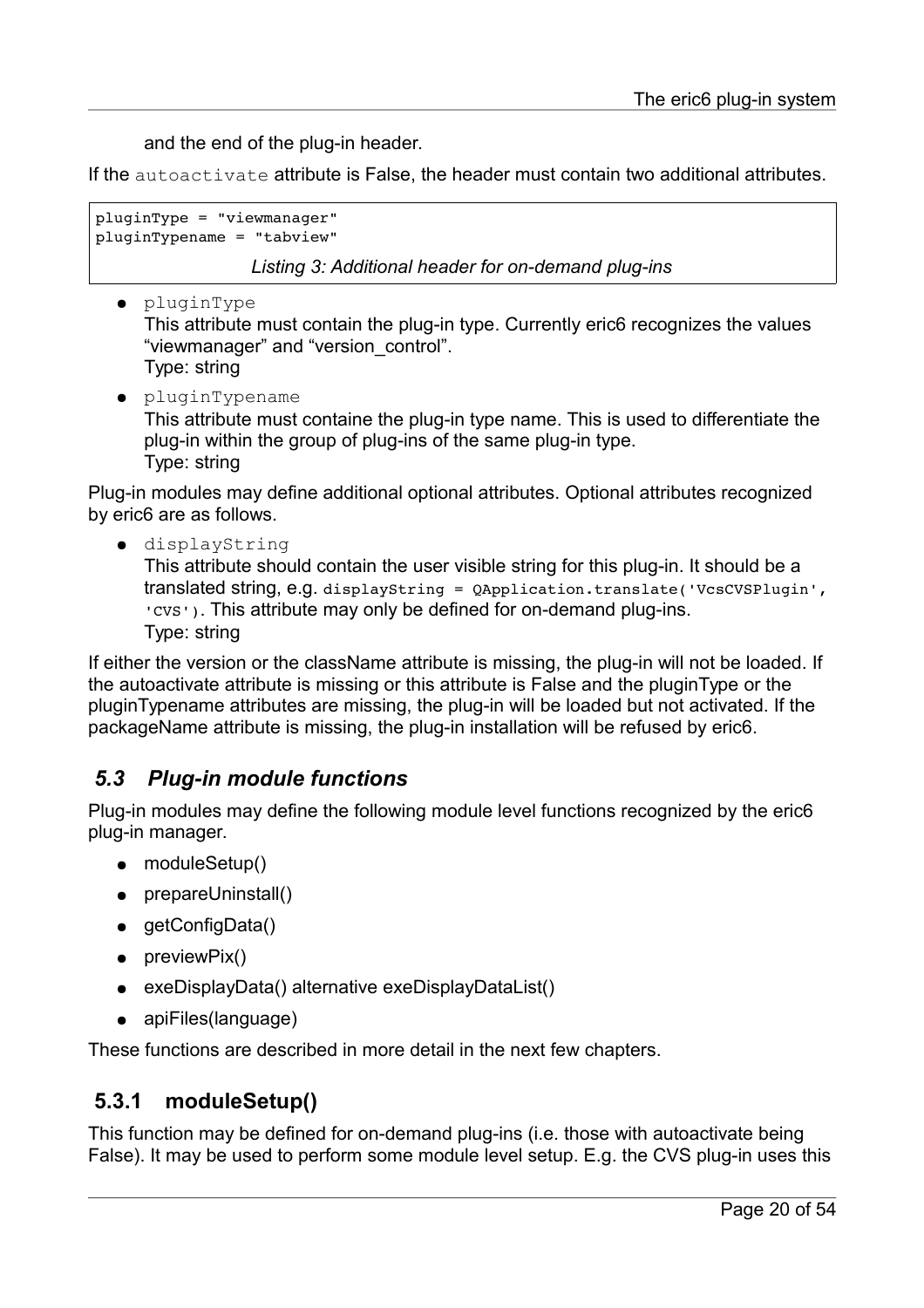function, to instantiate an administrative object to provide the login and logout menu entries of the version control submenu.

```
def moduleSetup():
    "" "" ""
        Public function to do some module level setup.
    "" ""
        global __cvsAdminObject
     cvsAdminObject = CVSAdminObject()
```
*Listing 4: Example for the moduleSetup() function*

## <span id="page-20-1"></span> **5.3.2 prepareUninstall()**

```
import Preferences
def prepareUninstall():
        """
        Module function to prepare for an uninstallation.
        """
        Preferences.Prefs.settings.remove("Refactoring")
        Preferences.Prefs.settings.remove("RefactoringBRM")
                 Listing 5: Example for the prepareUninstall() function
```
This function is called by the plug-in uninstaller just prior to uninstallation of the plug-in. That is the right place for cleanup code, which removes entries in the settings object or removes plug-in specific configuration files.

#### <span id="page-20-0"></span> **5.3.3 getConfigData()**

This function may be used to provide data needed by the configuration dialog to show an entry in the list of configuration pages and the page itself. It is called for active autoactivate plug-ins. It must return a dictionary with globally unique keys (e.g. created using the plugin name) and lists of five entries. These are as follows.

- display string The string shown in the selection area of the configuration page. This should be a localized string. Type: Qstring
- pixmap name The filename of the pixmap to be shown next to the display string. Type: string
- page creation function The plug-in module function to be called to create the configuration page. The page must be subclasses from Preferences.ConfigurationPages.ConfigurationPageBase and must implement a method called 'save' to save the settings. A parent entry will be created in the selection list, if this value is None. Type: function object or None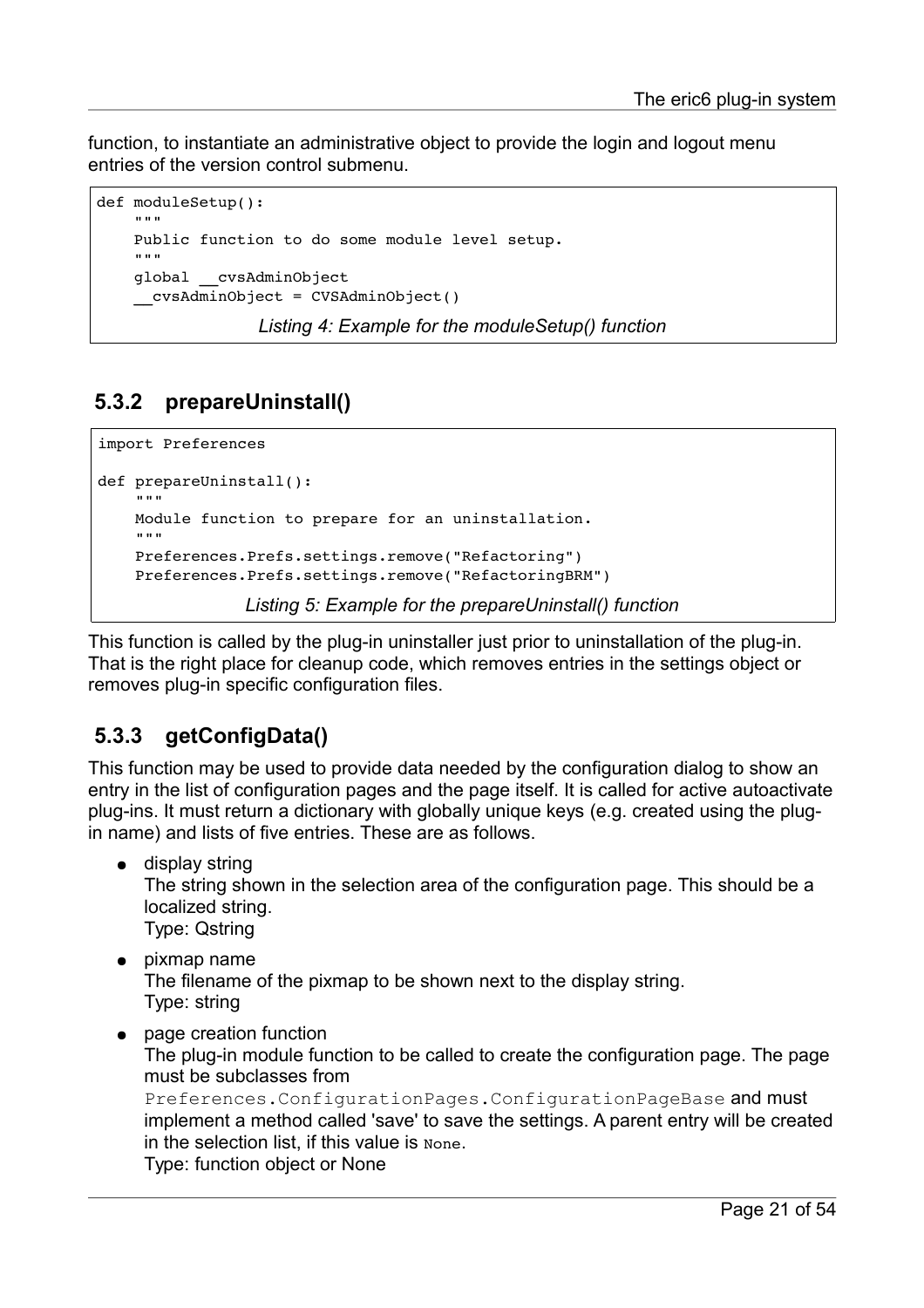- parent kev The dictionary key of the parent entry or None, if this defines a toplevel entry. Type: string or None
- reference to configuration page This will be used by the configuration dialog and **must** always be None. Type: None

```
def getConfigData():
     "" ""
        Module function returning data as required by the configuration dialog.
        @return dictionary with key "refactoringBRMPage" containing the 
                     relevant data
     """
        return {
                 "refactoringBRMPage" : \
                          [QApplication.translate("RefactoringBRMPlugin", 
                                                                            "Refactoring (BRM)"), 
                             os.path.join("RefactoringBRM", "ConfigurationPage", 
                                "preferences-refactoring.png"),
                             createConfigurationPage, None, None],
        }
                     Listing 6: Example for the getConfigData() function
```
## <span id="page-21-0"></span> **5.3.4 previewPix()**

This function may be used to provide a preview pixmap of the plug-in. This is just called for viewmanager plug-ins (i.e. pluginType == "viewmanager"). The returned object must be of type QPixmap.

```
def previewPix():
    "" ""
        Module function to return a preview pixmap.
        @return preview pixmap (QPixmap)
         """
    fname = os.path.join(os.path.dirname( file ),                         "ViewManagers", "Tabview", "preview.png")
        return QPixmap(fname)
                      Listing 7: Example for the previewPix() function
```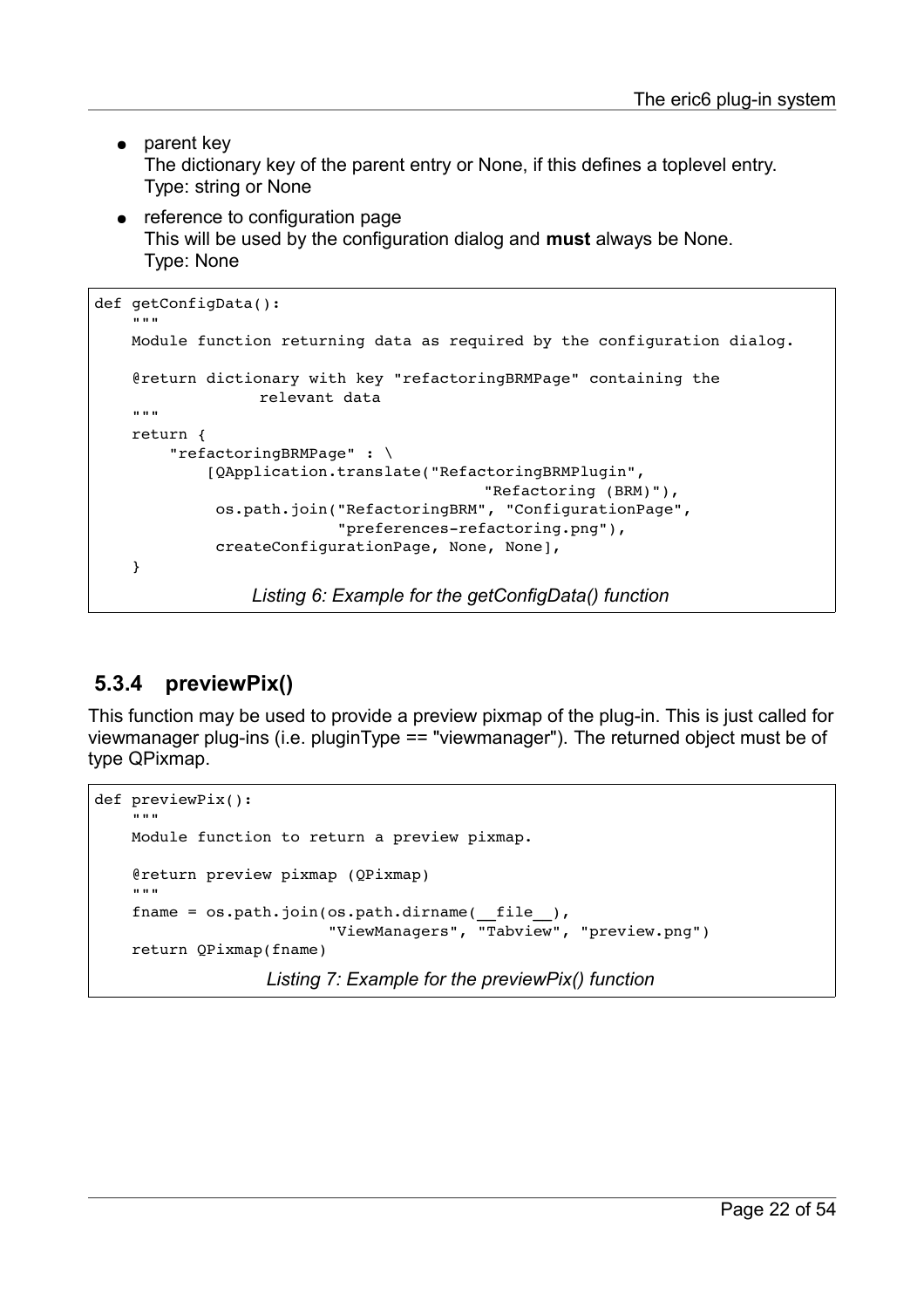## <span id="page-22-0"></span> **5.3.5 exeDisplayData()**

This function may be defined by modules, that depend on some external tools. It is used by the External Programs info dialog to get the data to be shown. This function must return a dictionary that contains the data for the determination of the data to be shown or a dictionary containing the data to be shown.

The required entries of the dictionary of type 1 are described below.

- programEntry An indicator for this dictionary form. It must always be True. Type: bool
- header The string to be diplayed as a header. Type: Qstring
- exe The pathname of the executable. Type: string
- versionCommand The version commandline parameter for the executable (e.g.  $-$ version). Type: string
- versionStartsWith The indicator for the output line containing the version information. Type: string
- versionPosition The number of the element containing the version. Elements are separated by a whitespace character. Type: integer
- version The version string to be used as the default value. Type: string
- versionCleanup

A tuple of two integers giving string positions start and stop for the version string. It is used to clean the version from unwanted characters. If no cleanup is required, it must be None.

Type: tuple of two integers or None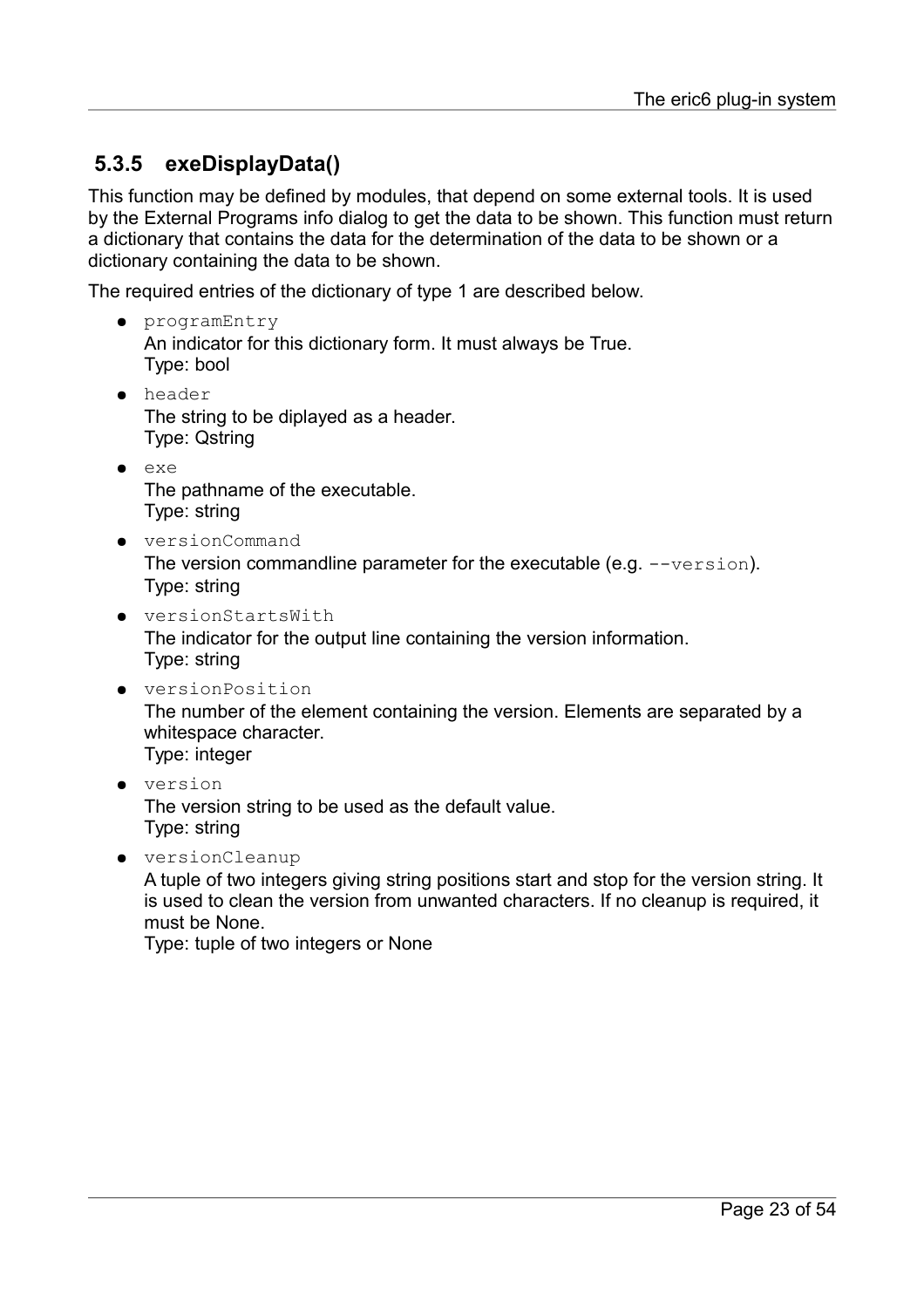```
def exeDisplayData():
    """
        Public method to support the display of some executable info.
        @return dictionary containing the data to query the presence of
                the executable
    "" "
        exe = 'pylint'
        if sys.platform == "win32":
                exe = os.path.join(sys.exec_prefix, "Scripts", exe + '.bat')
    data = \{        "programEntry"      : True, 
                "header"            : QApplication.translate("PyLintPlugin",
                                   "Checkers - Pylint"),
        "exe" : exe,
        "versionCommand"    : '--version',
                "versionStartsWith" : 'pylint', 
"versionPosition" : -1,
        "version"           : "", 
        "versionCleanup"    : (0, -1),
        }
        return data
  Listing 8: Example for the exeDisplayData() function returning a dictionary of type 1
```
The required entries of the dictionary of type 2 are described below.

- programEntry An indicator for this dictionary form. It must always be False. Type: bool
- header The string to be diplayed as a header. Type: string
- text The entry text to be shown. Type: string
- version The version text to be shown. Type: string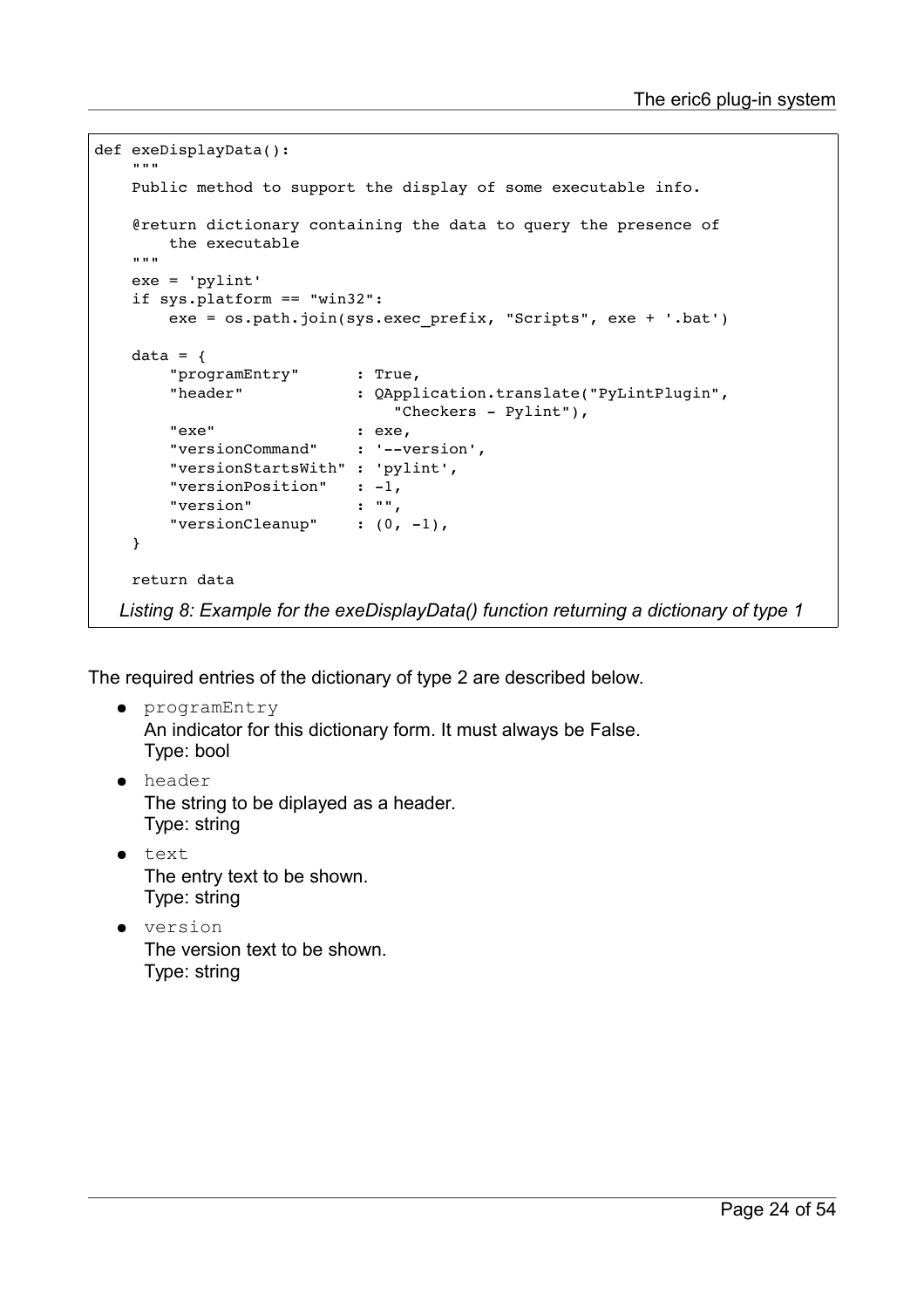```
def exeDisplayData():
     . . . . .
        Public method to support the display of some executable info.
         @return dictionary containing the data to be shown
     . . . . . .
        try:
                 import pysvn
                 try:
              text = os.path.dirname(pysvn. file )
                 except AttributeError:
                          text = "PySvn"
         version = ". . join([str(v) for v in pysun. version])    except ImportError:
                 text = "PySvn"
                 version = ""
    data = \{        "programEntry" : False, 
                 "header"       : QApplication.translate("VcsPySvnPlugin",
                                  "Version Control - Subversion (pysyn)"),
                 "text"         : text, 
         "version" : version,
         }
        return data
   Listing 9: Example for the exeDisplayData() function returning a dictionary of type 2
```
## <span id="page-24-0"></span> **5.3.6 exeDisplayDataList()**

In case the plugin has to report more than one external tool, it can define the function exeDisplayDataList in its module. The returned list has to consist of exeDisplayData type 1 or type 2 dictionaries (see [5.3.5](#page-22-0) [exeDisplayData\(\)\)](#page-22-0).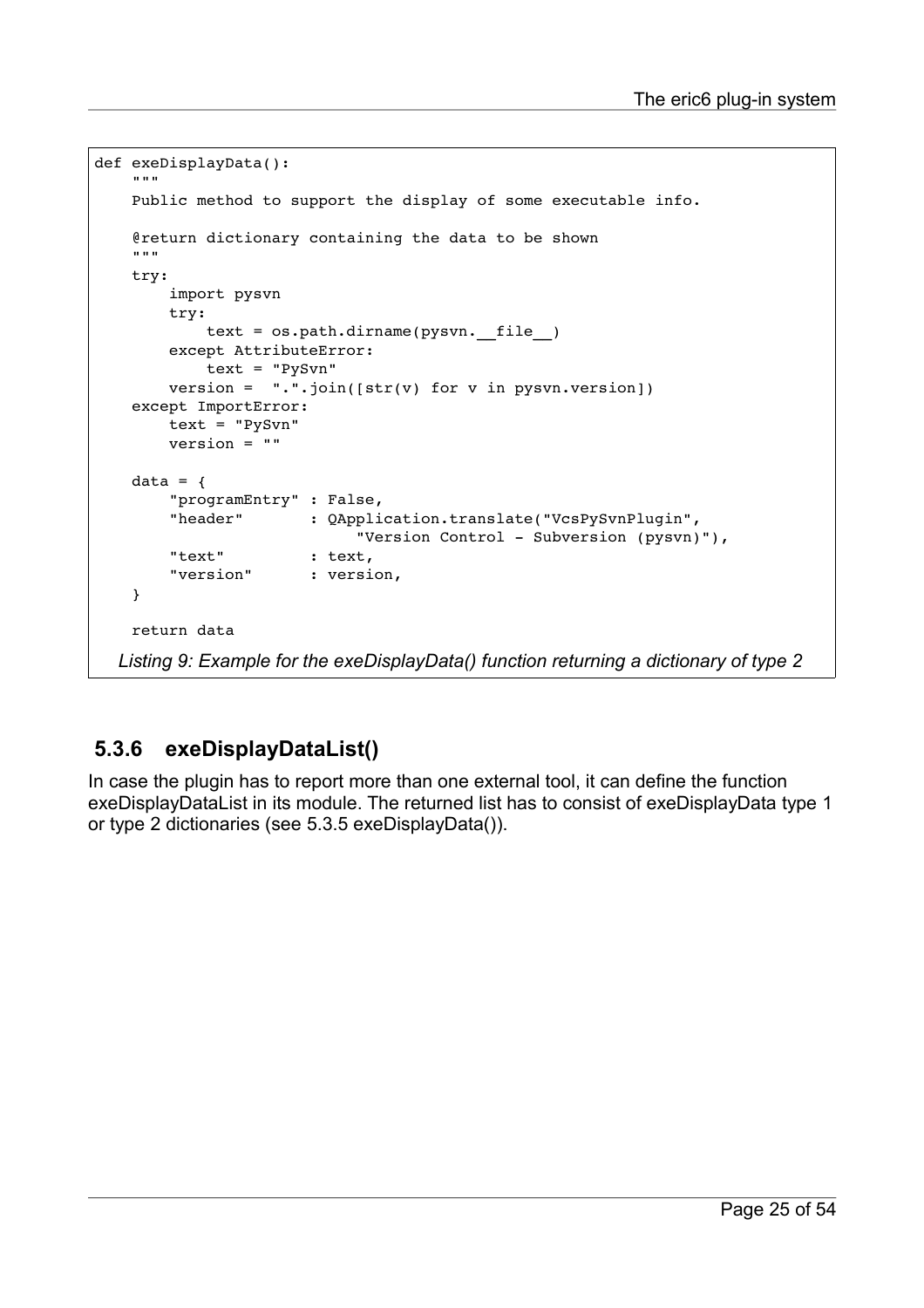```
Page 26 of 54
def exeDisplayDataList():
     .<br>" " "
        Public method to support the display of some executable info.
        @return dictionary containing the data to query the presence of
                 the executable
""""""
    dataList = [ ]    # 1. eric6_doc
        exe = 'eric6_doc'
        if Utilities.isWindowsPlatform():
                 exe = os.path.join(getConfig("bindir"), exe +'.bat')
        dataList.append({
                 "programEntry"      : True, 
                 "header"            : QApplication.translate("EricdocPlugin",
                                                                       "Eric6 Documentation Generator"), 
         "exe" : exe,"versionCommand"    : '--version',
                 "versionStartsWith" : 'eric6_', 
         "versionPosition" : -3,<br>"version" : ""."version"
                 "versionCleanup"    : None, 
        })
        # 2. Qt Help Generator
        exe = 'qhelpgenerator'
        if Utilities.isWindowsPlatform():
                 exe += '.exe'
        dataList.append({
                 "programEntry"      : True, 
                 "header"            : QApplication.translate("EricdocPlugin",
                                                                       "Qt4 Help Tools"), 
                 "exe"               : exe, 
         "versionCommand" : '-v',
                 "versionStartsWith" : 'Qt', 
         "versionPosition" : -1,
         "version" : "",
         "versionCleanup" : (0, -1),
        })
        # 3. Qt Collection Generator
        exe = 'qcollectiongenerator'
        if Utilities.isWindowsPlatform():
                 exe += '.exe'
        dataList.append({
                 "programEntry"      : True, 
                 "header"            : QApplication.translate("EricdocPlugin",
                                                                       "Qt4 Help Tools"), 
                 "exe"               : exe, 
         "versionCommand" : '-v',
                 "versionStartsWith" : 'Qt', 
         "versionPosition" : -1,
         "version" : "",
         "versionCleanup" \qquad: (0, -1),
        })
        return dataList
Listing 10: Example for the exeDisplayDataList() function returning a list of dictionaries of
                                            type 1
```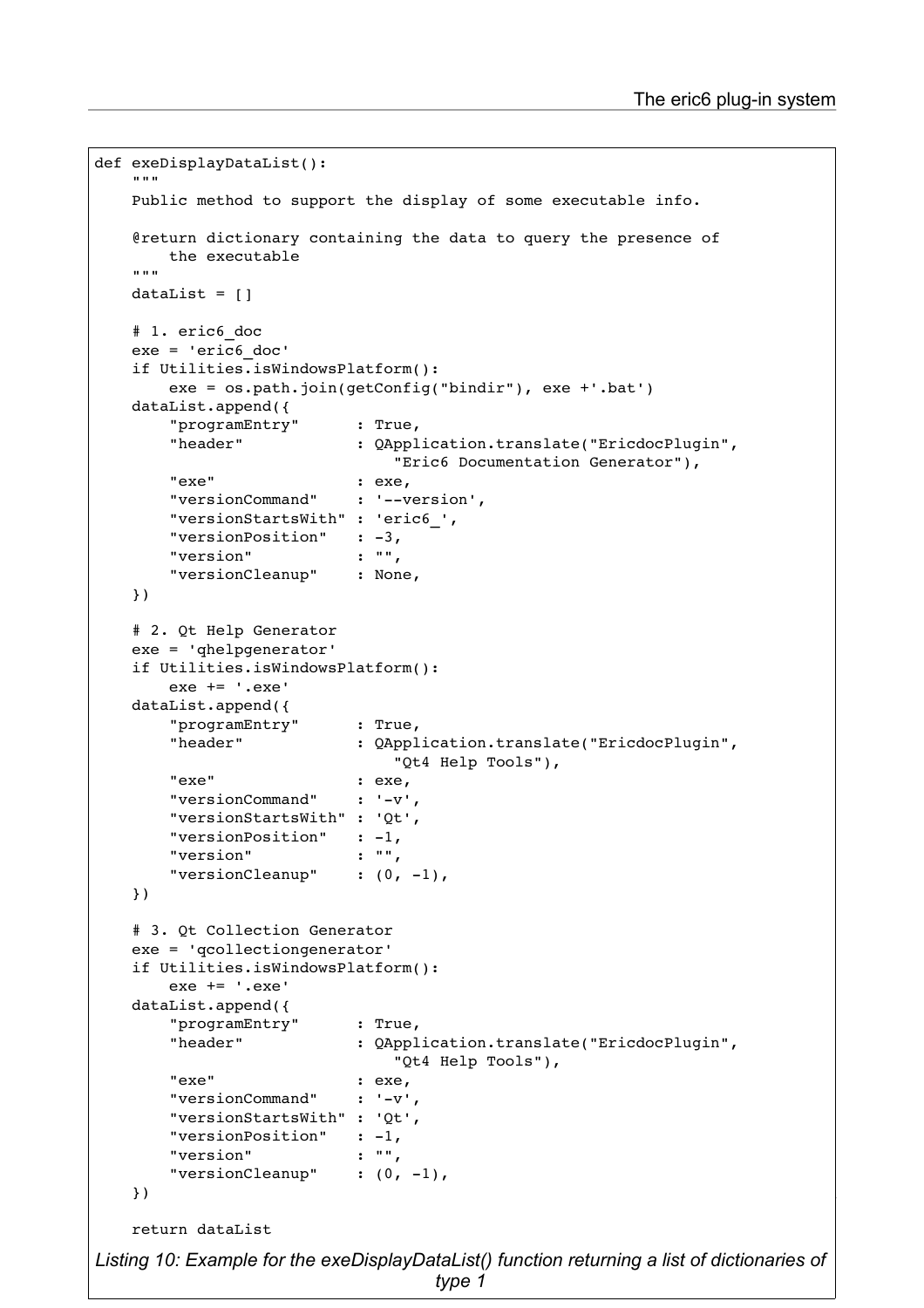#### <span id="page-26-2"></span> **5.3.7 apiFiles(language)**

This function may be provided by plug-ins providing API files for the autocompletion and calltips system of eric6. The function must accept the programming language as a string and return the filenames of the provided API files for that language as a list of string.

```
def apiFiles(language):
        """
        Module function to return the API files made available by this plugin.
        @return list of API filenames (list of string)
    "" ""
        if language == "Python":
         apisDir = \setminus            os.path.join(os.path.dirname(__file__), "ProjectDjango", "APIs")
         apis = glob.glob(os.path.join(apisDir, <math>\overline{``}.api'))    else:
         apis = []    return apis
                  Listing 11: Example for the apiFiles(language) function
```
#### <span id="page-26-1"></span> *5.4 Plug-in object methods*

The plug-in class as defined by the className attribute must implement three mandatory methods.

- init (self, ui)
- activate(self)
- deactivate(self)

These functions are described in more detail in the next few chapters.

#### <span id="page-26-0"></span> **5.4.1 \_\_init\_\_(self, ui)**

This method is the constructor of the plug-in object. It is passed a reference to the main window object, which is of type UI.UserInterface. The constructor should be used to perform all initialization steps, that are required before the activation of the plug-in object. E.g. this would be the right place to load a translation file for the plug-in (s. [Listing 15\)](#page-30-3) and to initialize default values for preferences values.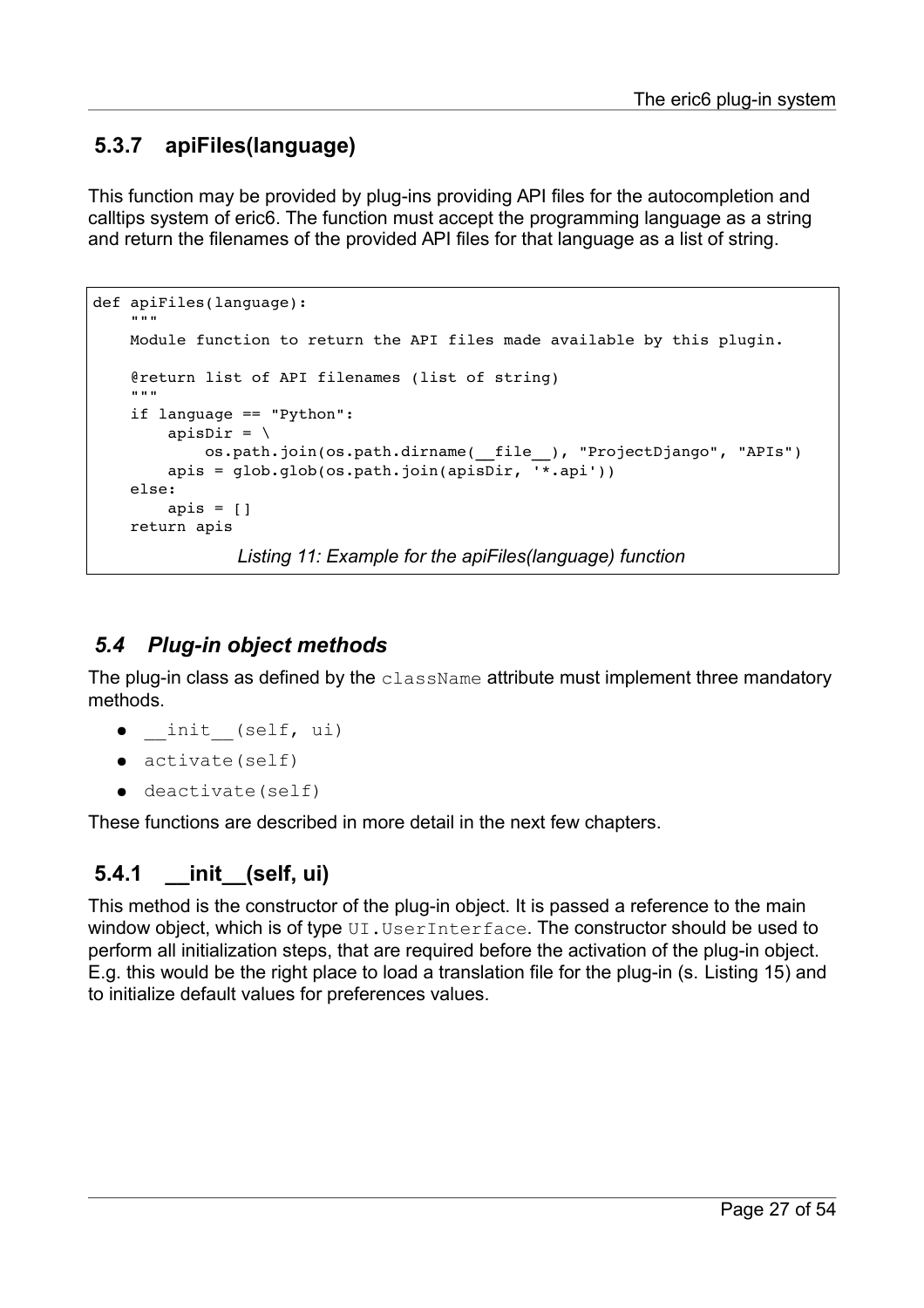```
def __init_(self, ui):
     \overline{...}        Constructor
             @param ui reference to the user interface object (UI.UserInterface)
     \cdots "
            QObject.__init__(self, ui)
             self.__ui = ui
    self.__initialize()
    self. __refactoringDefaults = {            "Logging" : 1
             }
     self._translator = None
     self.__loadTranslator()
               Listing 12: Example for the __init__(self, ui) method
```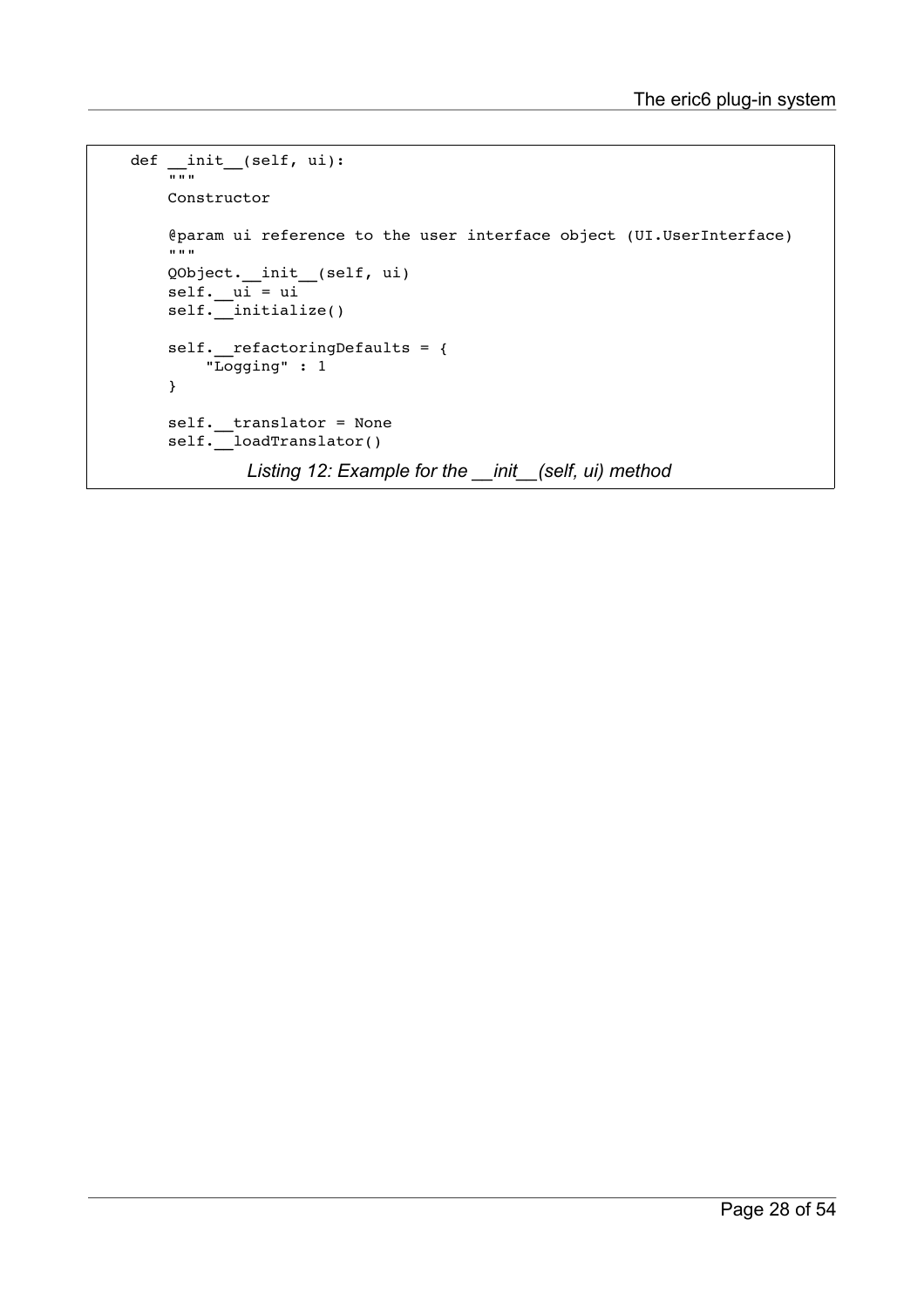#### <span id="page-28-0"></span> **5.4.2 activate(self)**

```
    def activate(self):
        """
                Public method to activate this plugin.
                @return tuple of None and activation status (boolean)
         "" "
                global refactoringBRMPluginObject
                refactoringBRMPluginObject = self
        self. object = Refactoring(self, self. ui)
        self. object.initActions()
                e5App().registerPluginObject("RefactoringBRM", self.__object)
        self. mainMenu = self. object.initMenu()extrasAct = self. ui.getMenuBarAction("extras")self. mainAct = self. ui.menuBar().insertMenu(extrasAct, self. mainMenu)
        self. mainAct.setEnabled(\
                         e5App().getObject("ViewManager").getOpenEditorsCount())
        self. editorMenu = self. initEditorMenu()
        self. editorAct = self. editorMenu.menuAction()
                self.connect(e5App().getObject("ViewManager"),             
                                            SIGNAL('lastEditorClosed'),
                       self. lastEditorClosed)
                self.connect(e5App().getObject("ViewManager"), 
                                            SIGNAL("editorOpenedEd"), 
                                            self.__editorOpened)
                self.connect(e5App().getObject("ViewManager"), 
                                            SIGNAL("editorClosedEd"), 
                       self. editorClosed)
        self.connect(self. ui, SIGNAL('preferencesChanged'),
                        self. object.preferencesChanged)
                self.connect(e5App().getObject("Project"), SIGNAL('projectOpened'),
                        self. object.projectOpened)
                self.connect(e5App().getObject("Project"), SIGNAL('projectClosed'),
                       self. object.projectClosed)
                self.connect(e5App().getObject("Project"), SIGNAL('newProject'),
                        self. object.projectOpened)
                for editor in e5App().getObject("ViewManager").getOpenEditors():
             self. editorOpened(editor)
                return None, True
                    Listing 13: Example for the activate(self) method
```
This method is called by the plug-in manager to activate the plug-in object. It must return a tuple giving a reference to the object implementing the plug-in logic (for on-demand plugins) or None and a flag indicating the activation status. This method should contain all the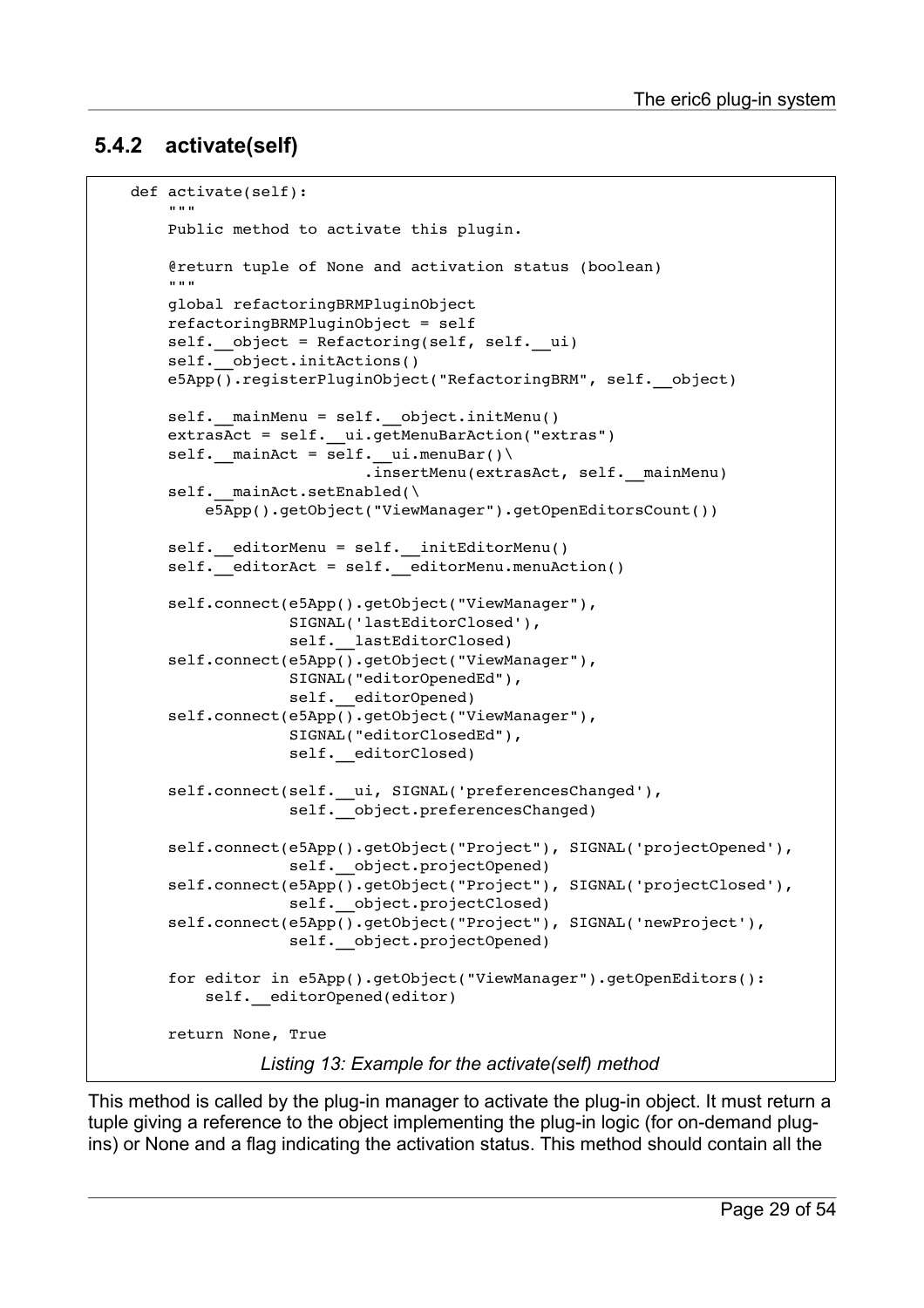logic, that is needed to get the plug-in fully operational (e.g. connect to some signals provided by eric6). If the plug-in wants to provide an action to be added to a toolbar, this action should be registered with the toolbar manager instead of being added to a toolbar directly.

#### <span id="page-29-0"></span> **5.4.3 deactivate(self)**

This method is called by the plug-in manager to deactivate the plug-in object. It is called for modules, that have the deactivateable module attribute set to True. This method should disconnect all connections made in the activate method and remove all menu entries added in the activate method or somewhere else. If the cleanup operations are not done carefully, it might lead to crashes at runtime, e.g. when the user invokes an action, that is no longer available. If the plug-in registered an action with the toolbar manager, this action must be unregistered.

```
    def deactivate(self):
            """
            Public method to deactivate this plugin.
            """
            e5App().unregisterPluginObject("RefactoringBRM")
            self.disconnect(e5App().getObject("ViewManager"), 
                                               SIGNAL('lastEditorClosed'),
                       self. lastEditorClosed)
            self.disconnect(e5App().getObject("ViewManager"), 
                                               SIGNAL("editorOpenedEd"), 
                       self. editorOpened)
    self.disconnect(e5App().getObject("ViewManager"),
                                               SIGNAL("editorClosedEd"), 
                       self. editorClosed)
    self.disconnect(self._ui, SIGNAL('preferencesChanged'),
                       self. object.preferencesChanged)
            self.disconnect(e5App().getObject("Project"), SIGNAL('projectOpened'),
                       self. object.projectOpened)
    self.disconnect(e5App().getObject("Project"), SIGNAL('projectClosed'),
                       self. object.projectClosed)
    self.disconnect(e5App().getObject("Project"), SIGNAL('newProject'),
                       self. object.projectOpened)
    self. ui.menuBar().removeAction(self. mainAct)
    for editor in self. editors:
         self.disconnect(editor, SIGNAL("showMenu"), self. editorShowMenu)
                     menu = editor.getMenu("Main")
                     if menu is not None:
                             menu.removeAction(self.__editorMenu.menuAction())
    self. initialize()
              Listing 14: Example for the deactivate(self) method
```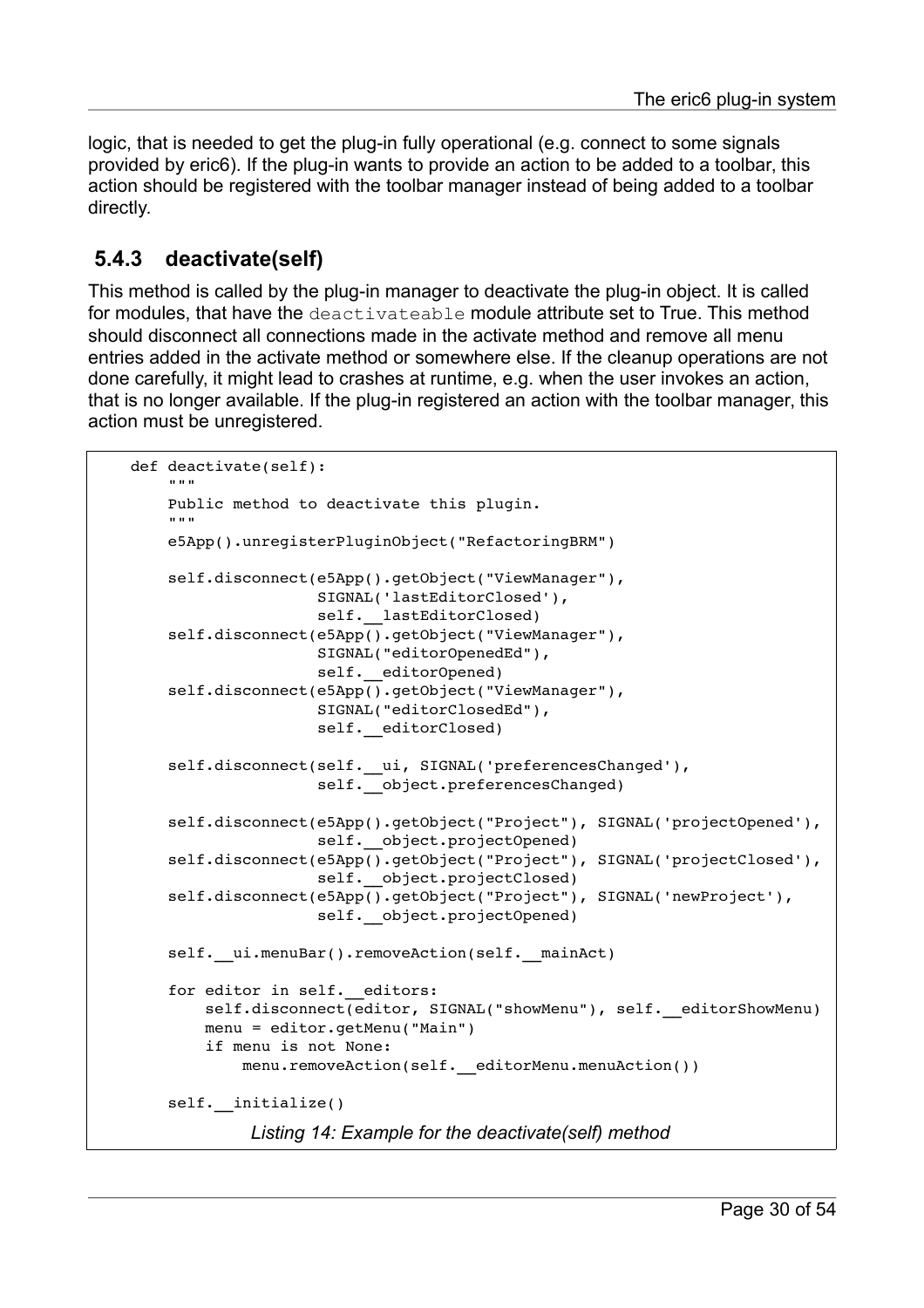#### <span id="page-30-2"></span> **5.4.4 \_\_loadTranslator(self)**

The constructor example shown in [Listing 12](#page-27-0) loads a plug-in specific translation using this method. The way, how to do this correctly, is shown in the following listing. It is important to keep a reference to the loaded QTranslator object. Otherwise, the Python garbage collector will remove this object, when the method is finished.

```
def loadTranslator(self):
     \overline{...}"
             Private method to load the translation file.
     "" "
     loc = self. ui.getLocale()
             if loc and loc != "C":
          locale dir = os.path.join(os.path.dirname( _file ),
                                                                                 "RefactoringBRM", "i18n")
                      translation = "brm_%s" % loc
          translator = 0Translator(None)
          loaded = translator.load(translation, locale dir)
                      if loaded:
               self. translator = translator
               e5App().installTranslator(self. translator)
                      else:
               print "Warning: translation file '%s' could not be loaded." \
                                        % translation
                               print "Using default."
            Listing 15: Example for the __loadTranslator(self) method
```
## <span id="page-30-3"></span><span id="page-30-1"></span> **5.4.5 initToolbar(self, ui, toolbarManager)**

This method must be implemented, if the plug-in supports a toolbar for its actions. Such toolbar will be removed, when the plug-in is unloaded. An example is shown in [Listing 16.](#page-30-4)

```
    def initToolbar(self, ui, toolbarManager):
        """
                 Public slot to initialize the VCS toolbar.
                 @param ui reference to the main window (UserInterface)
                 @param toolbarManager reference to a toolbar manager object
                         (E5ToolBarManager)
         "" "
                 if self.__projectHelperObject:
             self. projectHelperObject.initToolbar(ui, toolbarManager)
         Listing 16: Example for the initToolbar(self, ui, toolbarManager) method
```
#### <span id="page-30-4"></span><span id="page-30-0"></span> **5.4.6 prepareUnload(self)**

This method must be implemented to prepare the plug-in to be unloaded. It should revert everything done when the plug-in was instantiated and remove plug-in toolbars generated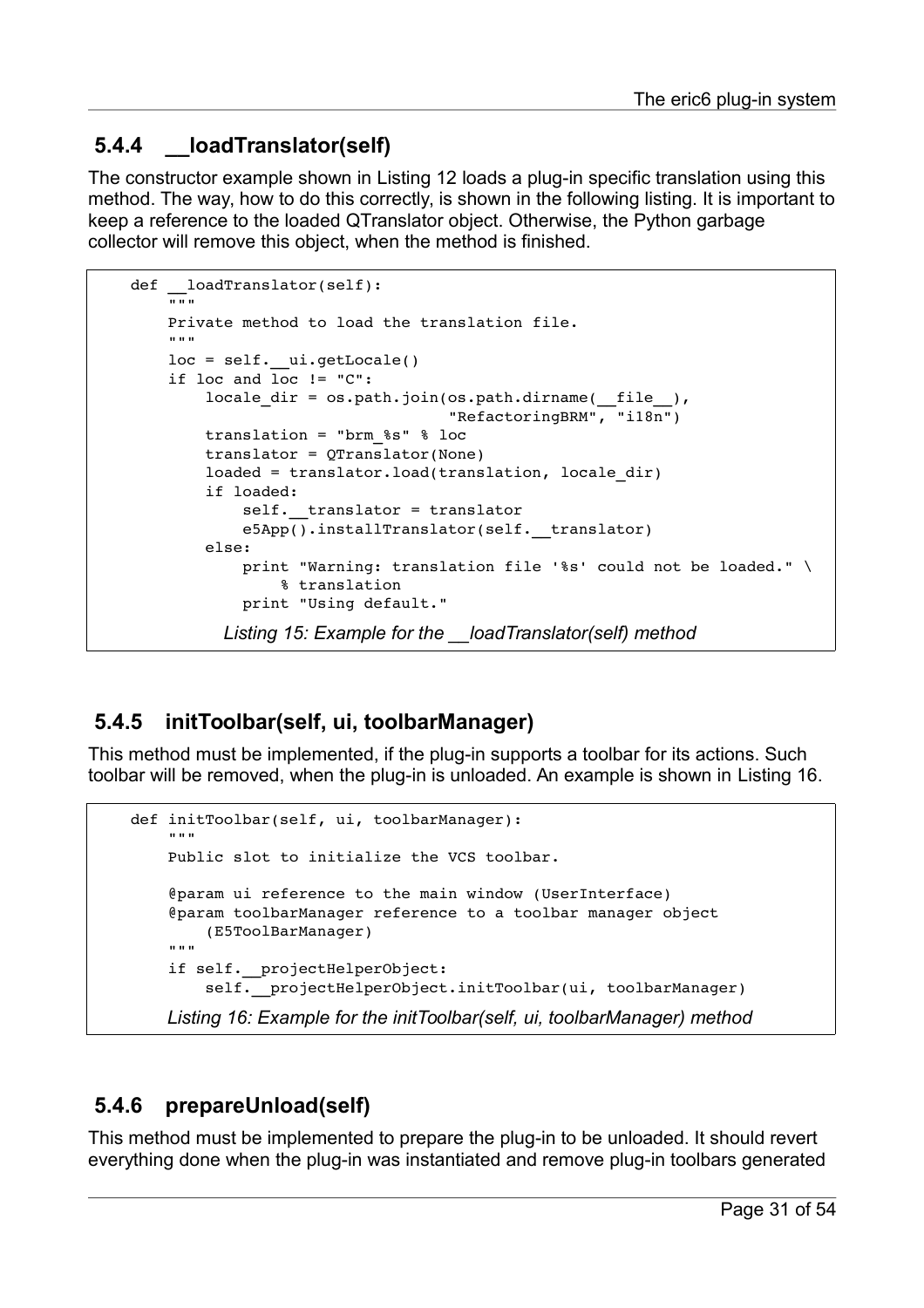with initToolbar(). [Listing 17](#page-31-3) shows an example.

```
    def prepareUnload(self):
        """
                Public method to prepare for an unload.
                """
        if self. projectHelperObject:
            self. projectHelperObject.removeToolbar(
                self. ui, e5App().getObject("ToolbarManager"))
        e5App().unregisterPluginObject(pluginTypename)
               Listing 17: Example for the prepareUnload(self) method
```
## <span id="page-31-3"></span><span id="page-31-2"></span> **6 Eric6 hooks**

This chapter describes the various hooks provided by eric6 objects. These hooks may be used by plug-ins to provide specific functionality instead of the standard one.

#### <span id="page-31-1"></span> *6.1 Hooks of the project browser objects*

Most project browser objects (i.e. the different tabs of the project viewer) support hooks. They provide methods to add and remove hooks.

- addHookMethod(key, method) This method is used to add a hook method to the individual project browser. "key" denotes the hook and "method" is the reference to the hook method. The supported keys and the method signatures are described in the following chapters.
- addHookMethodAndMenuEntry(key, method, menuEntry) This method is used to add a hook method to the individual project browser. "key" denotes the hook, "method" is the reference to the hook method and "menuEntry" is the string to be shown in the context menu. The supported keys and the method signatures are described in the following chapters.
- removeHookMethod(key) This method is used to remove a hook previously added. "key" denotes the hook. Supported keys are described in the followings chapters.

#### <span id="page-31-0"></span> **6.1.1 Hooks of the ProjectFormsBrowser object**

The ProjectFormsBrowser object supports hooks with these keys.

- compileForm This hook is called to compile a form. The method must take the filename of the form file as its parameter.
- compileAllForms This hook is called to compile all forms contained in the project. The method must take a list of filenames as its parameter.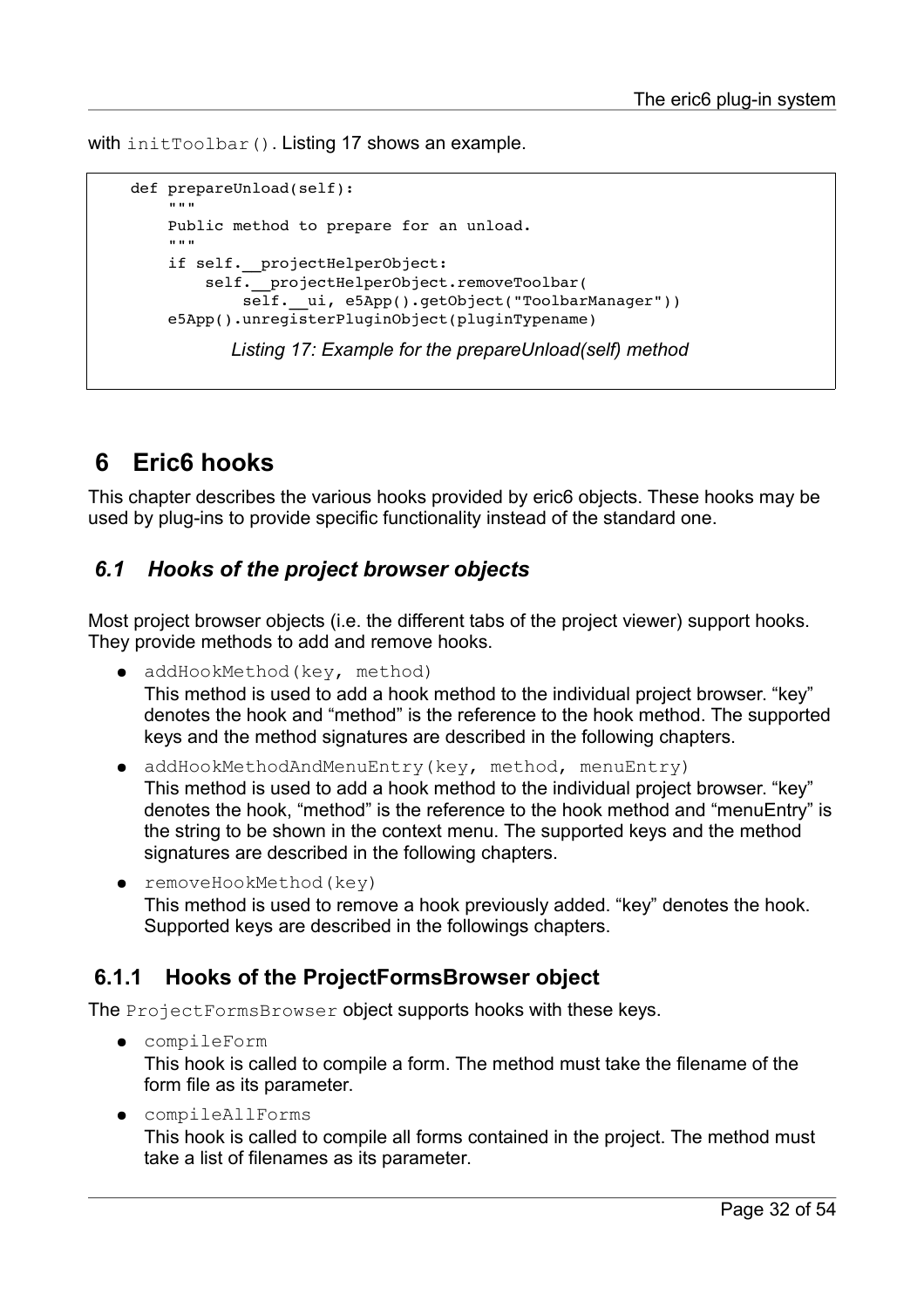- compileChangedForms This hook is called to compile all changed forms. The method must take a list of filenames as its parameter.
- compileSelectedForms This hook is called to compile all forms selected in the project forms viewer. The method must take a list of filenames as its parameter.
- generateDialogCode This hook is called to generate dialog source code for a dialog. The method must take the filename of the form file as its parameter.
- newForm

This hook is called to generate a new (empty) form. The method must take the filename of the form file as its parameter.

● open

<span id="page-32-1"></span>This hook is called to open the selected forms in a forms designer tool. The method must take the filename of the form file as its parameter.

#### **6.1.2 Hooks of the ProjectResourcesBrowser object**

The ProjectResourcesBrowser object supports hooks with these keys.

- compileResource This hook is called to compile a resource. The method must take the filename of the resource file as its parameter.
- compileAllResources This hook is called to compile all resources contained in the project. The method must take a list of filenames as its parameter.
- compileChangedResources This hook is called to compile all changed resources. The method must take a list of filenames as its parameter.
- compileSelectedResources This hook is called to compile all resources selected in the project resources viewer. The method must take a list of filenames as its parameter.
- newResource

<span id="page-32-0"></span>This hook is called to generate a new (empty) resource. The method must take the filename of the resource file as its parameter.

#### **6.1.3 Hooks of the ProjectTranslationsBrowser object**

The ProjectTranslationsBrowser object supports hooks with these keys.

● extractMessages

This hook is called to extract all translatable strings out of the application files. The method must not have any parameters. This hook should be used, if the translation system is working with a translation template file (e.g. \*.pot) from which the real translation files are generated with the generate... methods below.

● generateAll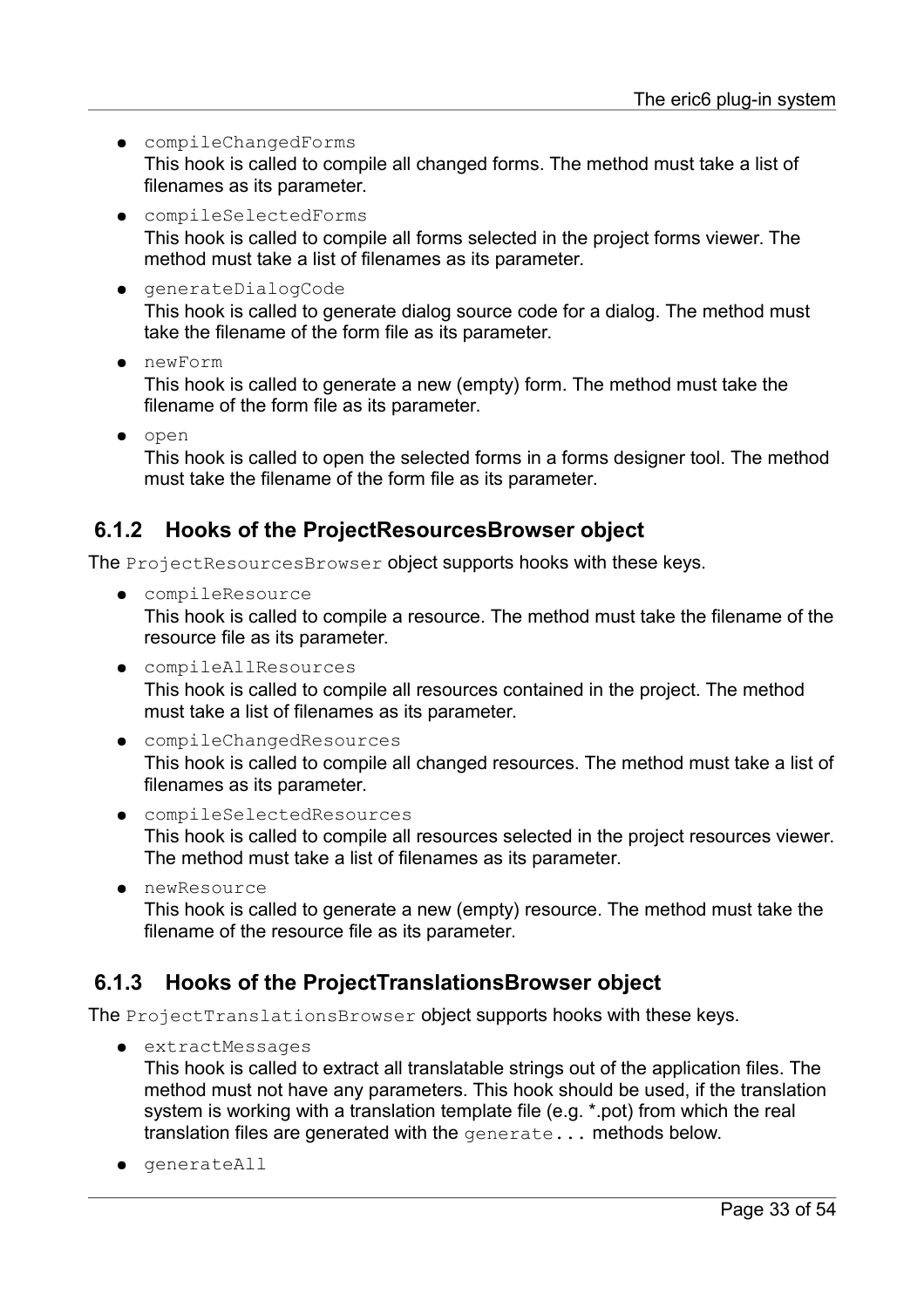This hook is called to generate translation files for all languages of the project. The method must take a list of filenames as its parameter.

- generateAllWithObsolete This hook is called to generate translation files for all languages of the project keeping obsolete strings. The method must take a list of filenames as its parameter.
- generateSelected This hook is called to generate translation files for languages selected in the project translations viewer. The method must take a list of filenames as its parameter.
- generateSelectedWithObsolete This hook is called to generate translation files for languages selected in the project translations viewer keeping obsolete strings. The method must take a list of filenames as its parameter.
- releaseAll This hook is called to release (compile to binary) all languages of the project. The method must take a list of filenames as its parameter.
- releaseSelected

This hook is called to release (compile to binary) all languages selected in the project translations viewer. The method must take a list of filenames as its parameter.

● open

This hook is called to open the selected languages in a translation tool. The method must take the filename of the translations file as its parameter.

#### <span id="page-33-0"></span> *6.2 Hooks of the Editor object*

The Editor object provides hooks for autocompletion and calltips. These are the methods provided to set, unset and get these hooks.

- setAutoCompletionHook(self, func) This method is used to set an autocompletion hook. The function or method passed in the call must take a reference to the editor and a boolean indicating to complete a context.
- unsetAutoCompletionHook(self) This method unsets a previously set autocompletion hook.
- autoCompletionHook() This method returns a reference to the method set by a call to setAutoCompletionHook(self).
- setCallTipHook(self, func)

This method is used to set a calltips hook. The function or method passed in the call must take a reference to the editor, a position into the text and the amount of commas to the left of the cursor. It should return the possible calltips as a list of strings.

● unsetCallTipHook(self) This method unsets a previously set calltips hook.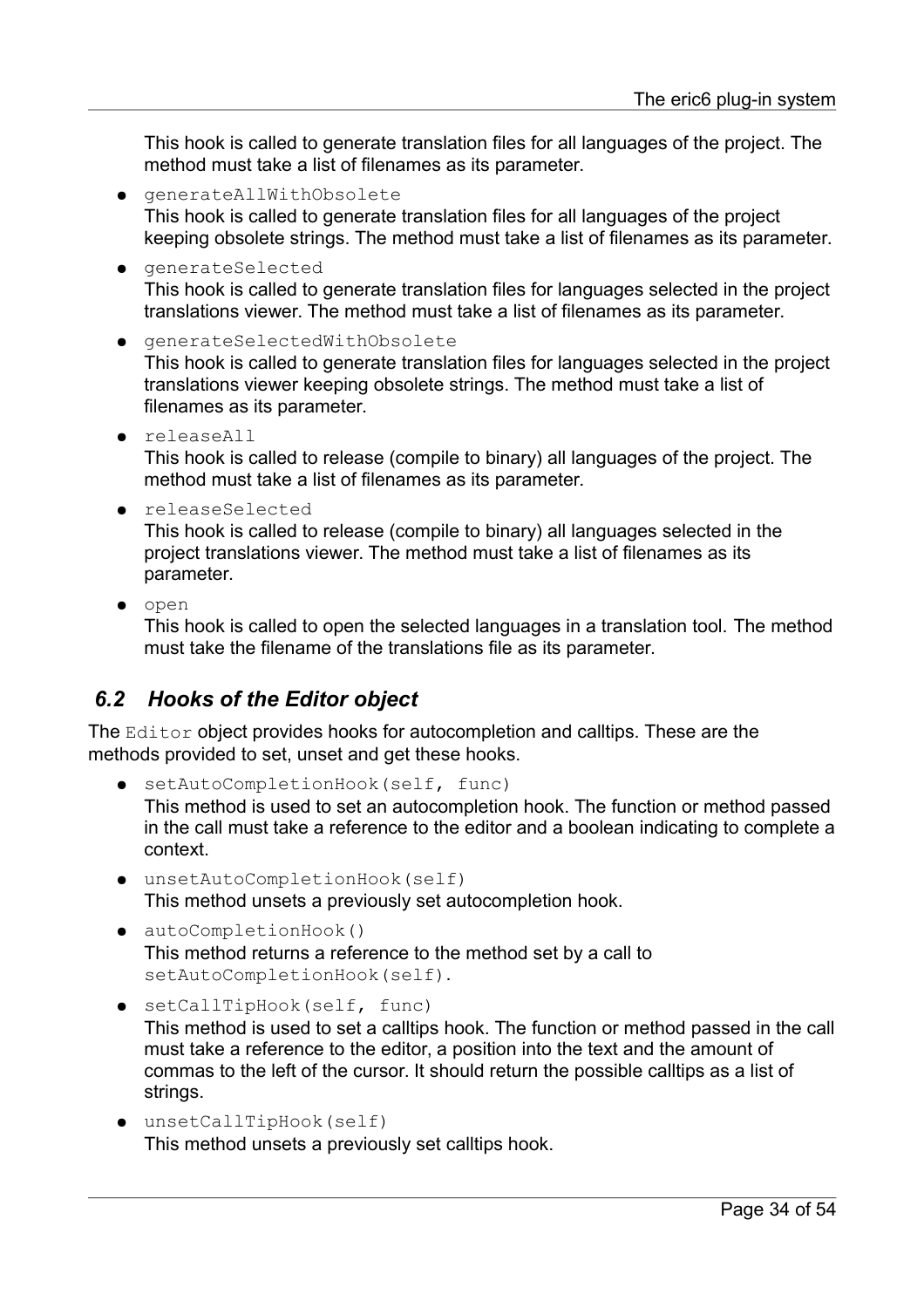● callTipHook(self) This method returns a reference to the method set by a call to setCallTipHook(self).

## <span id="page-34-1"></span> **7 Eric6 functions available for plug-in development**

This chapter describes some functionality, that is provided by eric6 and may be of some value for plug-in development. For a complete eric6 API description please see the documentation, that is delivered as part of eric6.

#### <span id="page-34-0"></span> *7.1 The eric6 object registry*

Eric6 contains an object registry, that can be used to get references to some of eric6's building blocks. Objects available through the registry are

- BackgroundService This object gives access to non blocking remote procedure calls to execute functions on different Python versions. Refer to chapter [9 "The BackgroudService"](#page-48-2).
- Cooperation This is the object responsible for chatting between eric6 instantiations and for shared editing.
- DebugServer This is the interface to the debugger backend.
- DebugUI This is the object, that is responsible for all debugger related user interface elements.
- IRC

This object is a simplified Internet Relay Chat client.

- MultiProject This is the object responsible for the management of a set of projects
- Numbers This object handles the number conversion.
- PluginManager This is the object responsible for managing all plug-ins.
- Project

This is the object responsible for managing the project data and all project related user interfaces.

● ProjectBrowser

This is the object, that manages the various project browsers. It offers (next to others) the method get ProjectBrowser() to get a reference to a specific project browser (s. the chapter below)

- Shell This is the object, that implements the interactive shell (Python or Ruby).
- Symbols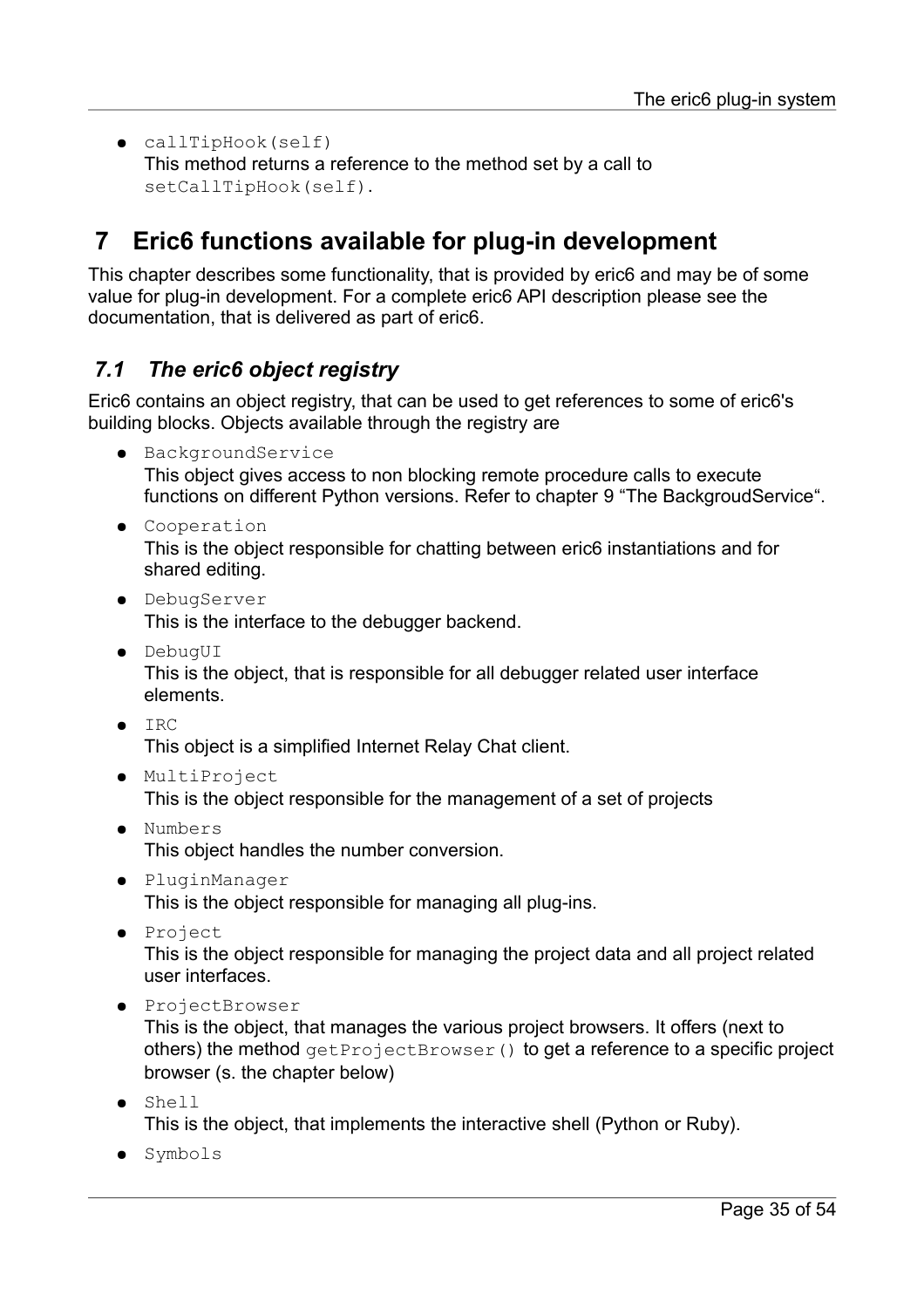This object implements the symbol selection lists.

<span id="page-35-0"></span>● SyntaxCheckService This object implements the online syntax check service interface for Python 2 and 3. Other languages can register to this service and getting checked as well. It's described in chapter [9.2 "The SyntaxCheckService"](#page-50-0).

- TaskViewer This is the object responsible for managing the tasks and the tasks related user interface.
- TemplateViewer

This is the object responsible for managing the template objects and the template related user interface.

- Terminal This is the object, that implements the simple terminal window.
- ToolbarManager

This is the object responsible for managing the toolbars. Toolbars and actions created by a plug-in should be registered and unregistered with the toolbar manager.

- UserInterface This is eric6 main window object.
- ViewManager

This is the object, that is responsible for managing all editor windows as well as all editing related actions, menus and toolbars.

Eric6's object registry is used as shown in this example.

```
from E5Gui.E5Application import e5App
```

```
e5App().getObject("Project")
```
*Listing 18: Example for the usage of the object registry*

The object registry provides these methods.

● getObject(name)

This method returns a reference to the named object. If no object of the given name is registered, it raises a KeyError exception.

- registerPluginObject(name, object) This method may be used to register a plug-in object with the object registry. "name" must be a unique name for the object and "object" must contain a reference to the object to be registered. If an object with the given name has been registered already, a KeyError exception is raised.
- unregisterPluginObject(name) This method may be used to unregister a plug-in object. If the named object has not been registered, nothing happens.
- getPluginObject(name) This method returns a reference to the named plug-in object. If no object of the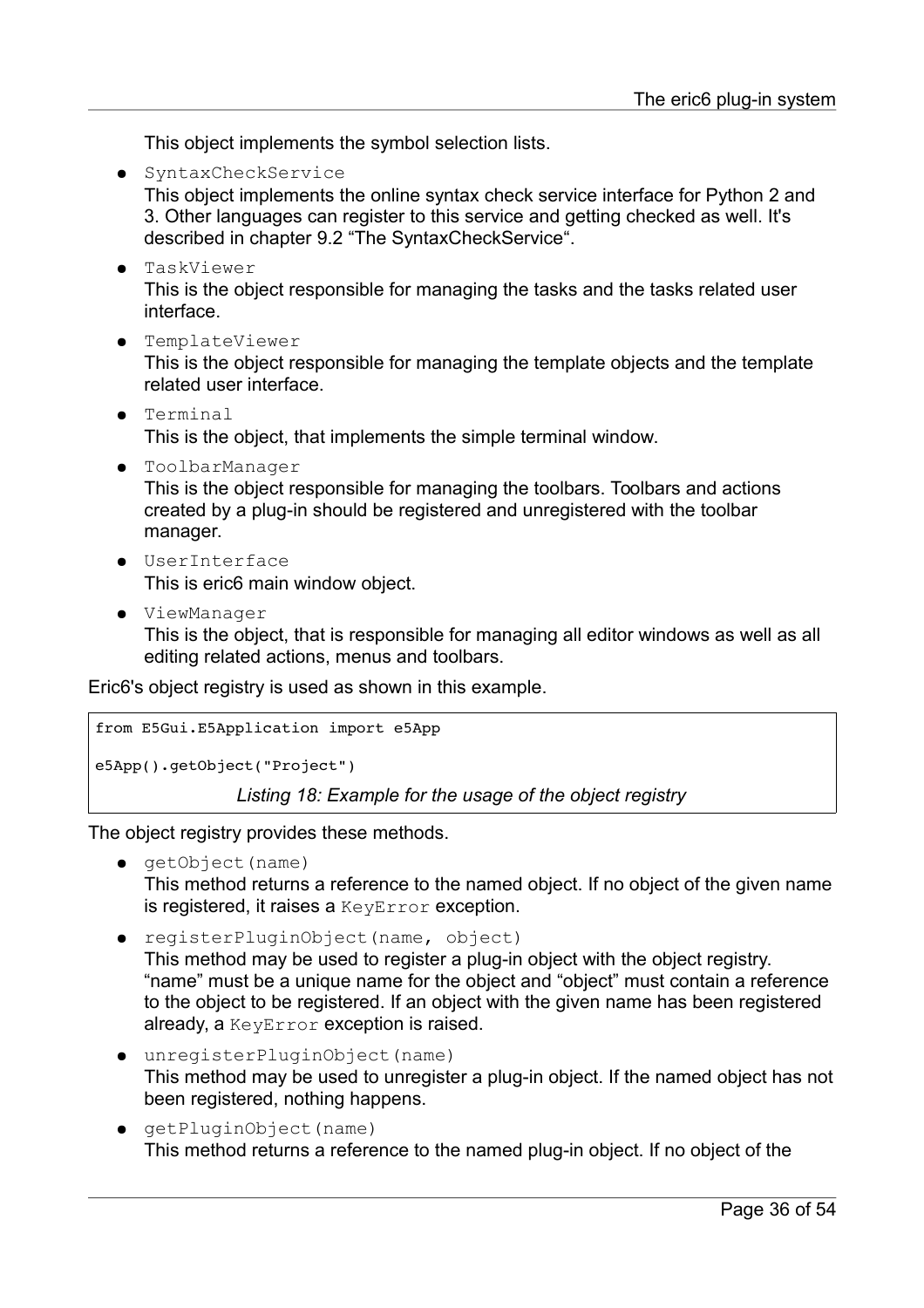given name is registered, it raises a KeyError exception.

● getPluginObjects() This method returns a list of references to all registered plug-in objects. Each list element is a tuple giving the name of the plug-in object and the reference.

#### <span id="page-36-1"></span> *7.2 The action registries*

Actions of type E5Action may be registered and unregistered with the Project or the UserInterface object. In order for this, these objects provide the methods

- Project.addE5Actions(actions) This method registers the given list of E5Action with the **Project** actions.
- Project.removeE5Actions(actions) This method unregisters the given list of E5Action from the **Project** actions.
- UserInterface.addE5Actions(actions, type) This method registers the given list of E5Actions with the UserInterface actions of the given type. The  $type$  parameter may be "ui" or "wizards"
- UserInterface.removeE5Actions(actions, type) This method unregisters the given list of E5Actions from the UserInterface actions of the given type. The  $type$  parameter may be "ui" or "wizards"

#### <span id="page-36-0"></span> *7.3 The getMenu() methods*

In order to add actions to menus, the main eric6 objects Project, Editor and UserInterface provide the method getMenu(menuName). This method returns a reference to the requested menu or None, if no such menu is available. menuName is the name of the menu as a Python string. Valid menu names are:

- Project
	- Main This is the project menu
	- Recent This is the submenu containing the names of recently opened projects.
	- VCS This is the generic version control submenu.
	- Checks This is the "Check" submenu.
	- Show This is the "Show" submenu.
	- Graphics This is the "Diagrams" submenu.
	- Session This is the "Session" submenu.
	- Apidoc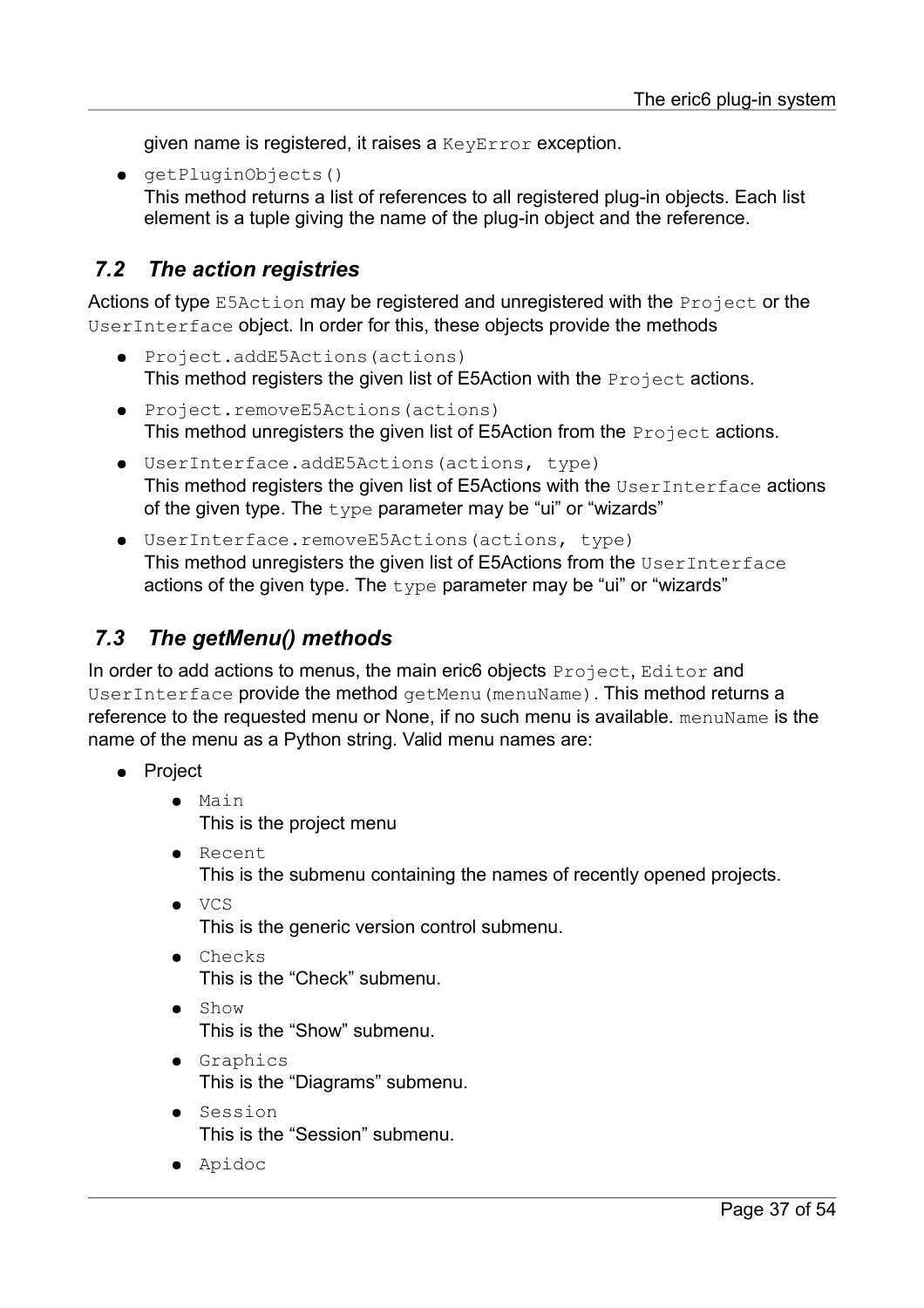This is the "Source Documentation" submenu.

- Debugger This is the "Debugger" submenu.
- Packagers This is the "Packagers" submenu.

#### **Editor**

● Main

This is the editor context menu (i.e. the menu appearing, when the right mouse button is clicked)

- Resources This is the "Resources" submenu. It is only available, if the file of the editor is a Qt resources file.
- Checks

This is the "Check" submenu. It is not available, if the file of the editor is a Qt resources file.

● Tools

This is the "Tools" submenu. It is deactivated, if it has not been populated by some plug-ins.

● Show

This is the "Show" submenu. It is not available, if the file of the editor is a Qt resources file.

● Graphics

This is the "Diagrams" submenu. It is not available, if the file of the editor is a Qt resources file.

● Autocompletion

This is the "Autocomplete" submenu. It is not available, if the file of the editor is a Qt resources file.

- Exporters This is the "Exporters" submenu.
- Languages This is the submenu for selecting the programming language.
- Eol
	- This is the submenu for selecting the end-of-line style.
- Encodings

This is the submenu for selecting the character encoding.

#### ● UserInterface

- file This is the "File" menu.
- edit This is the "Edit" menu.
- view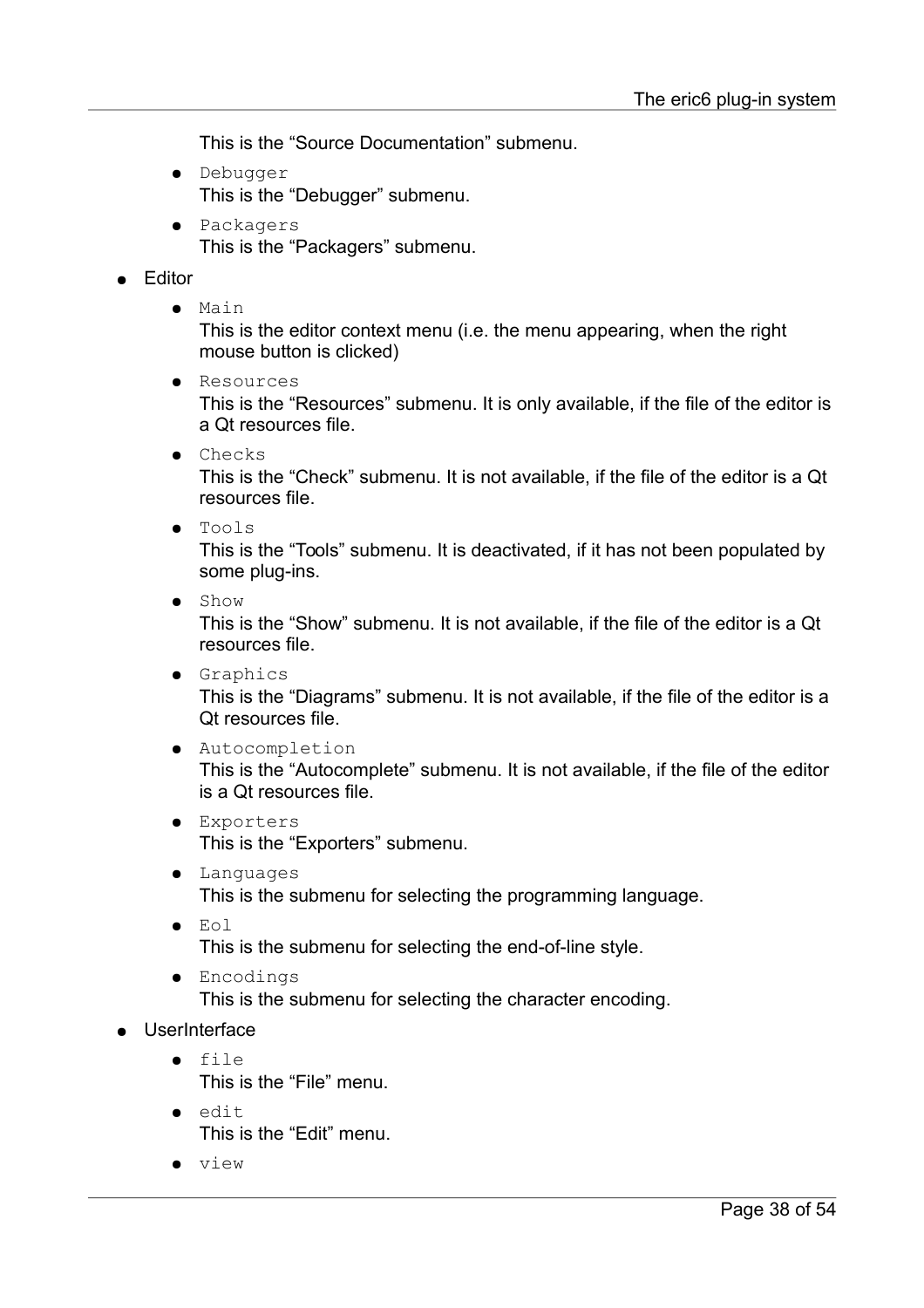This is the "View" menu.

- start This is the "Start" menu.
- debug This is the "Debug" menu.
- unittest This is the "Unittest" menu.
- project This is the "Project" menu.
- extras This is the "Extras" menu.
- wizards This is the "Wizards" submenu of the "Extras" menu.
- macros This is the "Macros" submenu of the "Extras" menu.
- tools This is the "Tools" submenu of the "Extras" menu.
- settings This is the "Settings" menu.
- window This is the "Window" menu.
- subwindow This is the "Windows" submenu of the "Window" menu
- toolbars This is the "Toolbars" submenu of the "Window" menu.
- bookmarks This is the "Bookmarks" menu.
- plugins This is the "Plugins" menu.
- help This is the "Help" menu.

## <span id="page-38-0"></span> *7.4 Methods of the PluginManager object*

The PluginManager object provides some methods, that might be interesting for plug-in development.

● isPluginLoaded(pluginName) This method may be used to check, if the plug-in manager has loaded a plug-in with the given plug-in name. It returns a boolean flag.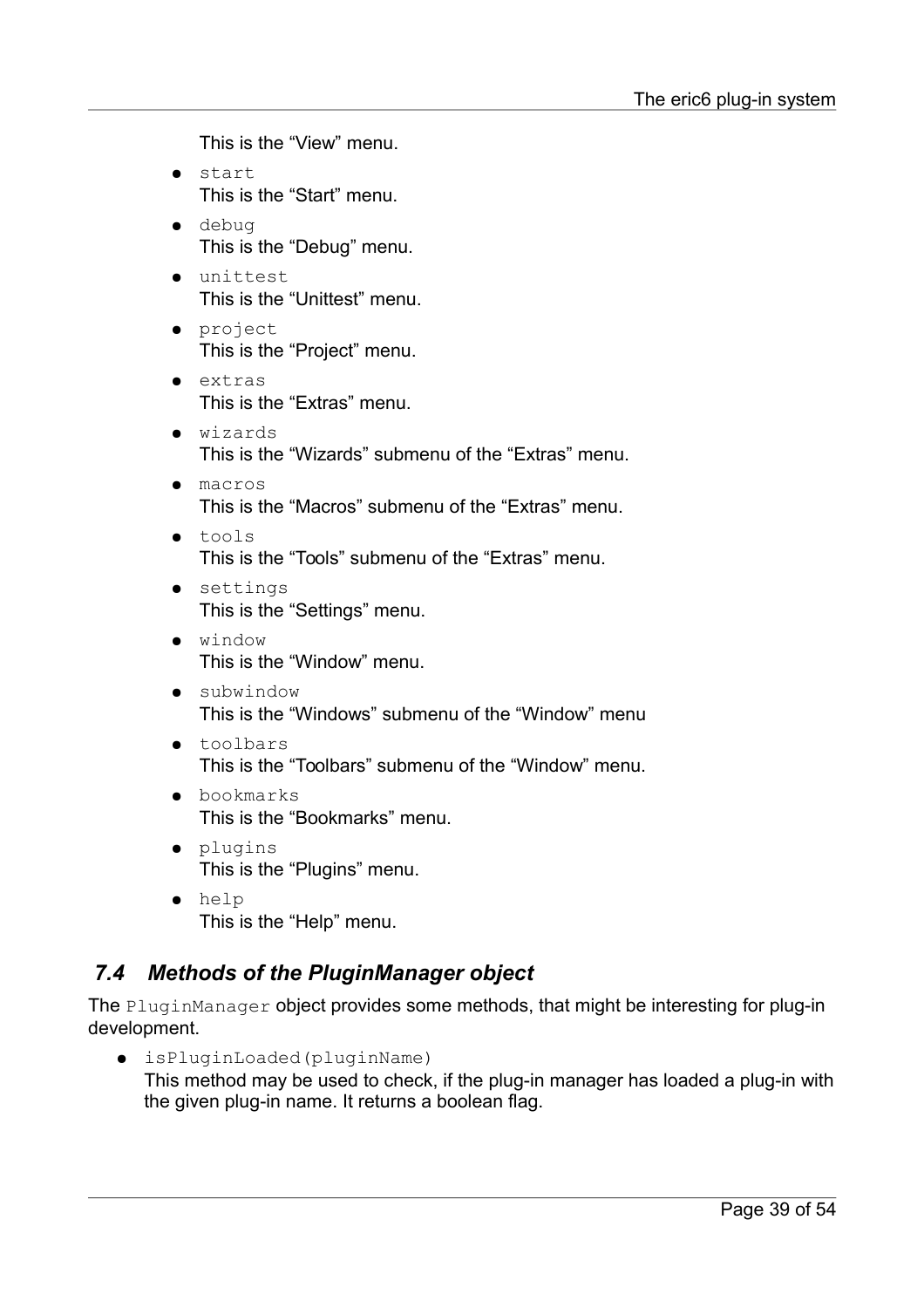## <span id="page-39-1"></span> *7.5 Methods of the UserInterface object*

The UserInterface object provides some methods, that might be interesting for plug-in development.

- getMenuAction(menuName, actionName) This method returns a reference to the requested action of the given menu. menuName is the name of the menu to search in (see above for valid names) and actionName is the object name of the action.
- getMenuBarAction(menuName) This method returns a reference to the action of the menu bar associated with the given menu. menuName is the name of the menu to search for.
- registerToolbar(name, text, toolbar) This method is used to register a toolbar. name is the name of the toolbar as a Python string,  $text$ is the user visible text of the toolbar as a string and  $to$ olbar is a reference to the toolbar to be registered. If a toolbar of the given name was already registered, a KeyError exception is raised.
- unregisterToolbar(name) This method is used to unregister a toolbar. name is the name of the toolbar as a Python string.
- getToolbar(name)

This method is used to get a reference to a registered toolbar. If no toolbar with the given name has been registered, None is returned instead. name is the name of the toolbar as a Python string.

- addSideWidget(side, widget, icon, label) This method is used to add a widget to one of the valid sides. Valid values for the side parameter are UserInterface. LeftSide and UserInterface.BottomSide.
- removeSideWidget(widget) This method is used to remove a widget that was added using the previously described method. All valid sides will be searched for the widget.
- getLocale() This method is used to retrieve the application locale as a Python string.
- versionIsNewer(required, snapshot = None) This method is used to check, if the eric6 version is newer than the one given in the call. If a specific snapshot version should be checked, this should be given as well. "snapshot" should be a string of the form "yyyymmdd", e.g. "20080719". If no snapshot is passed and a snapshot version of eric6 is discovered, this method will return True assuming, that the snapshot is new enough. The method returns True, if the eric6 version is newer than the given values.

#### <span id="page-39-0"></span> *7.6 Methods of the E5ToolBarManager object*

The E5ToolBarManager object provides methods to add and remove actions and toolbars. These actions and toolbars are used to build up the toolbars shown to the user.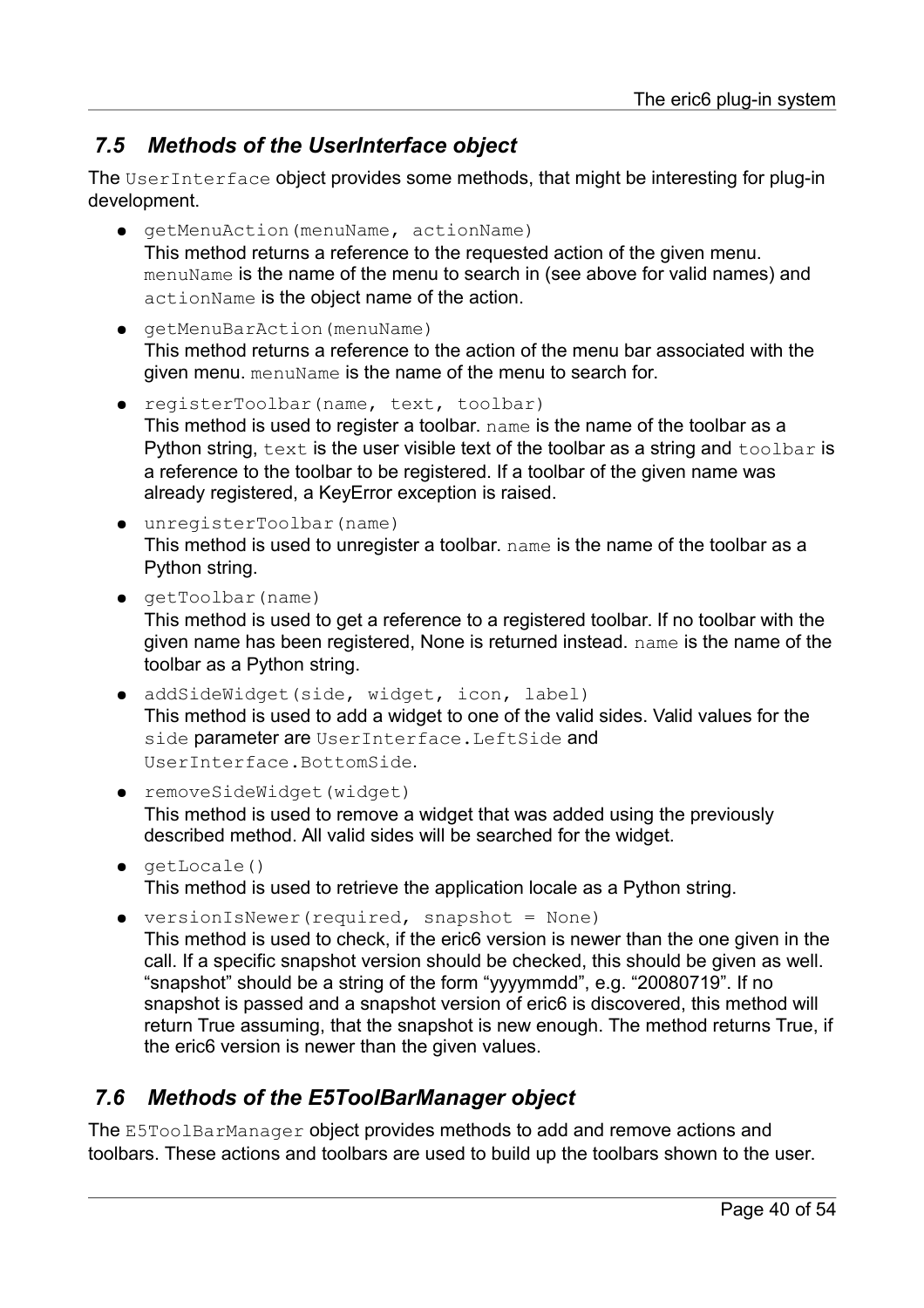The user may configure the toolbars using a dialog. The list of available actions are those, managed by the toolbar manager.

- addAction(action, category) This method is used to add an action to the list of actions managed by the toolbar manager. action is a reference to a QAction (or derived class); category is a string used to categorize the actions.
- removeAction(action) This method is used to remove an action from the list of actions managed by the toolbar manager. action is a reference to a QAction (or derived class).
- addToolBar(toolBar, category) This method is used to add a toolbar to the list of toolbars managed by the toolbar manager. toolBar is a reference to a QToolBar (or derived class); category is a string used to categorize the actions of the toolbar.
- removeToolBar(toolBar) This method is used to remove a toolbar from the list of toolbars managed by the toolbar manager. toolBar is a reference to a QToolBar (or derived class).

## <span id="page-40-0"></span> *7.7 Methods of the Project object*

The Project object provides methods to store and retrieve data to and from the project data store. This data store is saved in the project file.

● getData(category, key)

This method is used to get data out of the project data store.  $category$  is the category of the data to get and must be one of

- CHECKERSPARMS Used by checker plug-ins.
- PACKAGERSPARMS Used by packager plug-ins.
- DOCUMENTATIONPARMS Used by documentation plug-ins.
- OTHERTOOL SPARMS Used by plug-ins not fitting the other categories.

The key parameter gives the key of the data entry to get and is determined by the plug-in. A copy of the requested data is returned.

● setData(category, key, data) This method is used to store data in the project data store. category is the category of the data to store and must be one of

- CHECKERSPARMS Used by checker plug-ins.
- PACKAGERSPARMS Used by packager plug-ins.
- DOCUMENTATIONPARMS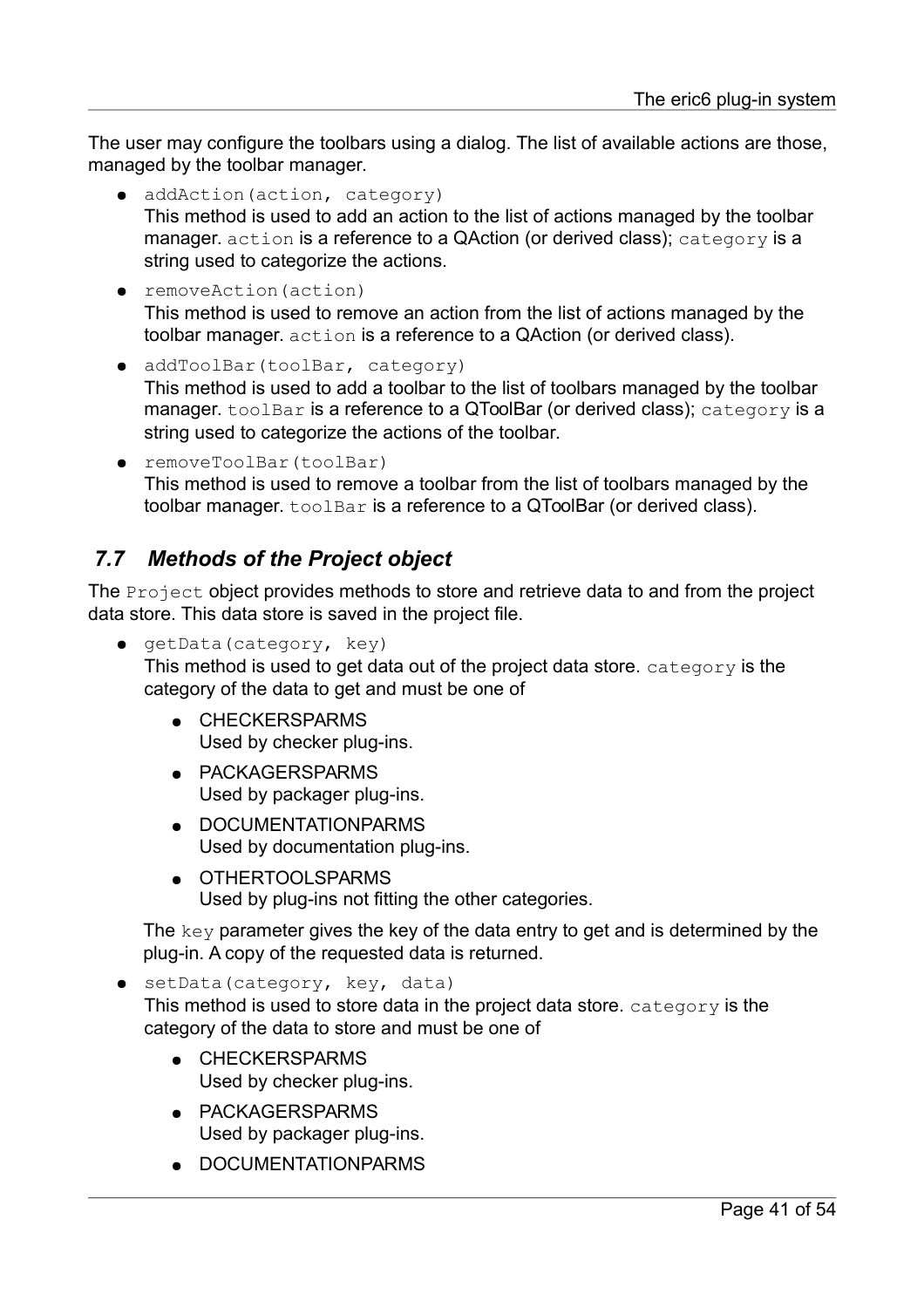Used by documentation plug-ins.

● OTHERTOOLSPARMS Used by plug-ins not fitting the other categories.

The key parameter gives the key of the data entry to get and is determined by the plug-in. data is the data to store. The data is copied to the data store by using the Python function copy.deepcopy().

In addition to this the **Project** object contains methods to register and unregister additional project types.

● registerProjectType(type\_, description, fileTypeCallback = None, binaryTranslationsCallback = None, lexerAssociationCallback = None)

This method registers a new project type provided by the plugin. The parameters to be passed are

● type\_

This is the new project type as a Python string.

● description

This is the string shown by the user interface. It should be a translatable string of the project type as a string.

● fileTypeCallback

This is a reference to a function or method returning a dictionary associating a filename pattern with a file type (e.g. \*.html -> FORMS). The file type must be one of

- FORMS
- **●** INTERFACES
- RESOURCES
- SOURCES
- TRANSLATIONS
- binaryTranslationsCallback This is a reference to a function or method returning the name of the binary translation file given the name of the raw translation file.
- lexerAssociationCallback This is a reference to a function or method returning the lexer name to be used for syntax highlighting given the name of a file (e.g. \*.html -> Django)
- unregisterProjectType(self, type\_) This method unregisters a project type previously registered with the a.m. method. type must be a known project type.

#### <span id="page-41-0"></span> *7.8 Methods of the ProjectBrowser object*

The ProjectBrowser object provides some methods, that might be interesting for plugin development.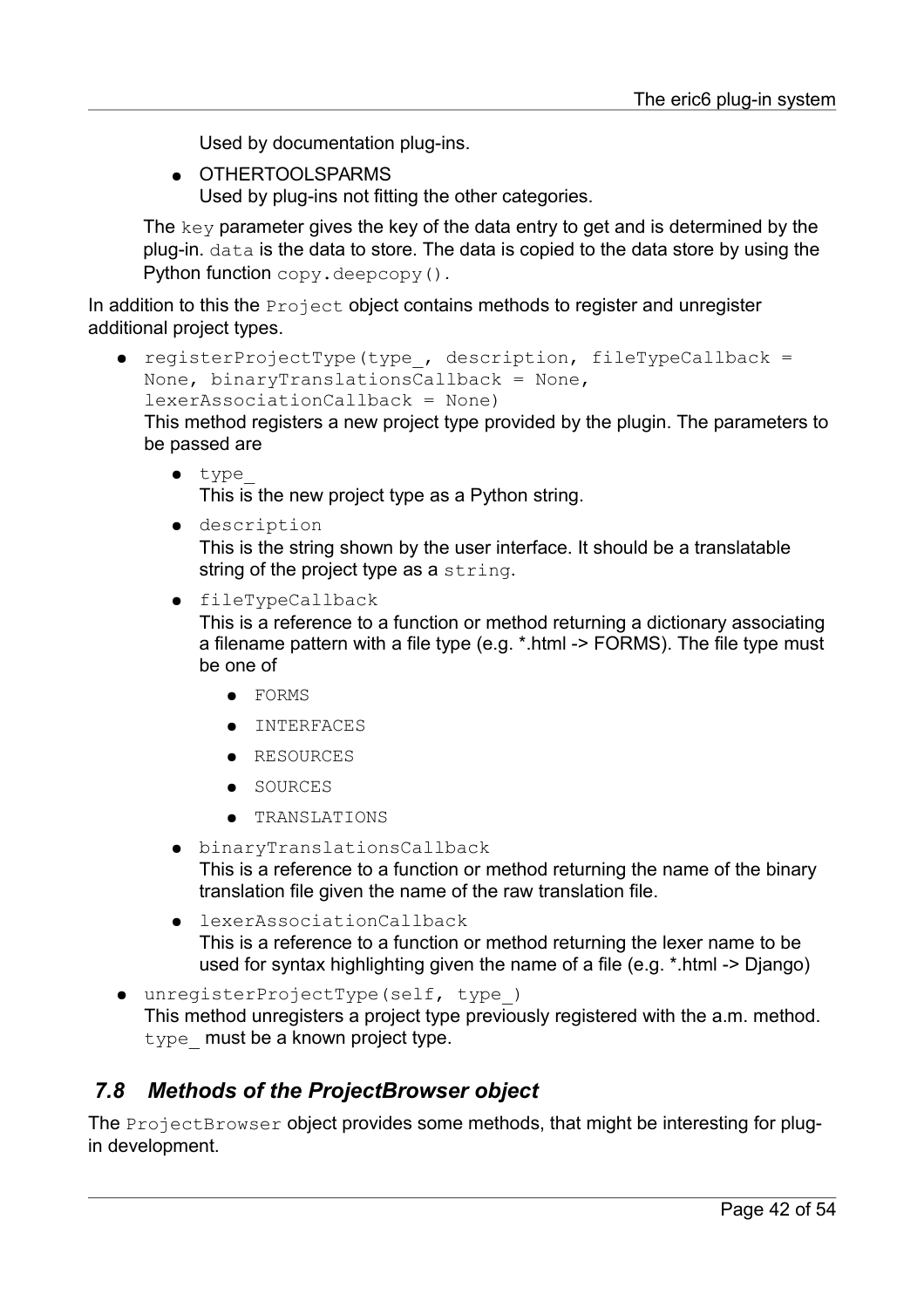● getProjectBrowser(name)

This method is used to get a reference to the named project browser. name is the name of the project browser as a Python string. Valid names are

- sources
- forms
- resources
- translations
- interfaces
- others
- getProjectBrowsers() This method is used to get references to all project browsers. They are returned as a Python list in the order
	- project sources browser
	- project forms browser
	- project resources browser
	- project translations browser
	- project interfaces browser
	- project others browser

#### <span id="page-42-0"></span> *7.9 Methods of QScintilla.Lexer*

The Oscintilla. Lexer package provides methods to register and unregister lexers (syntax highlighters) provided by a plugin.

```
● registerLexer(name, displayString, filenameSample, 
  getLexerFunc, openFilters = [], 
  saveFilters = [], defaultAssocs = [])
```
This method is used to register a new custom lexer. The parameters are as follows.

- name This parameter is the name of the new lexer as a Python string.
- displayString This parameter is the string to be shown in the user interface as a string.
- filenameSample This parameter should give an example filename used to determine the default lexer of a file based on its name (e.g. dummy.django). This parameter should be given as a Python string.
- getLexerFunc This is a reference to a function instantiating the specific lexer. This function must take a reference to the parent as its only argument and return the reference to the instantiated lexer object.
- openFilters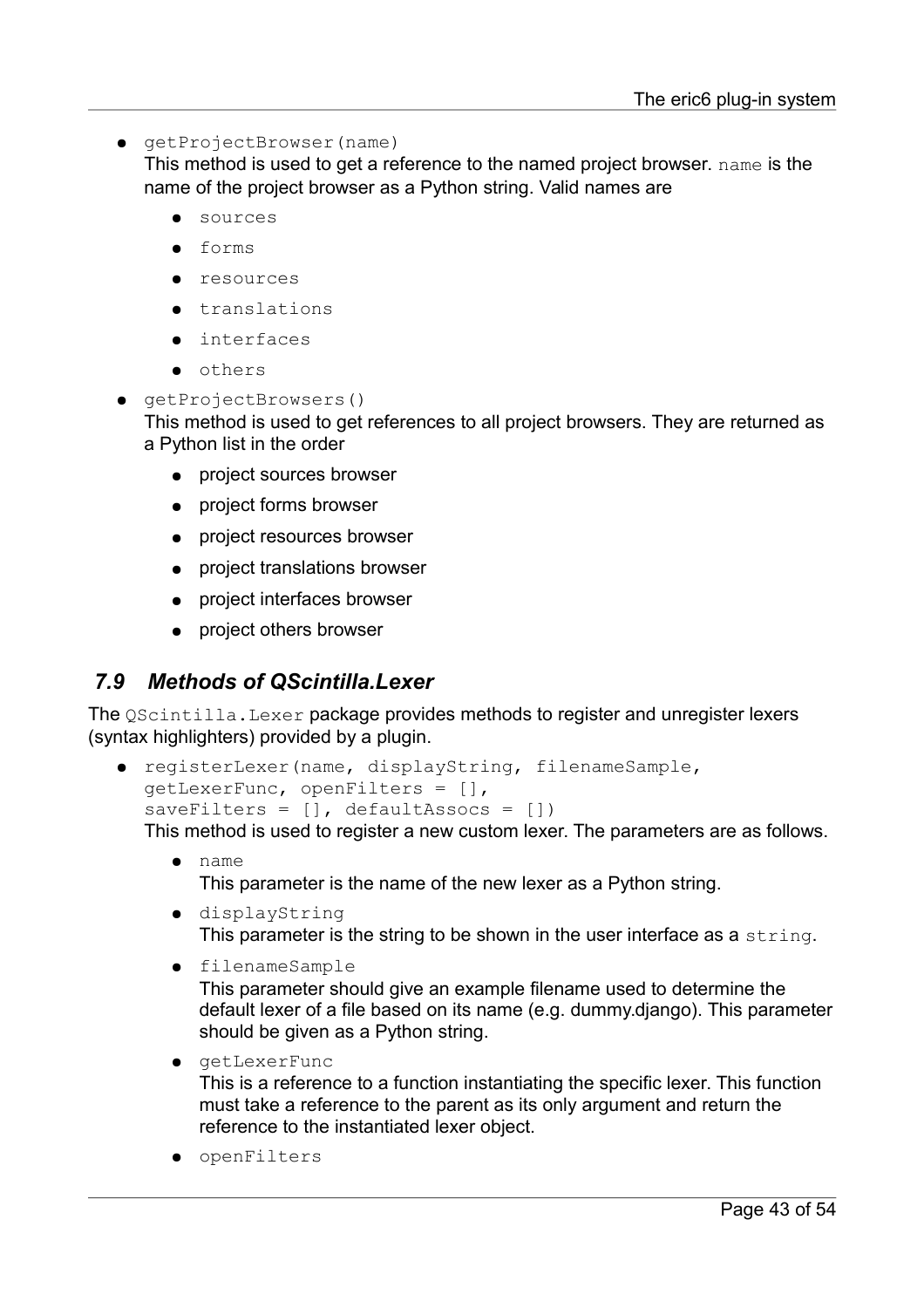This is a list of open file filters to be used in the user interface as a  $list$  of strings..

- saveFilters This is a list of save file filters to be used in the user interface as a list of strings.
- defaultAssocs This gives the default lexer associations as a list of strings of filename wildcard patterns to be associated with the lexer
- unregisterLexer(name) This method is used to unregister a lexer previously registered with the a.m. method. name must be a registered lexer.

#### <span id="page-43-0"></span> *7.10 Signals*

This chapter lists some Python type signals emitted by various eric6 objects, that may be interesting for plug-in development.

● showMenu

This signal is emitted with the menu name as a Python string and a reference to the menu object, when a menu is about to be shown. It is emitted by these objects.

- Project It is emitted for the menus
	- Main the Project menu
	- VCS the Version Control submenu
	- Checks the Checks submenu
	- Packagers the Packagers submenu
	- ApiDoc the Source Documentation submenu
	- Show the Show submenu
	- Graphics the Diagrams submenu
- ProjectSourcesBrowser It is emitted for the menus
	- Main the context menu for single selected files
	- MainMulti the context menu for multiple selected files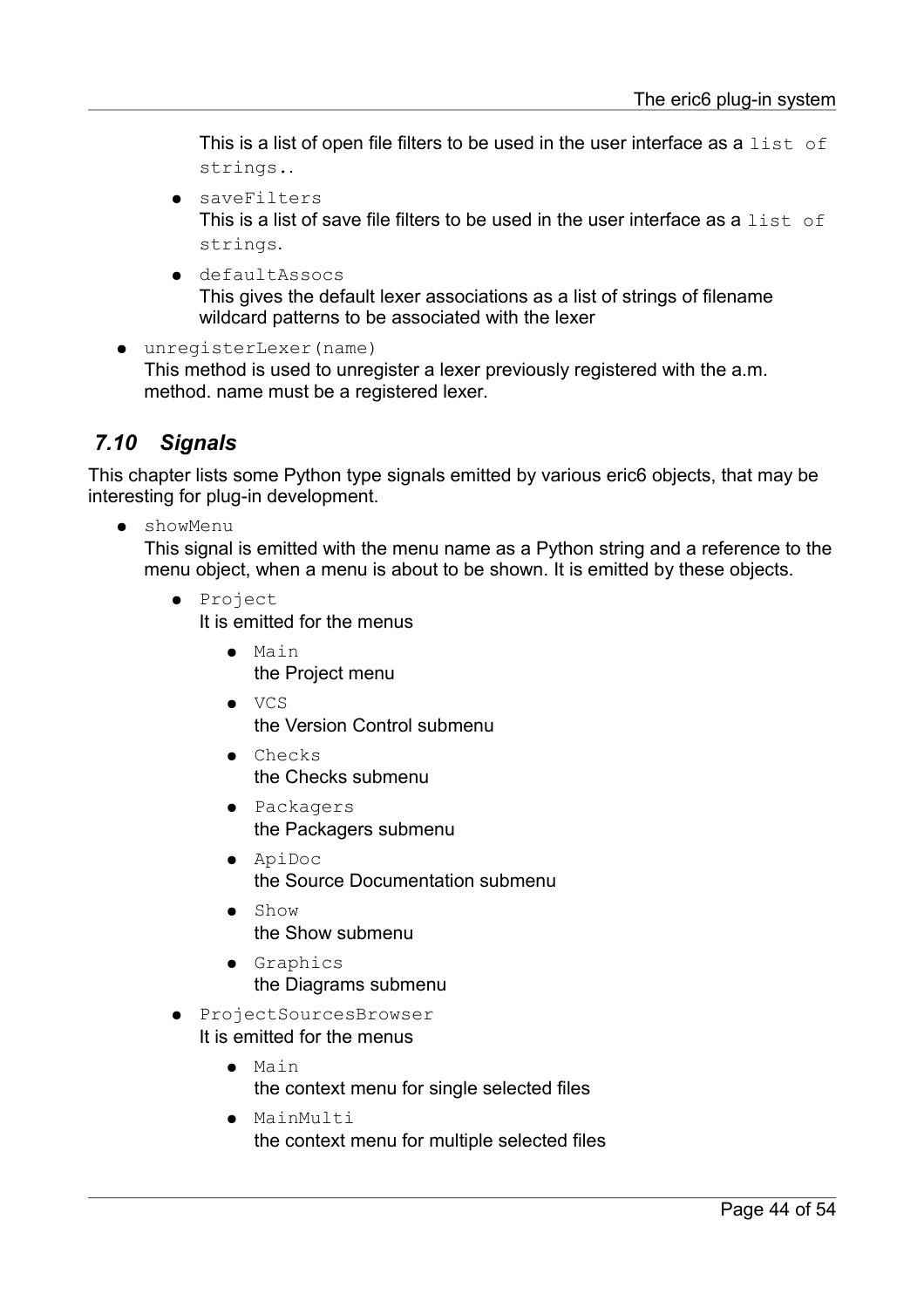- MainDir the context menu for single selected directories
- MainDirMulti the context menu for multiple selected directories
- MainBack the background context menu
- Show the Show context submenu
- Checks the Checks context submenu
- Graphics the Diagrams context submenu
- ProjectFormsBrowser It is emitted for the menus
	- Main the context menu for single selected files
	- MainMulti the context menu for multiple selected files
	- MainDir the context menu for single selected directories
	- MainDirMulti the context menu for multiple selected directories
	- MainBack the background context menu
- ProjectResourcesBrowser It is emitted for the menus
	- Main the context menu for single selected files
	- MainMulti the context menu for multiple selected files
	- MainDir the context menu for single selected directories
	- MainDirMulti the context menu for multiple selected directories
	- MainBack the background context menu
- ProjectTranslationsBrowser It is emitted for the menus
	- Main the context menu for single selected files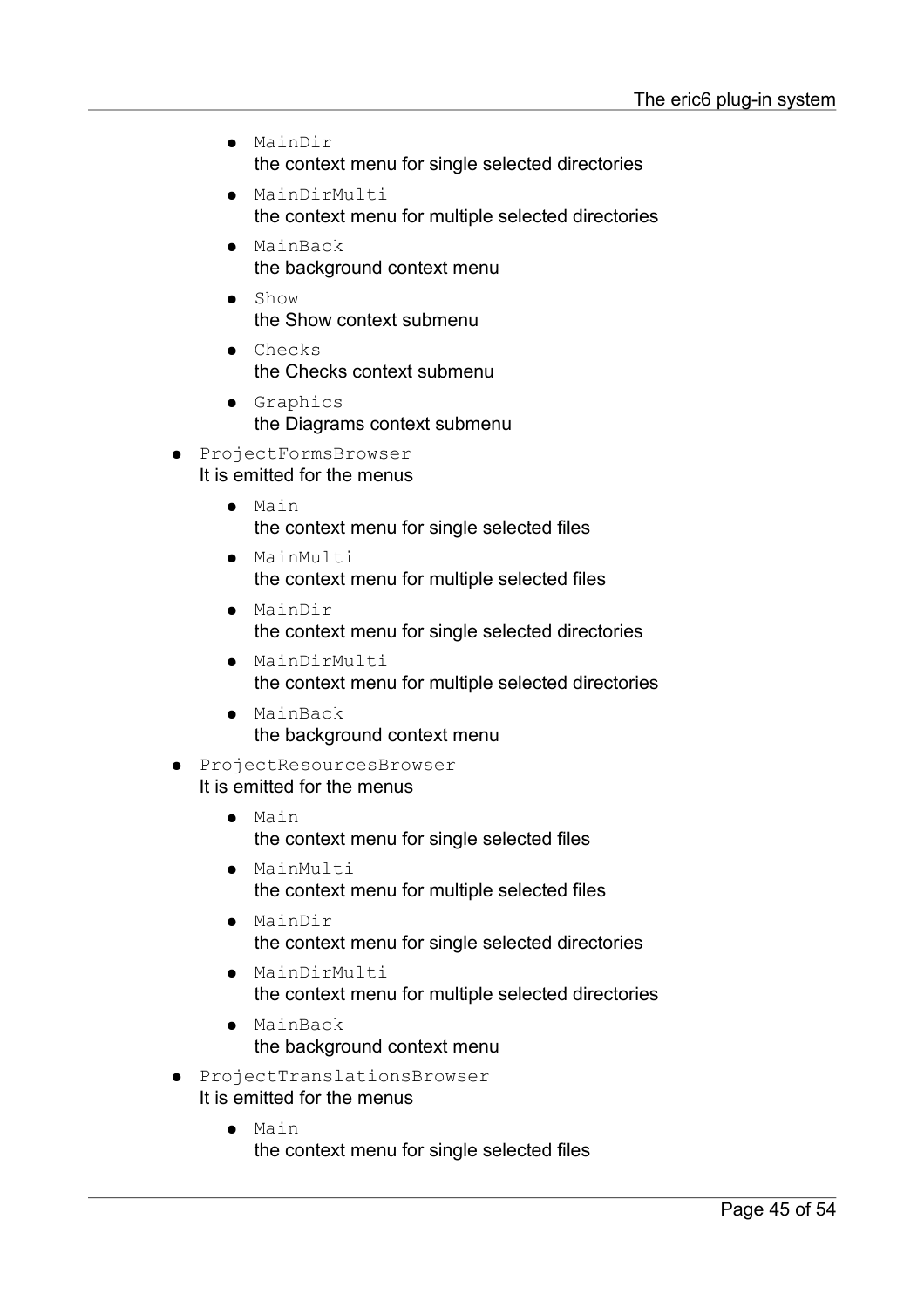- MainMulti the context menu for multiple selected files
- MainDir the context menu for single selected directories
- MainBack the background context menu
- ProjectInterfacesBrowser It is emitted for the menus
	- Main the context menu for single selected files
	- MainMulti the context menu for multiple selected files
	- MainDir the context menu for single selected directories
	- MainDirMulti the context menu for multiple selected directories
	- MainBack the background context menu
- ProjectOthersBrowser It is emitted for the menus
	- Main the context menu for single selected files
	- MainMulti the context menu for multiple selected files
	- MainBack the background context menu
- Editor
	- It is emitted for the menus
		- Main the context menu
		- Languages the Languages context submenu
		- Encodings the Encodings context submenu
		- Eol the End-of-Line Type context submenu
		- Autocompletion the Autocomplete context submenu
		- Show the Show context submenu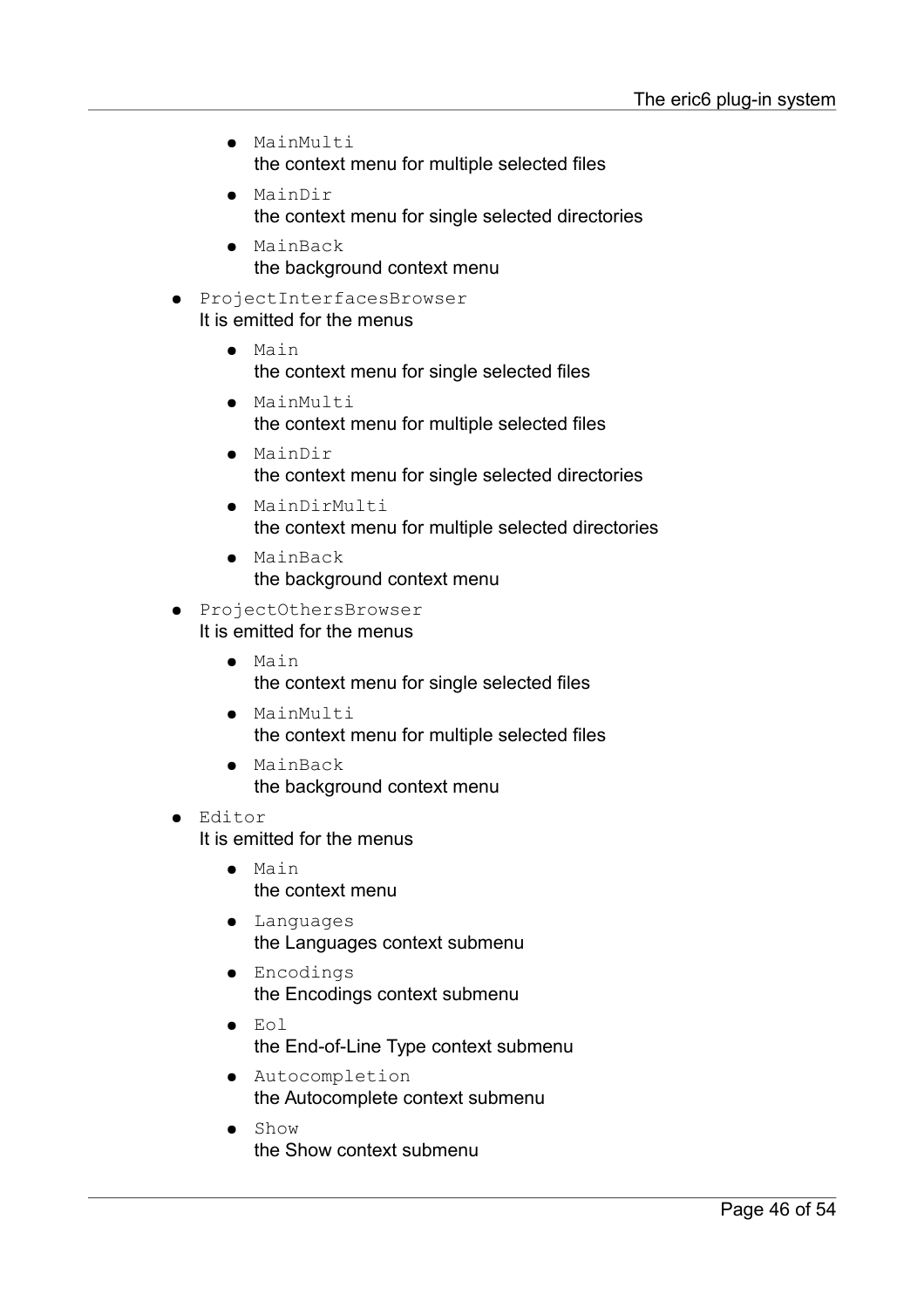- Graphics the Diagrams context submenu
- Margin the margin context menu
- Checks the Checks context submenu
- Tools the Tools context submenu
- Resources the Resources context submenu
- **UserInterface** It is emitted for the menus
	- $\bullet$  File the File menu
	- Extras the Extras menu
	- Wizards the Wizards submenu of the Extras menu
	- Tools the Tools submenu of the Extras menu
	- Help the Help menu
	- Windows the Windows menu
	- Subwindows the Windows submenu of the Windows menu
- editorOpenedEd This signal is emitted by the ViewManager object with the reference to the editor object, when a new editor is opened.
- editorClosedEd This signal is emitted by the ViewManager object with the reference to the editor object, when an editor is closed.
- lastEditorClosed This signal is emitted by the ViewManager object, when the last editor is closed.
- projectOpenedHooks() This signal is emitted by the Project object after a project file was read but before the projectOpened() signal is sent.
- projectClosedHooks() This signal is emitted by the **Project** object after a project file was clsoed but before the projectClosed() signal is sent.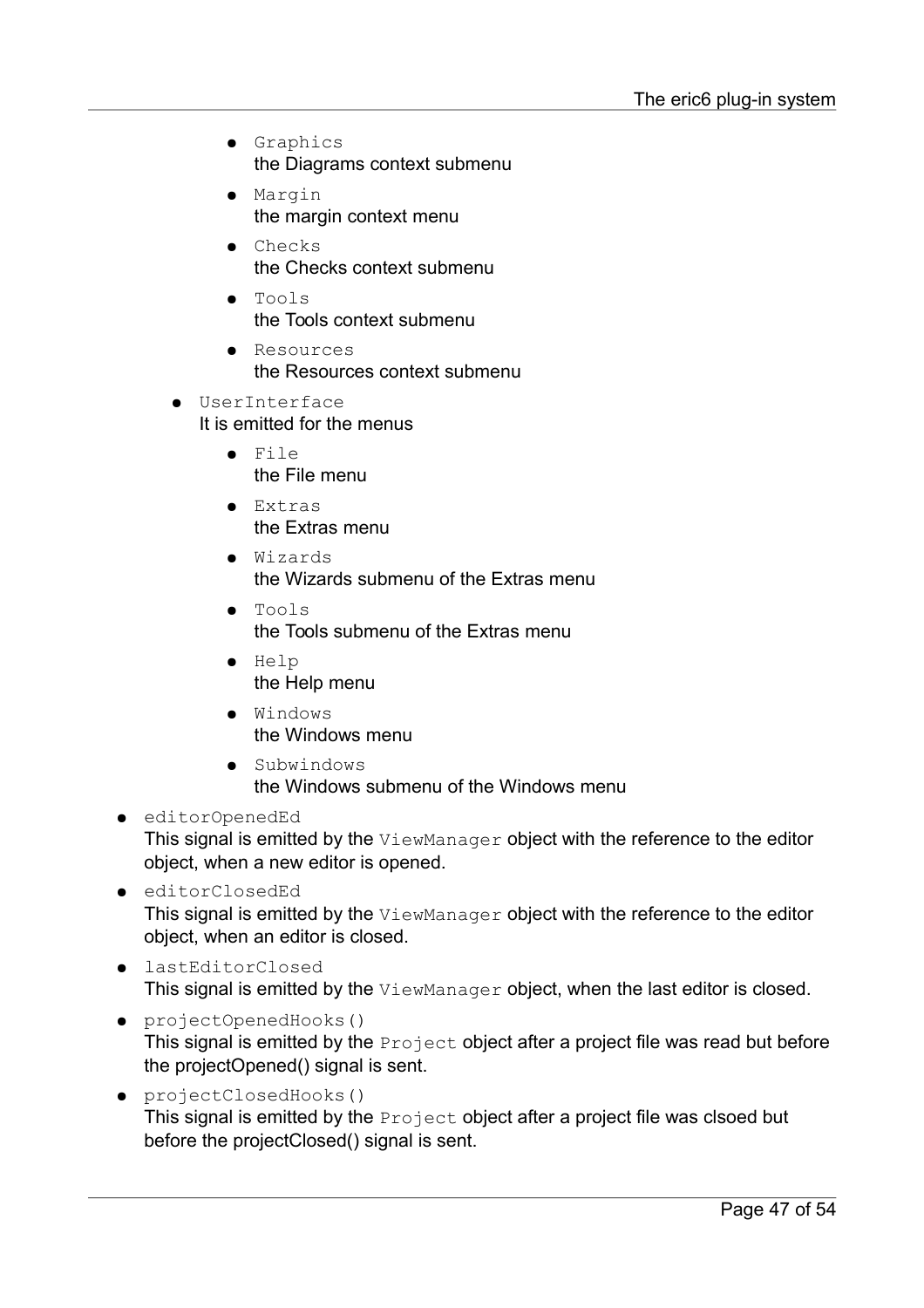- newProjectHooks() This signal is emitted by the Project object after a new project was generated but before the newProject() signal is sent.
- projectOpened This signal is emitted by the **Project** object, when a project is opened.
- projectClosed This signal is emitted by the **Project** object, when a project is closed.
- newProject This signal is emitted by the **Project** object, when a new project has been created.
- preferencesChanged This signal is emitted by the UserInterface object, when some preferences have been changed.
- EditorAboutToBeSaved This signal is emitted by the each  $Editor$  object, when the editor contents is about to be saved. The filename is passed as a parameter.
- EditorSaved

This signal is emitted by the each  $Editor$  object, when the editor contents has been saved. The filename is passed as a parameter.

● EditorRenamed This signal is emitted by the each  $Editor$  object, when the editor has received a new filename.

# <span id="page-47-1"></span> **8 Special plug-in types**

This chapter describes some plug-ins, that have special requirements.

#### <span id="page-47-0"></span> *8.1 VCS plug-ins*

VCS plug-ins are loaded on-demand depending on the selected VCS system for the current project. VCS plug-ins must define their type by defining the module attribute pluginType like

```
pluginType = "version_control"
```
VCS plug-ins must implement the getVcsSystemIndicator() module function. This function must return a dictionary with the indicator as the key as a Python string and a tuple of the VCS name (Python string) and the VCS display string (string) as the value. An example is shown below.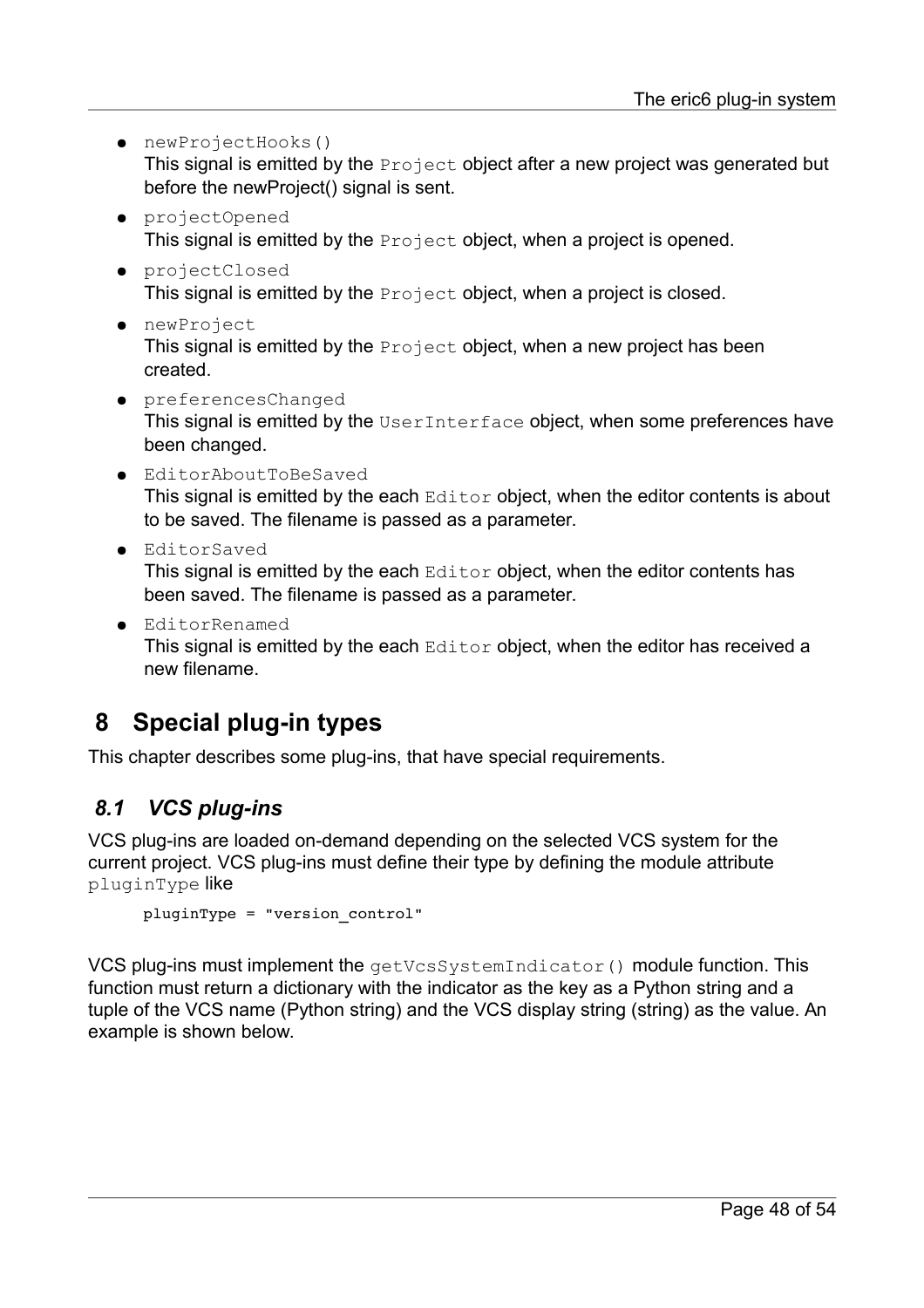```
def getVcsSystemIndicator():
""""""
        Public function to get the indicators for this version control system.
        @return dictionary with indicator as key and a tuple with the vcs name
                 (string) and vcs display string (string)
    """
        global displayString, pluginTypename
    data = \{\}    data[".svn"] = (pluginTypename, displayString)
        data["_svn"] = (pluginTypename, displayString)
        return data
              Listing 19: Example of the getVcsSystemIndicator() function
```
## <span id="page-48-0"></span> *8.2 ViewManager plug-ins*

ViewManager plug-ins are loaded on-demand depending on the selected view manager. The view manager type to be used may be configured by the user through the configuration dialog. ViewManager plug-ins must define their type by defining the module attribute pluginType like

pluginType = "viewmanager"

The plug-in module must implement the  $previewFix()$  method as described above.

# <span id="page-48-2"></span> **9 The BackgroudService**

Introduced with Eric 5.5, the background service becomes part of the core system. It's a kind of remote procedure call, but other than, e.g. XMLRPC or CORBA, it's non blocking. Mainly developed to simplify the problems with some core modules, where the execution depends on the different Python versions, it could be used by other plug-ins as well. Even other languages than Python could be attached to the server side of the background service, to enhance Eric 5.

On the start of Eric, typically the Python 2 and 3 interpreters are started with Eric and some core plug-ins use them. Which interpreter is started, depends on the interpreter given in Settings  $\rightarrow$  Debugger.

Based on the BackgroudService there are some core plug-ins which use it already to do their tasks.

#### <span id="page-48-1"></span> *9.1 How to access the background service*

The interface, the background service supports, is quite simple. First of all, a plug-in has to get access to it through the object registry (refer to [7.1 "The eric6 object registry"](#page-34-0)).

Now it has access to the background service interface (the server side) and can announce its functions. Therefore the method serviceConnect must be called. To keep the background service universal, a plug-in has to specify, e.g. the callback function which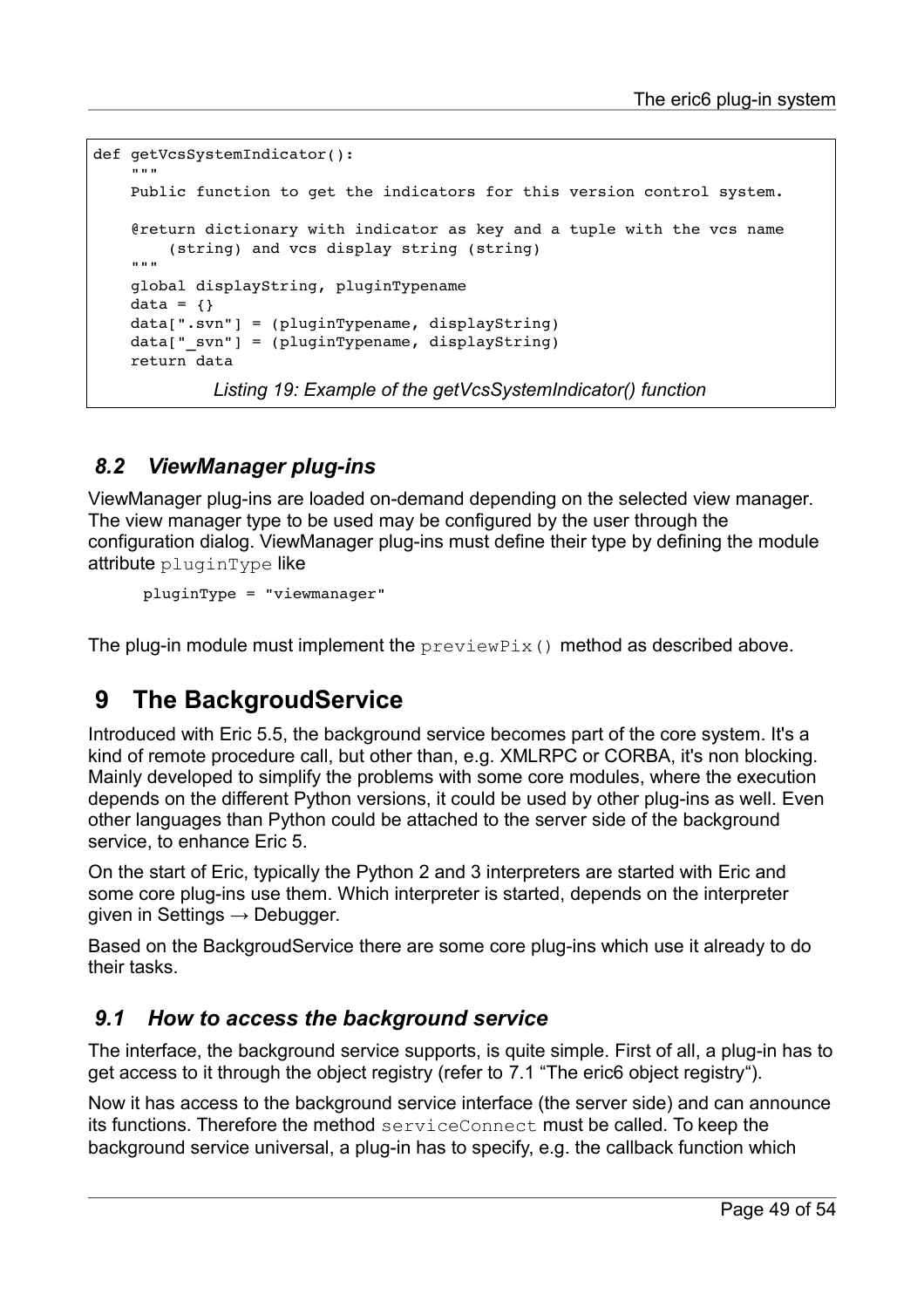itself can emit a self defined signal.

```
self.backgroundService = e5App().getObject("BackgroundService")
self.backgroundService.serviceConnect(
        'style', lang, path, 'CodeStyleChecker',
    self. translateStyleCheck,
        lambda fx, fn, ver, msg: self.styleChecked.emit(
        fn, \{ \}, 0, [(0, 0, '----- ' + msg, False, False)])
```
*Listing 20: Example of a serviceConnect*

The signature is

```
serviceConnect(fx, lang, modulepath, module, callback, 
    onErrorCallback=None)
```
with

- fx Function name with which the service should be named.
- lang Language for which this call should be implemented.
- modulepath Full path to the module.
- module Module name without extension.
- callback Function which should be called after successful execution.
- onErrorCallback
	- Function which should be called if anything unexpected happened.

Each plug-in which is based on Python has to support a special function initService. The initService function has to return the main service function pointer and has to initialize everything that is needed by the plug-in main function, e.g. create the object if it's a class method instead of a simple function.

After a successful serviceConnect, the plug-in can request a remote procedure call through the enqueueRequest method provided by the background service. The plug-in therefore has to use the registered service name. Furthermore it has to provide the language to use and an identifier. This identifier can be used to match the enqueueRequest call with the corresponding callback. Typically the file name is used. but other basic data types like integer or float could be used. The last parameter contains a list of function arguments, which are transferred to the remote procedure. Any basic data type can be used as arguments, but tuples are converted to lists by the underlying JSON module.

self.backgroundService.enqueueRequest('syntax', lang, filename, data)

<span id="page-49-0"></span>*Listing 21: Example of enqueueing a request*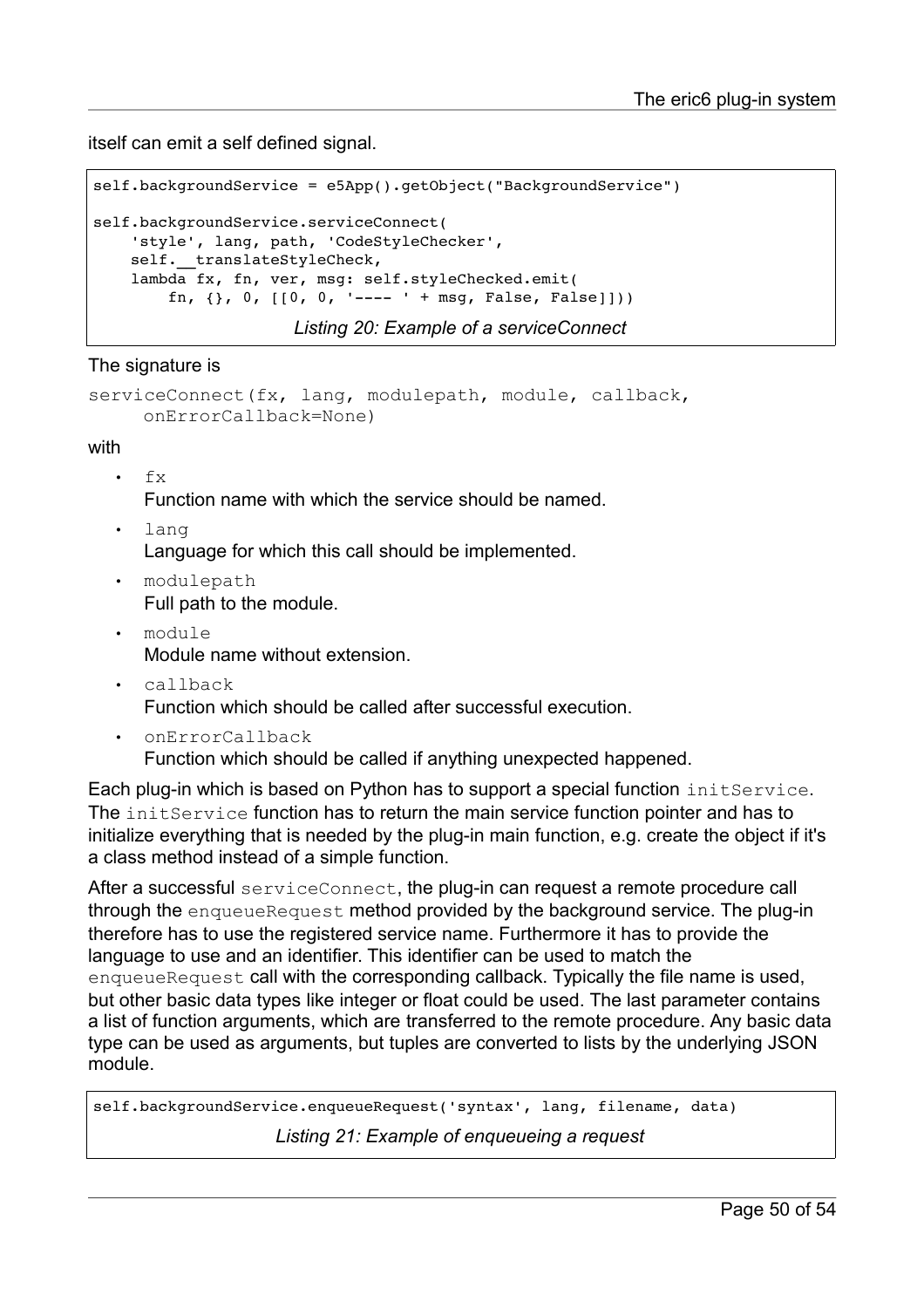The signature is

```
enqueueRequest(fx, lang, fn, data)
```
#### with

 $f_{X}$ 

Function name with which the service should be named.

lang

Language for which this call should be implemented.

• fn

Identifier to determine the callback to the service request.

data

List of any basic datatypes. These are the former arguments of the method call.

As the method name implies, the call of enqueueRequest only enqueues the request. If other requests are pending, the processing waits until it's his turn. In the current implementation this is also true if the language to use isn't busy. Future plug-ins should therefore be cooperative and wait for the response instead of enqueueing all their tasks. To avoid an overflow, only the arguments of a pending task are updated. This is the case if the service name, the language and the identifier are all the same on a new enqueueRequest call. But the position in the queue isn't changed.

On unload of a plug-in, it can remove the connection to the background service by calling serviceDisconnect.

self.backgroundService.serviceDisconnect('syntax', lang)

*Listing 22: Example of disconnecting from a service*

The signature is

```
serviceDisconnect(fx, lang)
```
#### with

• fx

Function name which should be disconnected.

• lang Language for which the function name  $f_x$  should be disconnected.

#### <span id="page-50-0"></span> *9.2 The SyntaxCheckService*

Based on the background service, another general service was introduced. With the syntax check service, other languages than Python can implement a syntax check and reuse the dialogs and recurring checks for open files. Therefore a special interface is created to include the new language to the existing checking mechanism.

Like the background service, the SyntaxCheckService is also added to the Eric 5 object registry (see [SyntaxCheckService\)](#page-35-0).

A new language has to register itself to the syntax checker by calling addLanguage. Additionally the new language has to implement the client side of the syntax checker. One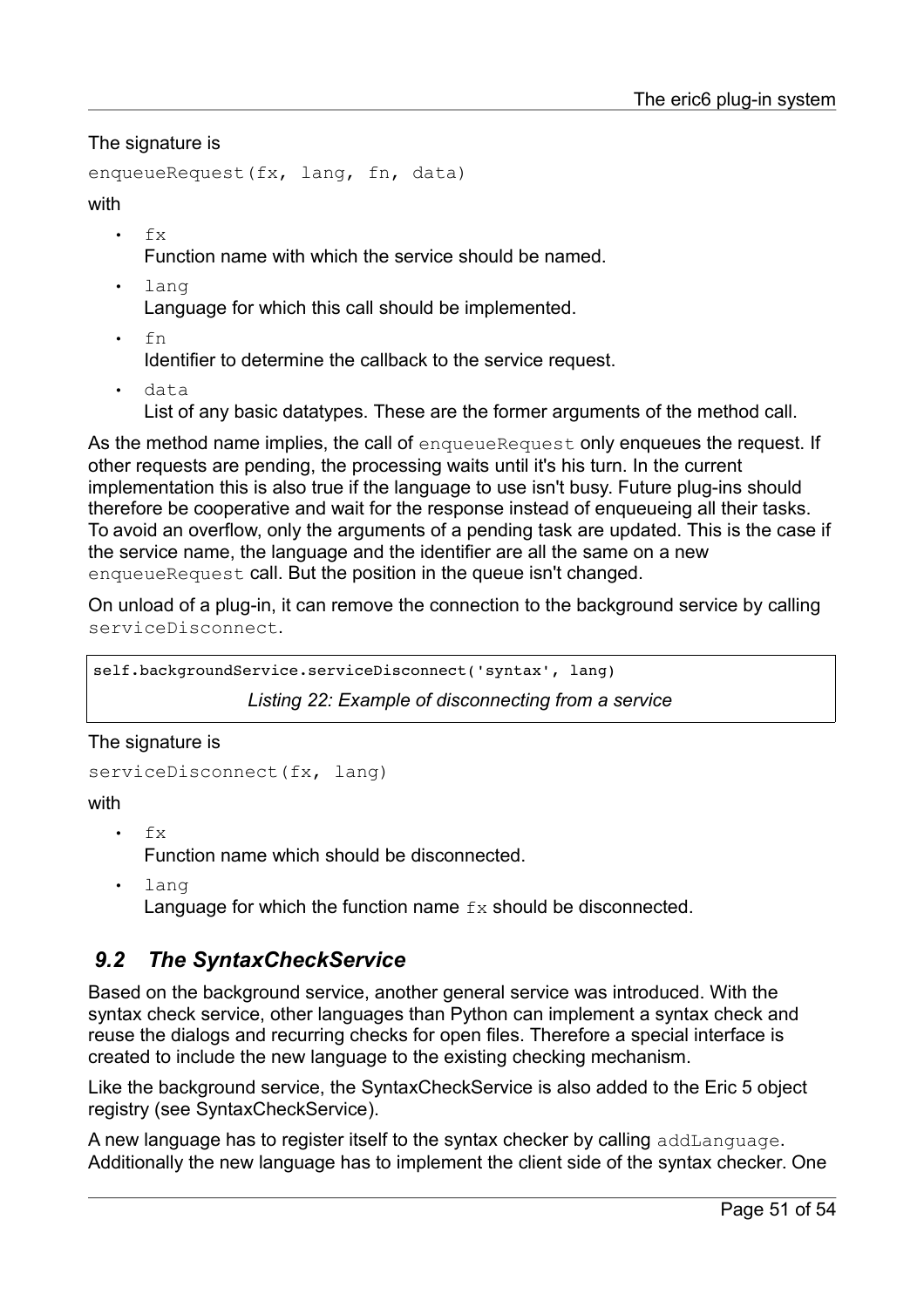way is to use the existing client side implemented in Python to call the checker. But this is very slow because of the overhead which comes from starting the syntax checker over and over again. It's better, to implement a new client side in the programming language the checker finally is. A good starting point for this is to look in Utilities/BackgroundClient.py.

addLanguage takes some parameters to handle the new programming language. The example shows the call from PluginSyntaxChecker.py

```
self.syntaxCheckService.addLanguage(
                 'Python2', 'Python2', path, 'SyntaxCheck',
         self. __ getPythonOptions,
                 lambda: Preferences.getPython("PythonExtensions"),
         self. translateSyntaxCheck,
         lambda fx, lng, fn, msg: \setminus            self.syntaxCheckService.syntaxChecked.emit(
                                   fn, True, fn, 0, 0, '', msg, []))
```
*Listing 23: Example of registering a language*

#### The signature is

addLanguage(lang, env, path, module, getArgs, getExt, callback, onError)

#### with

lang

The language which is to be registered. The name of the language is used in subsequent calls from the checker dialog.

eny

The environment in which the checker is implemented.

• path

The full path to the module which has to be imported.

• module

The name of the module.

- getArgs Function pointer: Options and parameters which could be set by the user, e.g. through the preferences menu, are returned. It's called before every check of a file.
- getExt

Function pointer: Returns a list of extensions which are supported by the language checker plugin.

• callback

Function pointer: When the syntax check request has finished, this method is called by the background service.

• onError

Function pointer: If an error happens, the callback function won't be called by the background service. To report that error and continue with the next request, the onError function is called. It should generate the same signature like the callback function.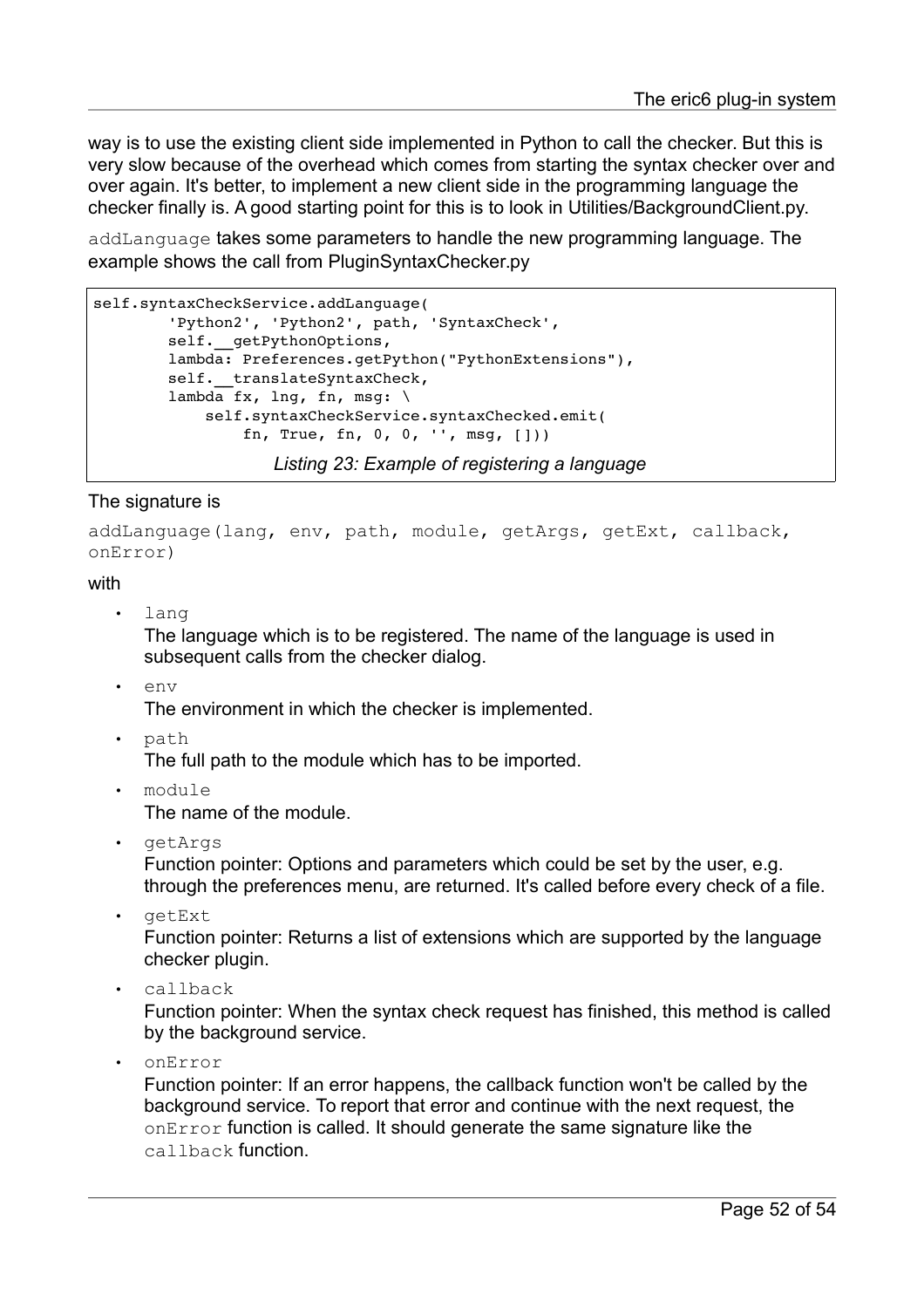path and module are the same as in the background service serviceConnect method. Depending on the import mechanisms of the language and the client implementation it may be not necessary to provide path and / or module. In this case just empty strings should be enough.

The problems reported back to the callback method are stored in a dictionary which can hold two keys: error and warnings. The values of those keys are similar: the error key holds only the first five arguments and is a one dimensional list. The warnings key holds a two dimensional list (list of lists) and uses all arguments. The arguments and their sequence in the list are as follows:

• filename

The file name where the problem was found. This should always be the same like the checked file name.

• line

The line number starting from 1 where the problem was found.

• column

The column where the problem was found or 0 when it wasn't possible to determine the exact position.

• code

In case of a syntax error the source code line otherwise an empty string.

• message

The message of the problem. The translation is done on the server side because the client has not to know how to translate the messages to the installed user language.

• arguments

A list of arguments which has to be inserted into the translated message text. Does not exist in the error key.

It's also possible to deactivate a language by calling removeLanguage with the name of the language.

To query which languages are already registered, a plug-in can call getLanguages to get a list with the names of the registered languages.

To filter out the unsupported files, a plug-in can check for a correct file extension by retrieving the registered extensions with a call of getExtensions. It returns a list of supported file extensions.

At last a plug-in could start a check for a file by itself, by calling syntaxCheck. The signature is

syntaxCheck(lang, filename, source="")

with

- lang The language which is to be used or None to determine the language based on its extension.
- filename